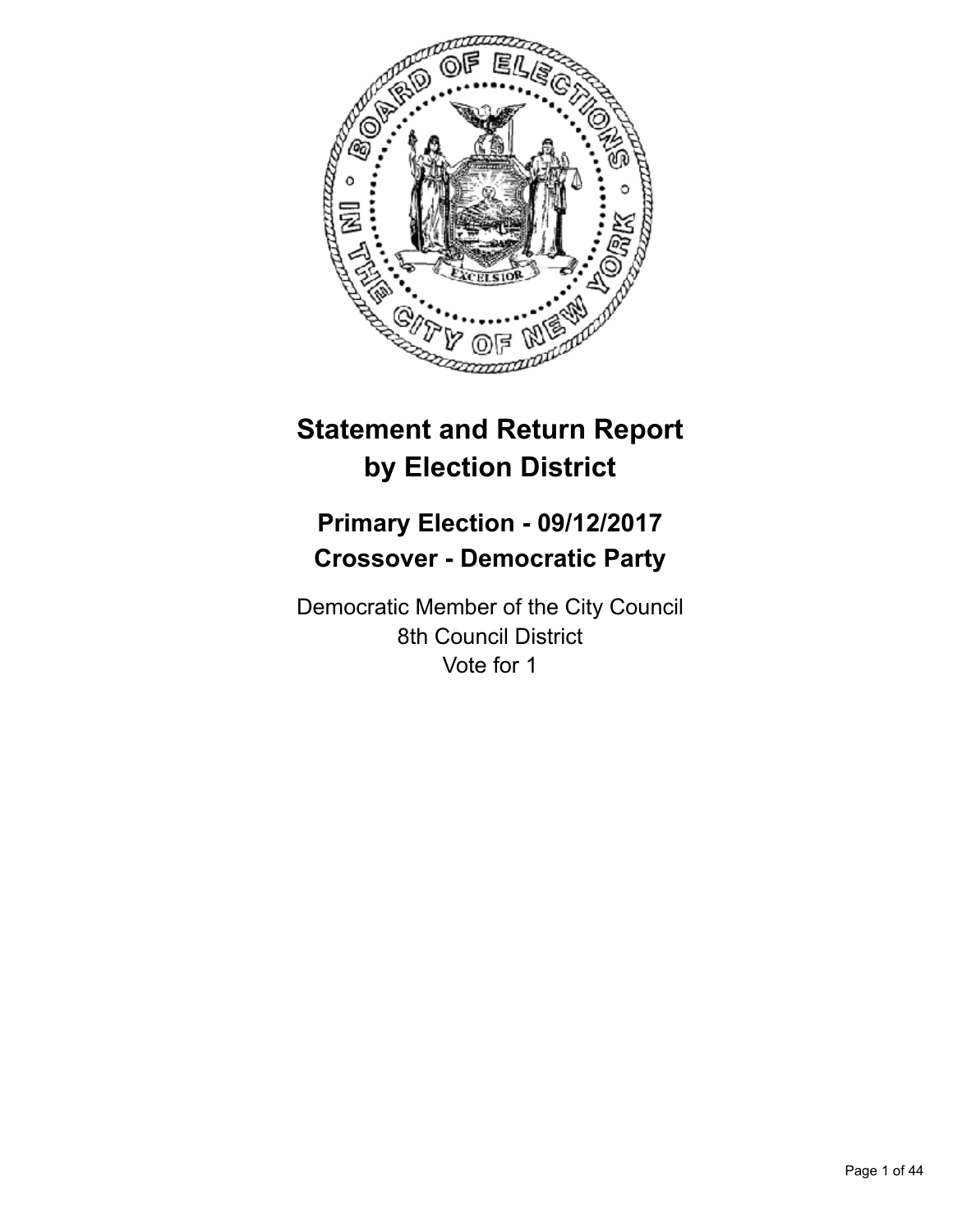

| PUBLIC COUNTER                                           | 60 |
|----------------------------------------------------------|----|
| <b>MANUALLY COUNTED EMERGENCY</b>                        | 0  |
| ABSENTEE / MILITARY                                      | 3  |
| AFFIDAVIT                                                | 0  |
| <b>Total Ballots</b>                                     | 63 |
| Less - Inapplicable Federal/Special Presidential Ballots | 0  |
| <b>Total Applicable Ballots</b>                          | 63 |
| DIANA AYALA                                              | 27 |
| <b>TAMIKA MAPP</b>                                       |    |
| ROBERT J. RODRIGUEZ                                      | 30 |
| <b>ISRAEL MARTINEZ</b>                                   | 0  |
| <b>Total Votes</b>                                       | 58 |
| Unrecorded                                               | 5  |

# **017/68**

| <b>PUBLIC COUNTER</b>                                    | 122            |
|----------------------------------------------------------|----------------|
| MANUALLY COUNTED EMERGENCY                               | 0              |
| ABSENTEE / MILITARY                                      | $\overline{2}$ |
| AFFIDAVIT                                                | 3              |
| <b>Total Ballots</b>                                     | 127            |
| Less - Inapplicable Federal/Special Presidential Ballots | 0              |
| <b>Total Applicable Ballots</b>                          | 127            |
| DIANA AYALA                                              | 49             |
| TAMIKA MAPP                                              | 14             |
| ROBERT J. RODRIGUEZ                                      | 51             |
| <b>ISRAEL MARTINEZ</b>                                   | 2              |
| BILL PERKINS (WRITE-IN)                                  | 1              |
| UNATTRIBUTABLE WRITE-IN (WRITE-IN)                       | 1              |
| <b>Total Votes</b>                                       | 118            |
| Unrecorded                                               | 9              |

| <b>PUBLIC COUNTER</b>                                    | 112 |
|----------------------------------------------------------|-----|
| <b>MANUALLY COUNTED EMERGENCY</b>                        | 0   |
| ABSENTEE / MILITARY                                      | 0   |
| <b>AFFIDAVIT</b>                                         | 2   |
| <b>Total Ballots</b>                                     | 114 |
| Less - Inapplicable Federal/Special Presidential Ballots | 0   |
| <b>Total Applicable Ballots</b>                          | 114 |
| DIANA AYALA                                              | 29  |
| TAMIKA MAPP                                              | 12  |
| ROBERT J. RODRIGUEZ                                      | 66  |
| <b>ISRAEL MARTINEZ</b>                                   | 1   |
| TANISHA PILAR DEJESUS (WRITE-IN)                         | 1   |
| <b>Total Votes</b>                                       | 109 |
| Unrecorded                                               | 5   |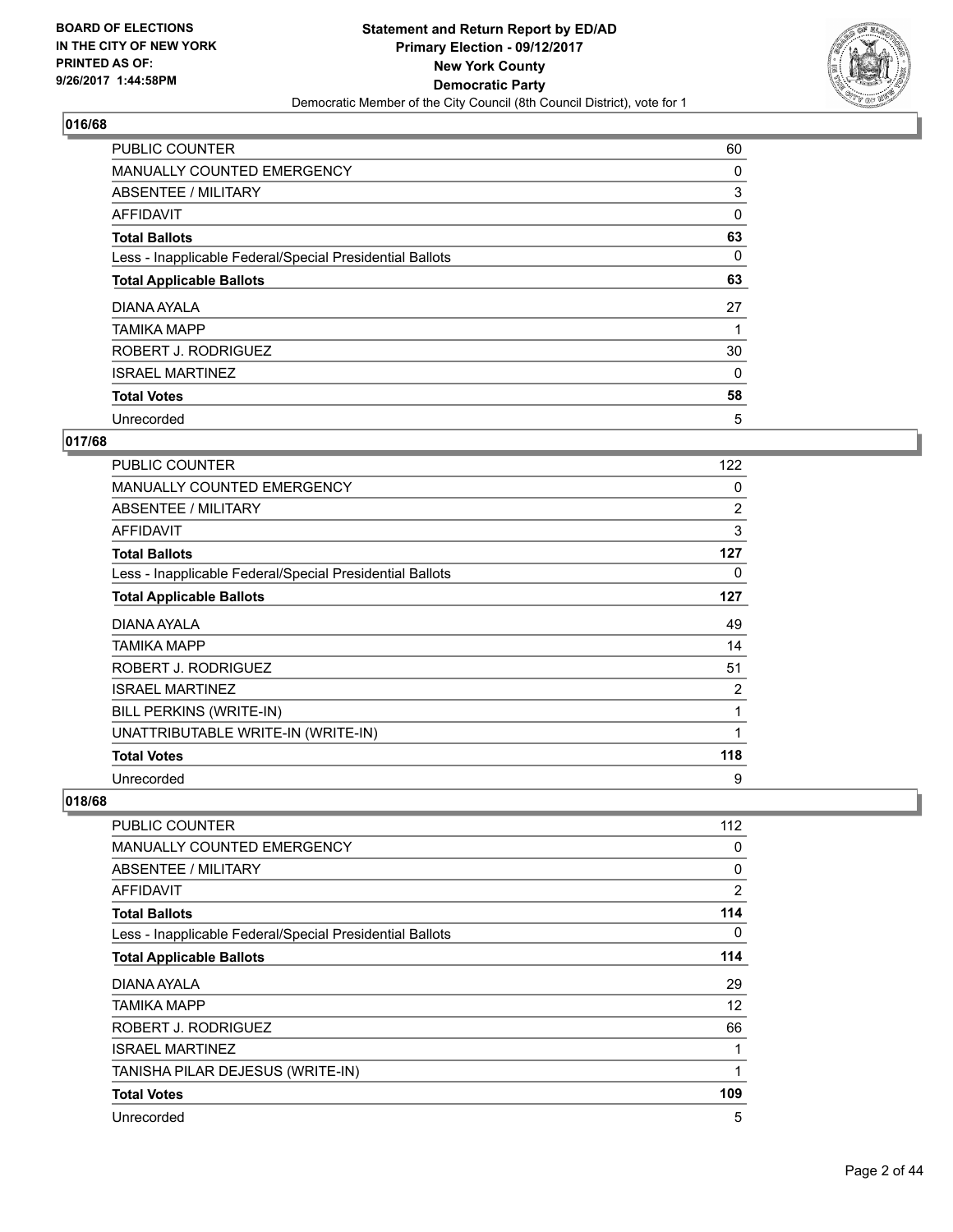

| <b>PUBLIC COUNTER</b>                                    | 65 |
|----------------------------------------------------------|----|
| MANUALLY COUNTED EMERGENCY                               | 0  |
| ABSENTEE / MILITARY                                      |    |
| AFFIDAVIT                                                |    |
| <b>Total Ballots</b>                                     | 67 |
| Less - Inapplicable Federal/Special Presidential Ballots | 0  |
| <b>Total Applicable Ballots</b>                          | 67 |
| DIANA AYALA                                              | 26 |
| <b>TAMIKA MAPP</b>                                       | 6  |
| ROBERT J. RODRIGUEZ                                      | 27 |
| <b>ISRAEL MARTINEZ</b>                                   | 5  |
| <b>Total Votes</b>                                       | 64 |
| Unrecorded                                               | 3  |

# **021/68**

| <b>PUBLIC COUNTER</b>                                    | 112 |
|----------------------------------------------------------|-----|
| <b>MANUALLY COUNTED EMERGENCY</b>                        | 0   |
| ABSENTEE / MILITARY                                      |     |
| <b>AFFIDAVIT</b>                                         | 2   |
| <b>Total Ballots</b>                                     | 115 |
| Less - Inapplicable Federal/Special Presidential Ballots | 0   |
| <b>Total Applicable Ballots</b>                          | 115 |
| DIANA AYALA                                              | 46  |
| TAMIKA MAPP                                              | 8   |
| ROBERT J. RODRIGUEZ                                      | 50  |
| <b>ISRAEL MARTINEZ</b>                                   |     |
| <b>Total Votes</b>                                       | 105 |
| Unrecorded                                               | 10  |

| PUBLIC COUNTER                                           | 111 |
|----------------------------------------------------------|-----|
| <b>MANUALLY COUNTED EMERGENCY</b>                        | 0   |
| ABSENTEE / MILITARY                                      | 2   |
| AFFIDAVIT                                                | 3   |
| <b>Total Ballots</b>                                     | 116 |
| Less - Inapplicable Federal/Special Presidential Ballots | 0   |
| <b>Total Applicable Ballots</b>                          | 116 |
| DIANA AYALA                                              | 49  |
| <b>TAMIKA MAPP</b>                                       | 6   |
| ROBERT J. RODRIGUEZ                                      | 42  |
| <b>ISRAEL MARTINEZ</b>                                   | 4   |
| <b>Total Votes</b>                                       | 101 |
| Unrecorded                                               | 15  |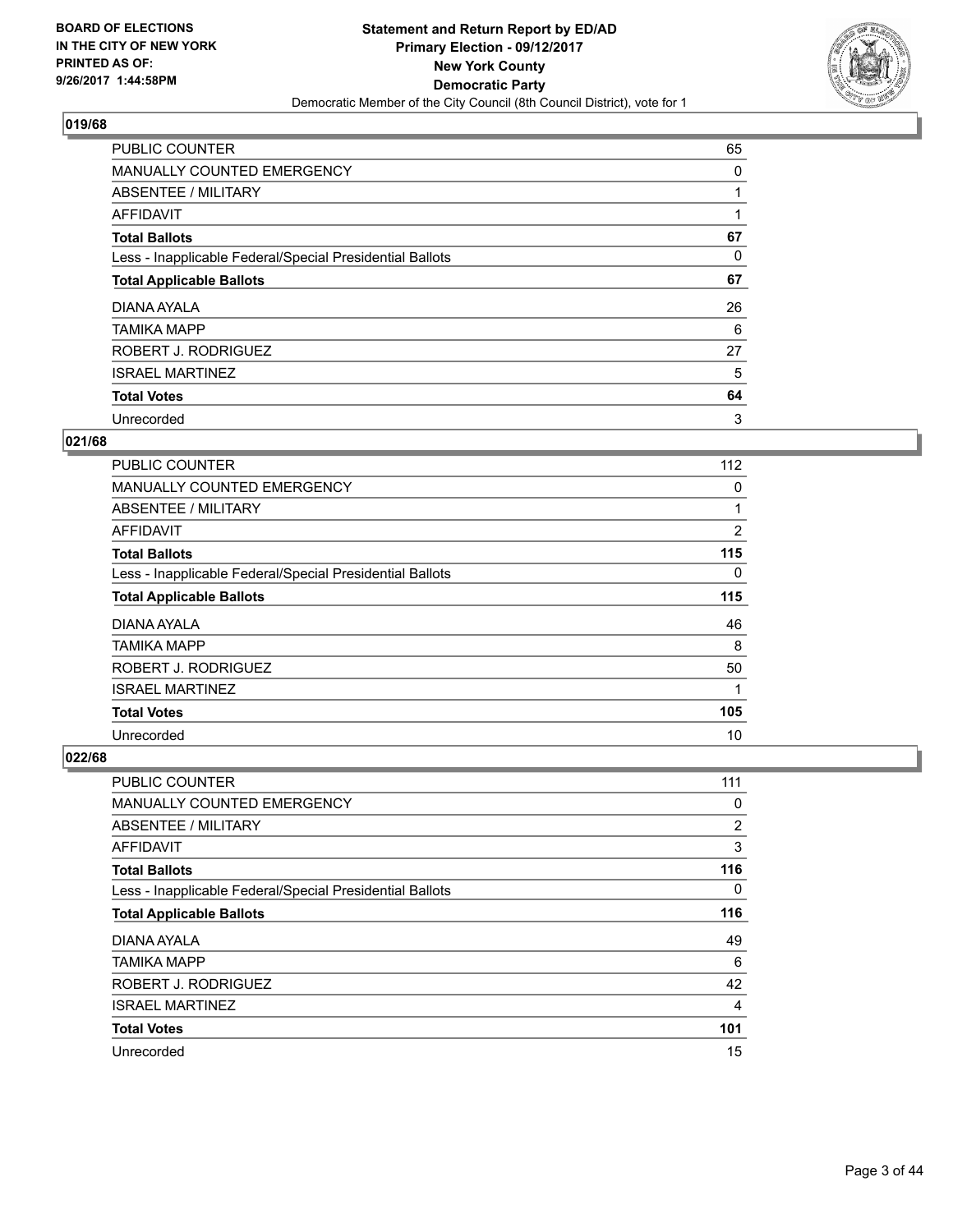

| PUBLIC COUNTER                                           | 82             |
|----------------------------------------------------------|----------------|
| <b>MANUALLY COUNTED EMERGENCY</b>                        | 0              |
| ABSENTEE / MILITARY                                      | $\overline{2}$ |
| AFFIDAVIT                                                | $\overline{2}$ |
| <b>Total Ballots</b>                                     | 86             |
| Less - Inapplicable Federal/Special Presidential Ballots | 0              |
| <b>Total Applicable Ballots</b>                          | 86             |
| DIANA AYALA                                              | 35             |
| <b>TAMIKA MAPP</b>                                       | 5              |
| ROBERT J. RODRIGUEZ                                      | 40             |
| <b>ISRAEL MARTINEZ</b>                                   |                |
| <b>Total Votes</b>                                       | 81             |
| Unrecorded                                               | 5              |

# **024/68**

| <b>PUBLIC COUNTER</b>                                    | 55 |
|----------------------------------------------------------|----|
| <b>MANUALLY COUNTED EMERGENCY</b>                        | 0  |
| ABSENTEE / MILITARY                                      | 2  |
| <b>AFFIDAVIT</b>                                         | 1  |
| <b>Total Ballots</b>                                     | 58 |
| Less - Inapplicable Federal/Special Presidential Ballots | 0  |
| <b>Total Applicable Ballots</b>                          | 58 |
| DIANA AYALA                                              | 14 |
| TAMIKA MAPP                                              | 9  |
| ROBERT J. RODRIGUEZ                                      | 30 |
| <b>ISRAEL MARTINEZ</b>                                   |    |
| <b>Total Votes</b>                                       | 54 |
| Unrecorded                                               | 4  |

| <b>PUBLIC COUNTER</b>                                    | 112            |
|----------------------------------------------------------|----------------|
| <b>MANUALLY COUNTED EMERGENCY</b>                        | 0              |
| ABSENTEE / MILITARY                                      | 5              |
| AFFIDAVIT                                                | 0              |
| <b>Total Ballots</b>                                     | 117            |
| Less - Inapplicable Federal/Special Presidential Ballots | 0              |
| <b>Total Applicable Ballots</b>                          | 117            |
| DIANA AYALA                                              | 30             |
| <b>TAMIKA MAPP</b>                                       | 8              |
| ROBERT J. RODRIGUEZ                                      | 72             |
| <b>ISRAEL MARTINEZ</b>                                   | $\overline{2}$ |
| <b>Total Votes</b>                                       | 112            |
| Unrecorded                                               | 5              |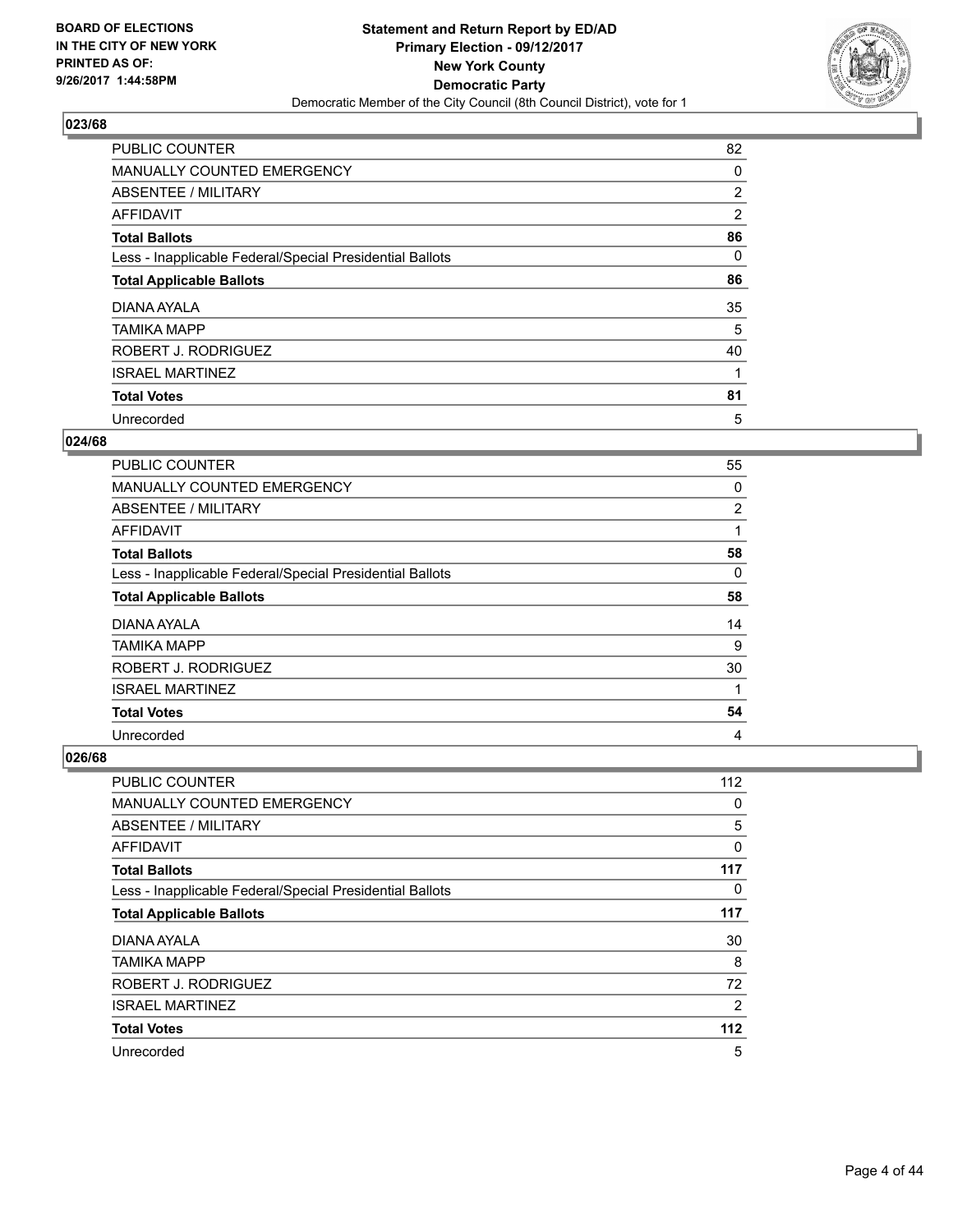

| <b>PUBLIC COUNTER</b>                                    | 101 |
|----------------------------------------------------------|-----|
| MANUALLY COUNTED EMERGENCY                               | 0   |
| ABSENTEE / MILITARY                                      | 3   |
| AFFIDAVIT                                                | 0   |
| <b>Total Ballots</b>                                     | 104 |
| Less - Inapplicable Federal/Special Presidential Ballots | 0   |
| <b>Total Applicable Ballots</b>                          | 104 |
| DIANA AYALA                                              | 28  |
| <b>TAMIKA MAPP</b>                                       | 9   |
| ROBERT J. RODRIGUEZ                                      | 58  |
| <b>ISRAEL MARTINEZ</b>                                   | 2   |
| <b>Total Votes</b>                                       | 97  |
| Unrecorded                                               | 7   |

## **028/68**

| <b>PUBLIC COUNTER</b>                                    | 75             |
|----------------------------------------------------------|----------------|
| MANUALLY COUNTED EMERGENCY                               | 0              |
| ABSENTEE / MILITARY                                      | 4              |
| <b>AFFIDAVIT</b>                                         | 1              |
| <b>Total Ballots</b>                                     | 80             |
| Less - Inapplicable Federal/Special Presidential Ballots | 0              |
| <b>Total Applicable Ballots</b>                          | 80             |
| DIANA AYALA                                              | 26             |
| TAMIKA MAPP                                              | $\overline{2}$ |
| ROBERT J. RODRIGUEZ                                      | 44             |
| <b>ISRAEL MARTINEZ</b>                                   | 2              |
| <b>Total Votes</b>                                       | 74             |
| Unrecorded                                               | 6              |

| PUBLIC COUNTER                                           | 30 |
|----------------------------------------------------------|----|
| <b>MANUALLY COUNTED EMERGENCY</b>                        | 0  |
| ABSENTEE / MILITARY                                      | 1  |
| AFFIDAVIT                                                |    |
| <b>Total Ballots</b>                                     | 32 |
| Less - Inapplicable Federal/Special Presidential Ballots | 0  |
| <b>Total Applicable Ballots</b>                          | 32 |
| DIANA AYALA                                              | 10 |
| <b>TAMIKA MAPP</b>                                       | 5  |
| ROBERT J. RODRIGUEZ                                      | 16 |
| <b>ISRAEL MARTINEZ</b>                                   | 0  |
| <b>Total Votes</b>                                       | 31 |
| Unrecorded                                               | 1  |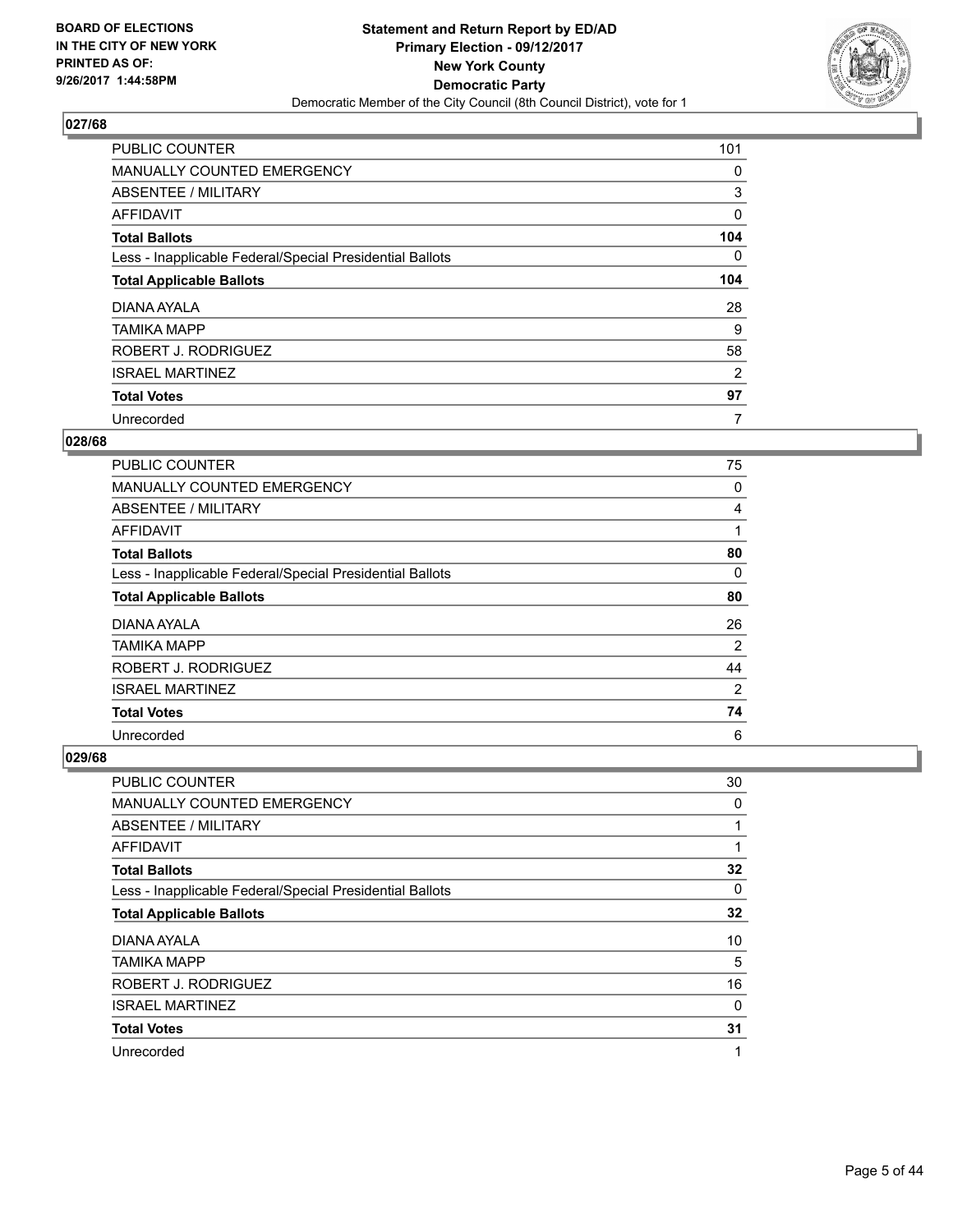

| <b>PUBLIC COUNTER</b>                                    | 102 |
|----------------------------------------------------------|-----|
| MANUALLY COUNTED EMERGENCY                               | 0   |
| ABSENTEE / MILITARY                                      | 28  |
| AFFIDAVIT                                                | 0   |
| <b>Total Ballots</b>                                     | 130 |
| Less - Inapplicable Federal/Special Presidential Ballots | 0   |
| <b>Total Applicable Ballots</b>                          | 130 |
| DIANA AYALA                                              | 62  |
| <b>TAMIKA MAPP</b>                                       | 11  |
| ROBERT J. RODRIGUEZ                                      | 43  |
| <b>ISRAEL MARTINEZ</b>                                   | 6   |
| <b>Total Votes</b>                                       | 122 |
| Unrecorded                                               | 8   |

# **032/68**

| PUBLIC COUNTER                                           | 85 |
|----------------------------------------------------------|----|
| <b>MANUALLY COUNTED EMERGENCY</b>                        | 0  |
| ABSENTEE / MILITARY                                      | 0  |
| AFFIDAVIT                                                | 0  |
| <b>Total Ballots</b>                                     | 85 |
| Less - Inapplicable Federal/Special Presidential Ballots | 0  |
| <b>Total Applicable Ballots</b>                          | 85 |
| DIANA AYALA                                              | 22 |
| TAMIKA MAPP                                              | 8  |
| ROBERT J. RODRIGUEZ                                      | 39 |
| <b>ISRAEL MARTINEZ</b>                                   | 4  |
| BILL PERKINS (WRITE-IN)                                  | 1  |
| <b>Total Votes</b>                                       | 74 |
| Unrecorded                                               | 11 |

| PUBLIC COUNTER                                           | 133      |
|----------------------------------------------------------|----------|
| <b>MANUALLY COUNTED EMERGENCY</b>                        | 0        |
| ABSENTEE / MILITARY                                      | 2        |
| AFFIDAVIT                                                |          |
| <b>Total Ballots</b>                                     | 136      |
| Less - Inapplicable Federal/Special Presidential Ballots | $\Omega$ |
| <b>Total Applicable Ballots</b>                          | 136      |
| DIANA AYALA                                              | 43       |
| <b>TAMIKA MAPP</b>                                       | 15       |
| ROBERT J. RODRIGUEZ                                      | 70       |
| <b>ISRAEL MARTINEZ</b>                                   | 1        |
| <b>Total Votes</b>                                       | 129      |
| Unrecorded                                               | 7        |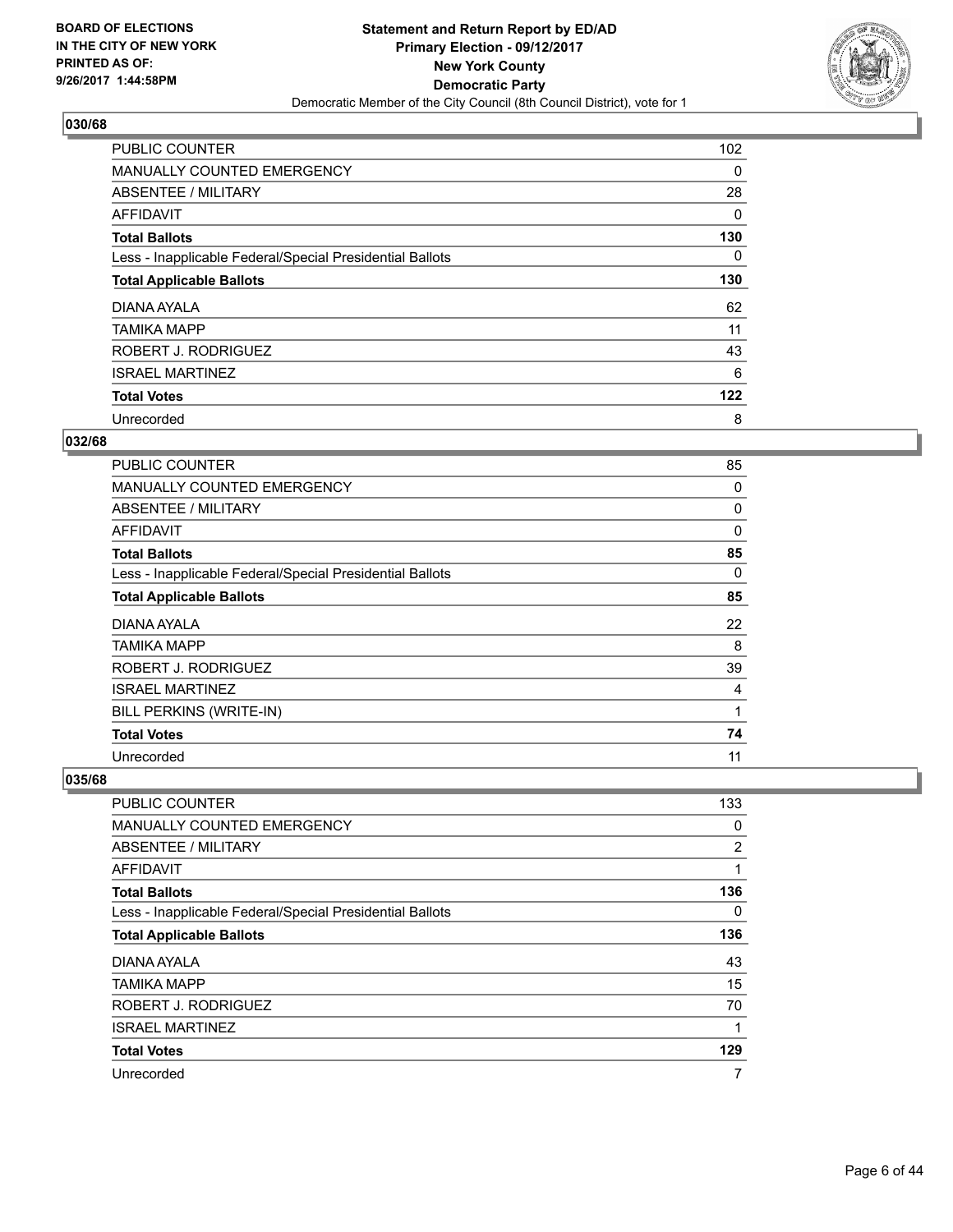

| <b>PUBLIC COUNTER</b>                                    | 84             |
|----------------------------------------------------------|----------------|
| MANUALLY COUNTED EMERGENCY                               | 0              |
| ABSENTEE / MILITARY                                      | $\overline{2}$ |
| <b>AFFIDAVIT</b>                                         | 0              |
| <b>Total Ballots</b>                                     | 86             |
| Less - Inapplicable Federal/Special Presidential Ballots | 0              |
| <b>Total Applicable Ballots</b>                          | 86             |
| DIANA AYALA                                              | 20             |
| <b>TAMIKA MAPP</b>                                       | 12             |
| ROBERT J. RODRIGUEZ                                      | 44             |
| <b>ISRAEL MARTINEZ</b>                                   | 0              |
| <b>Total Votes</b>                                       | 76             |
| Unrecorded                                               | 10             |

## **037/68**

| PUBLIC COUNTER                                           | 100 |
|----------------------------------------------------------|-----|
| <b>MANUALLY COUNTED EMERGENCY</b>                        | 0   |
| ABSENTEE / MILITARY                                      | 0   |
| <b>AFFIDAVIT</b>                                         | 1   |
| <b>Total Ballots</b>                                     | 101 |
| Less - Inapplicable Federal/Special Presidential Ballots | 0   |
| <b>Total Applicable Ballots</b>                          | 101 |
| DIANA AYALA                                              | 48  |
| <b>TAMIKA MAPP</b>                                       | 4   |
| ROBERT J. RODRIGUEZ                                      | 43  |
| <b>ISRAEL MARTINEZ</b>                                   | 1   |
| <b>Total Votes</b>                                       | 96  |
| Unrecorded                                               | 5   |

| <b>PUBLIC COUNTER</b>                                    | 74             |
|----------------------------------------------------------|----------------|
| <b>MANUALLY COUNTED EMERGENCY</b>                        | 0              |
| ABSENTEE / MILITARY                                      | 1              |
| AFFIDAVIT                                                | 0              |
| <b>Total Ballots</b>                                     | 75             |
| Less - Inapplicable Federal/Special Presidential Ballots | 0              |
| <b>Total Applicable Ballots</b>                          | 75             |
| DIANA AYALA                                              | 40             |
| <b>TAMIKA MAPP</b>                                       | $\overline{2}$ |
| ROBERT J. RODRIGUEZ                                      | 30             |
| <b>ISRAEL MARTINEZ</b>                                   | 1              |
| <b>Total Votes</b>                                       | 73             |
| Unrecorded                                               | $\overline{2}$ |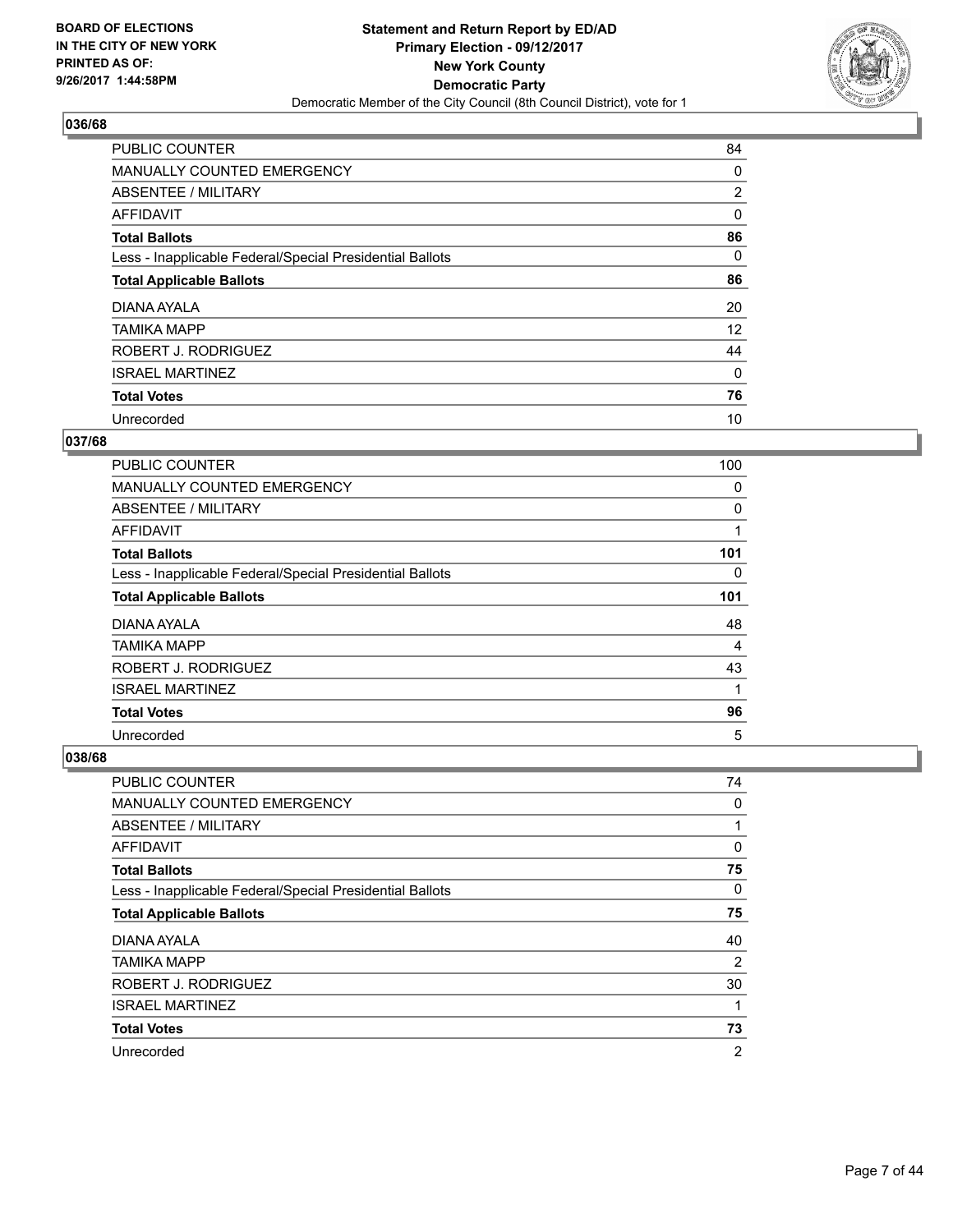

| <b>PUBLIC COUNTER</b>                                    | 116            |
|----------------------------------------------------------|----------------|
| <b>MANUALLY COUNTED EMERGENCY</b>                        | 0              |
| ABSENTEE / MILITARY                                      | $\overline{2}$ |
| AFFIDAVIT                                                | 1              |
| <b>Total Ballots</b>                                     | 119            |
| Less - Inapplicable Federal/Special Presidential Ballots | 0              |
| <b>Total Applicable Ballots</b>                          | 119            |
| DIANA AYALA                                              | 55             |
| TAMIKA MAPP                                              | 3              |
| ROBERT J. RODRIGUEZ                                      | 48             |
| <b>ISRAEL MARTINEZ</b>                                   |                |
| UNATTRIBUTABLE WRITE-IN (WRITE-IN)                       |                |
| <b>Total Votes</b>                                       | 108            |
| Unrecorded                                               | 11             |

# **040/68**

| <b>PUBLIC COUNTER</b>                                    | 148 |
|----------------------------------------------------------|-----|
| <b>MANUALLY COUNTED EMERGENCY</b>                        | 0   |
| <b>ABSENTEE / MILITARY</b>                               | 5   |
| AFFIDAVIT                                                | 0   |
| <b>Total Ballots</b>                                     | 153 |
| Less - Inapplicable Federal/Special Presidential Ballots | 0   |
| <b>Total Applicable Ballots</b>                          | 153 |
| DIANA AYALA                                              | 57  |
| TAMIKA MAPP                                              | 5   |
| ROBERT J. RODRIGUEZ                                      | 80  |
| <b>ISRAEL MARTINEZ</b>                                   | 2   |
| UNATTRIBUTABLE WRITE-IN (WRITE-IN)                       | 1   |
| <b>Total Votes</b>                                       | 145 |
|                                                          |     |

| <b>PUBLIC COUNTER</b>                                    | 138 |
|----------------------------------------------------------|-----|
| <b>MANUALLY COUNTED EMERGENCY</b>                        | 0   |
| ABSENTEE / MILITARY                                      | 7   |
| <b>AFFIDAVIT</b>                                         | 1   |
| <b>Total Ballots</b>                                     | 146 |
| Less - Inapplicable Federal/Special Presidential Ballots | 0   |
| <b>Total Applicable Ballots</b>                          | 146 |
| DIANA AYALA                                              | 52  |
| <b>TAMIKA MAPP</b>                                       | 5   |
| ROBERT J. RODRIGUEZ                                      | 83  |
| <b>ISRAEL MARTINEZ</b>                                   | 3   |
| <b>Total Votes</b>                                       | 143 |
| Unrecorded                                               | 3   |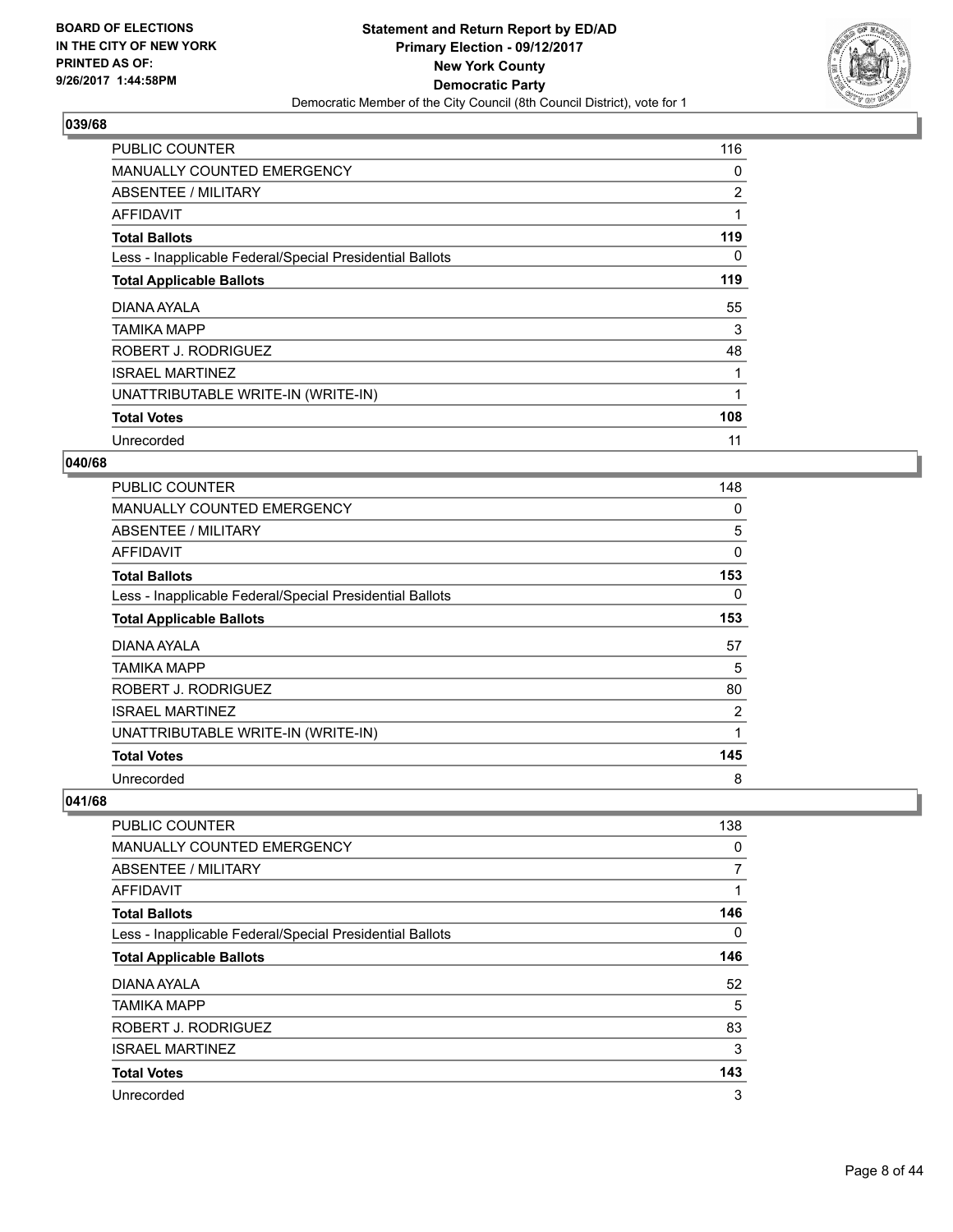

| <b>PUBLIC COUNTER</b>                                    | 157 |
|----------------------------------------------------------|-----|
| MANUALLY COUNTED EMERGENCY                               | 0   |
| ABSENTEE / MILITARY                                      | 4   |
| AFFIDAVIT                                                | 0   |
| <b>Total Ballots</b>                                     | 161 |
| Less - Inapplicable Federal/Special Presidential Ballots | 0   |
| <b>Total Applicable Ballots</b>                          | 161 |
| DIANA AYALA                                              | 46  |
| <b>TAMIKA MAPP</b>                                       | 9   |
| ROBERT J. RODRIGUEZ                                      | 92  |
| <b>ISRAEL MARTINEZ</b>                                   | 1   |
| <b>Total Votes</b>                                       | 148 |
| Unrecorded                                               | 13  |

## **043/68**

| <b>PUBLIC COUNTER</b>                                    | 109 |
|----------------------------------------------------------|-----|
| <b>MANUALLY COUNTED EMERGENCY</b>                        | 0   |
| ABSENTEE / MILITARY                                      | 0   |
| <b>AFFIDAVIT</b>                                         |     |
| <b>Total Ballots</b>                                     | 110 |
| Less - Inapplicable Federal/Special Presidential Ballots | 0   |
| <b>Total Applicable Ballots</b>                          | 110 |
| DIANA AYALA                                              | 54  |
| <b>TAMIKA MAPP</b>                                       | 9   |
| ROBERT J. RODRIGUEZ                                      | 41  |
| <b>ISRAEL MARTINEZ</b>                                   | 3   |
| <b>Total Votes</b>                                       | 107 |
| Unrecorded                                               | 3   |

| <b>PUBLIC COUNTER</b>                                    | 80 |
|----------------------------------------------------------|----|
| <b>MANUALLY COUNTED EMERGENCY</b>                        | 0  |
| ABSENTEE / MILITARY                                      | 0  |
| AFFIDAVIT                                                | 0  |
| <b>Total Ballots</b>                                     | 80 |
| Less - Inapplicable Federal/Special Presidential Ballots | 0  |
| <b>Total Applicable Ballots</b>                          | 80 |
| DIANA AYALA                                              | 29 |
| <b>TAMIKA MAPP</b>                                       | 5  |
| ROBERT J. RODRIGUEZ                                      | 36 |
| <b>ISRAEL MARTINEZ</b>                                   | 3  |
| <b>Total Votes</b>                                       | 73 |
| Unrecorded                                               | 7  |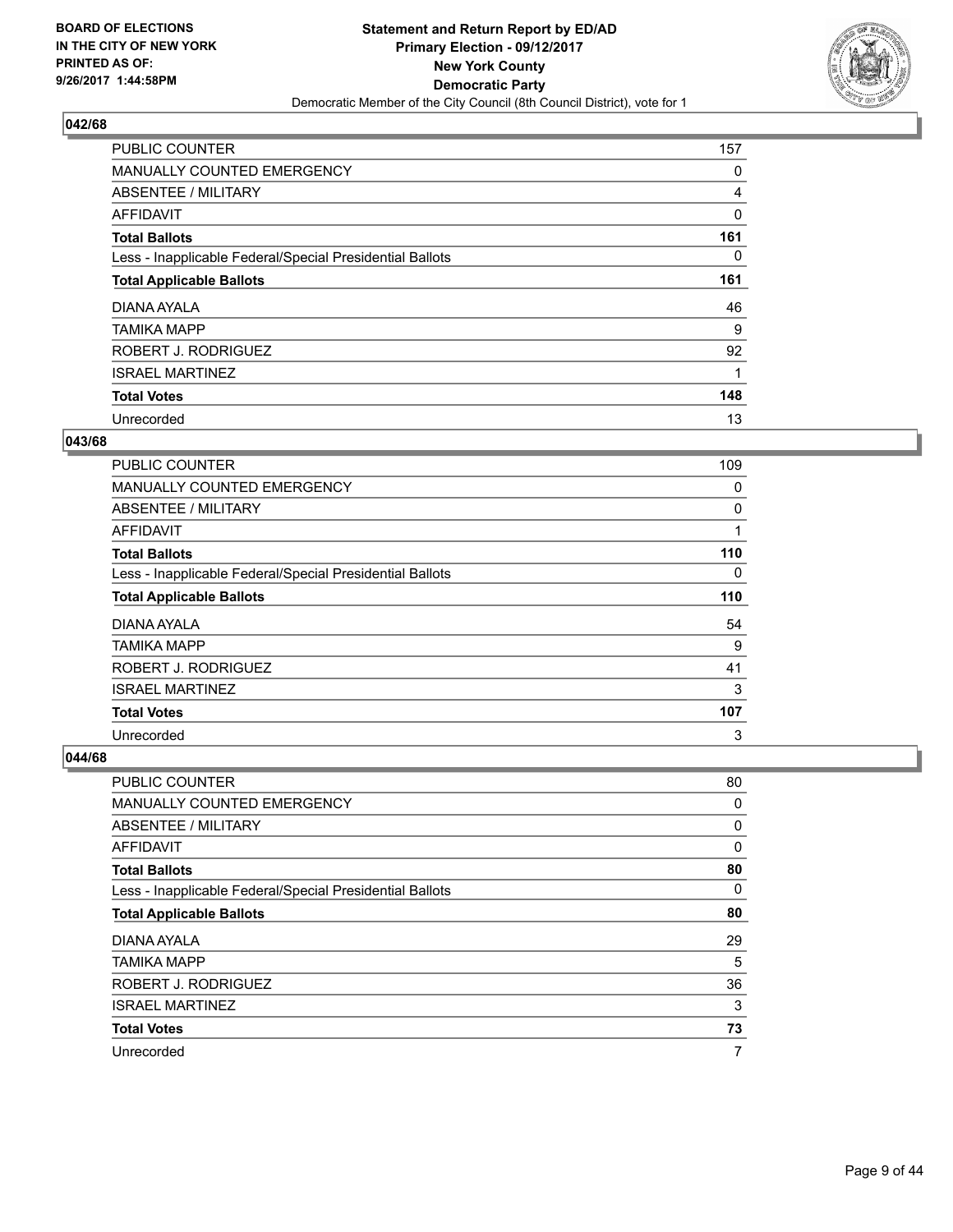

| PUBLIC COUNTER                                           | 57 |
|----------------------------------------------------------|----|
| <b>MANUALLY COUNTED EMERGENCY</b>                        | 0  |
| ABSENTEE / MILITARY                                      | 3  |
| AFFIDAVIT                                                |    |
| <b>Total Ballots</b>                                     | 61 |
| Less - Inapplicable Federal/Special Presidential Ballots | 0  |
| <b>Total Applicable Ballots</b>                          | 61 |
| DIANA AYALA                                              | 23 |
| <b>TAMIKA MAPP</b>                                       | 6  |
| ROBERT J. RODRIGUEZ                                      | 26 |
| <b>ISRAEL MARTINEZ</b>                                   | 3  |
| <b>Total Votes</b>                                       | 58 |
| Unrecorded                                               | 3  |

## **046/68**

| <b>PUBLIC COUNTER</b>                                    | 88 |
|----------------------------------------------------------|----|
| <b>MANUALLY COUNTED EMERGENCY</b>                        | 0  |
| ABSENTEE / MILITARY                                      | 4  |
| <b>AFFIDAVIT</b>                                         | 0  |
| <b>Total Ballots</b>                                     | 92 |
| Less - Inapplicable Federal/Special Presidential Ballots | 0  |
| <b>Total Applicable Ballots</b>                          | 92 |
| DIANA AYALA                                              | 32 |
| TAMIKA MAPP                                              | 10 |
| ROBERT J. RODRIGUEZ                                      | 40 |
| <b>ISRAEL MARTINEZ</b>                                   | 5  |
| <b>Total Votes</b>                                       | 87 |
| Unrecorded                                               | 5  |

| PUBLIC COUNTER                                           | 88 |
|----------------------------------------------------------|----|
| <b>MANUALLY COUNTED EMERGENCY</b>                        | 0  |
| ABSENTEE / MILITARY                                      | 3  |
| AFFIDAVIT                                                | 0  |
| <b>Total Ballots</b>                                     | 91 |
| Less - Inapplicable Federal/Special Presidential Ballots | 0  |
| <b>Total Applicable Ballots</b>                          | 91 |
| DIANA AYALA                                              | 32 |
| <b>TAMIKA MAPP</b>                                       | 11 |
| ROBERT J. RODRIGUEZ                                      | 45 |
| <b>ISRAEL MARTINEZ</b>                                   | 0  |
| <b>Total Votes</b>                                       | 88 |
| Unrecorded                                               | 3  |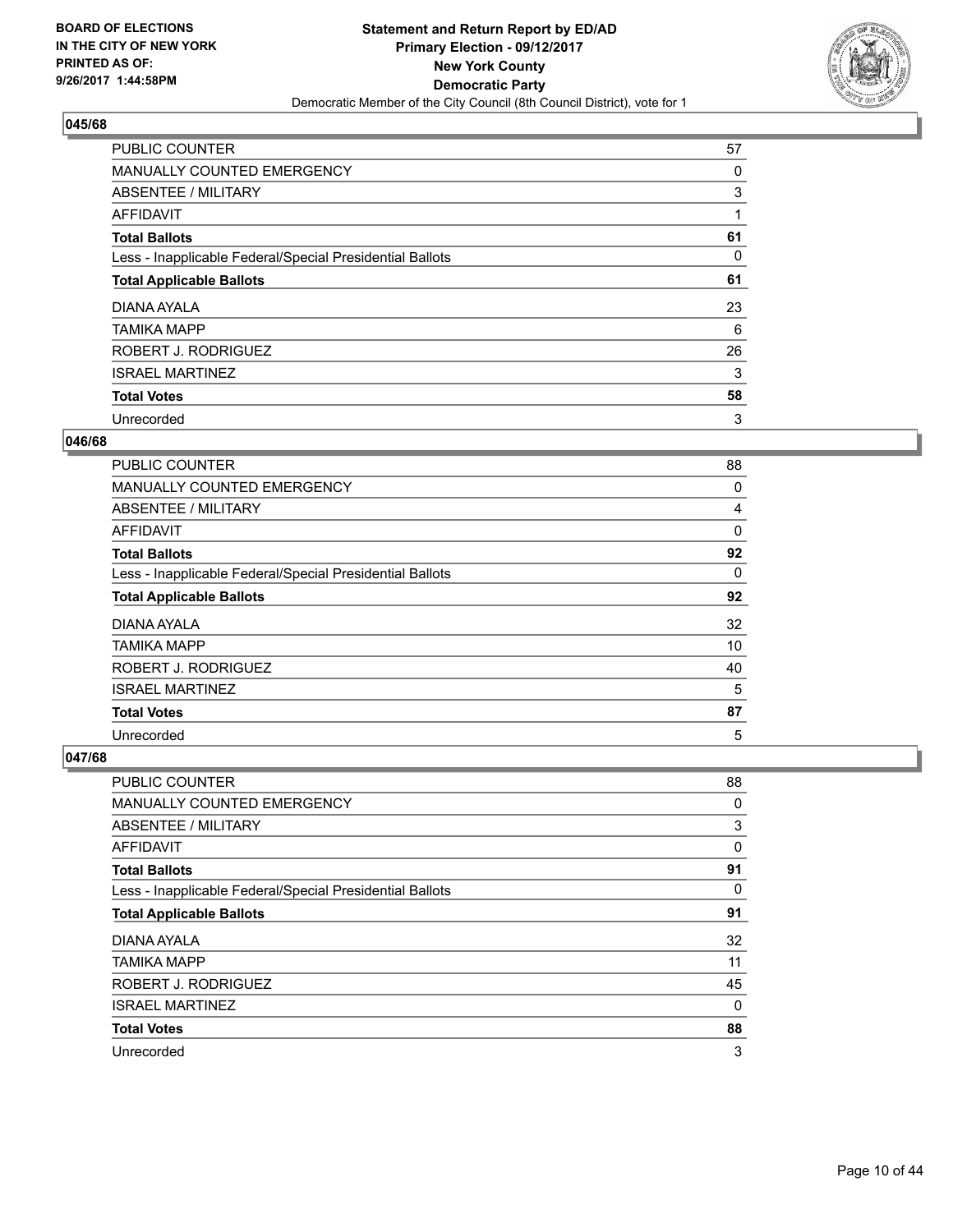

| <b>PUBLIC COUNTER</b>                                    | 95 |
|----------------------------------------------------------|----|
| MANUALLY COUNTED EMERGENCY                               | 0  |
| ABSENTEE / MILITARY                                      |    |
| AFFIDAVIT                                                | 0  |
| <b>Total Ballots</b>                                     | 96 |
| Less - Inapplicable Federal/Special Presidential Ballots | 0  |
| <b>Total Applicable Ballots</b>                          | 96 |
| DIANA AYALA                                              | 43 |
| <b>TAMIKA MAPP</b>                                       | 5  |
| ROBERT J. RODRIGUEZ                                      | 40 |
| <b>ISRAEL MARTINEZ</b>                                   |    |
| <b>Total Votes</b>                                       | 89 |
| Unrecorded                                               | 7  |

# **049/68**

| <b>PUBLIC COUNTER</b>                                    | 89             |
|----------------------------------------------------------|----------------|
| <b>MANUALLY COUNTED EMERGENCY</b>                        | $\Omega$       |
| ABSENTEE / MILITARY                                      | 2              |
| <b>AFFIDAVIT</b>                                         | 1              |
| <b>Total Ballots</b>                                     | 92             |
| Less - Inapplicable Federal/Special Presidential Ballots | 0              |
| <b>Total Applicable Ballots</b>                          | 92             |
| DIANA AYALA                                              | 34             |
| TAMIKA MAPP                                              | 8              |
| ROBERT J. RODRIGUEZ                                      | 48             |
| <b>ISRAEL MARTINEZ</b>                                   | $\mathbf 0$    |
| <b>Total Votes</b>                                       | 90             |
| Unrecorded                                               | $\overline{2}$ |

| PUBLIC COUNTER                                           | 154 |
|----------------------------------------------------------|-----|
| <b>MANUALLY COUNTED EMERGENCY</b>                        | 0   |
| ABSENTEE / MILITARY                                      | 6   |
| AFFIDAVIT                                                | 0   |
| <b>Total Ballots</b>                                     | 160 |
| Less - Inapplicable Federal/Special Presidential Ballots | 0   |
| <b>Total Applicable Ballots</b>                          | 160 |
| DIANA AYALA                                              | 52  |
| <b>TAMIKA MAPP</b>                                       | 21  |
| ROBERT J. RODRIGUEZ                                      | 79  |
| <b>ISRAEL MARTINEZ</b>                                   | 1   |
| <b>Total Votes</b>                                       | 153 |
| Unrecorded                                               | 7   |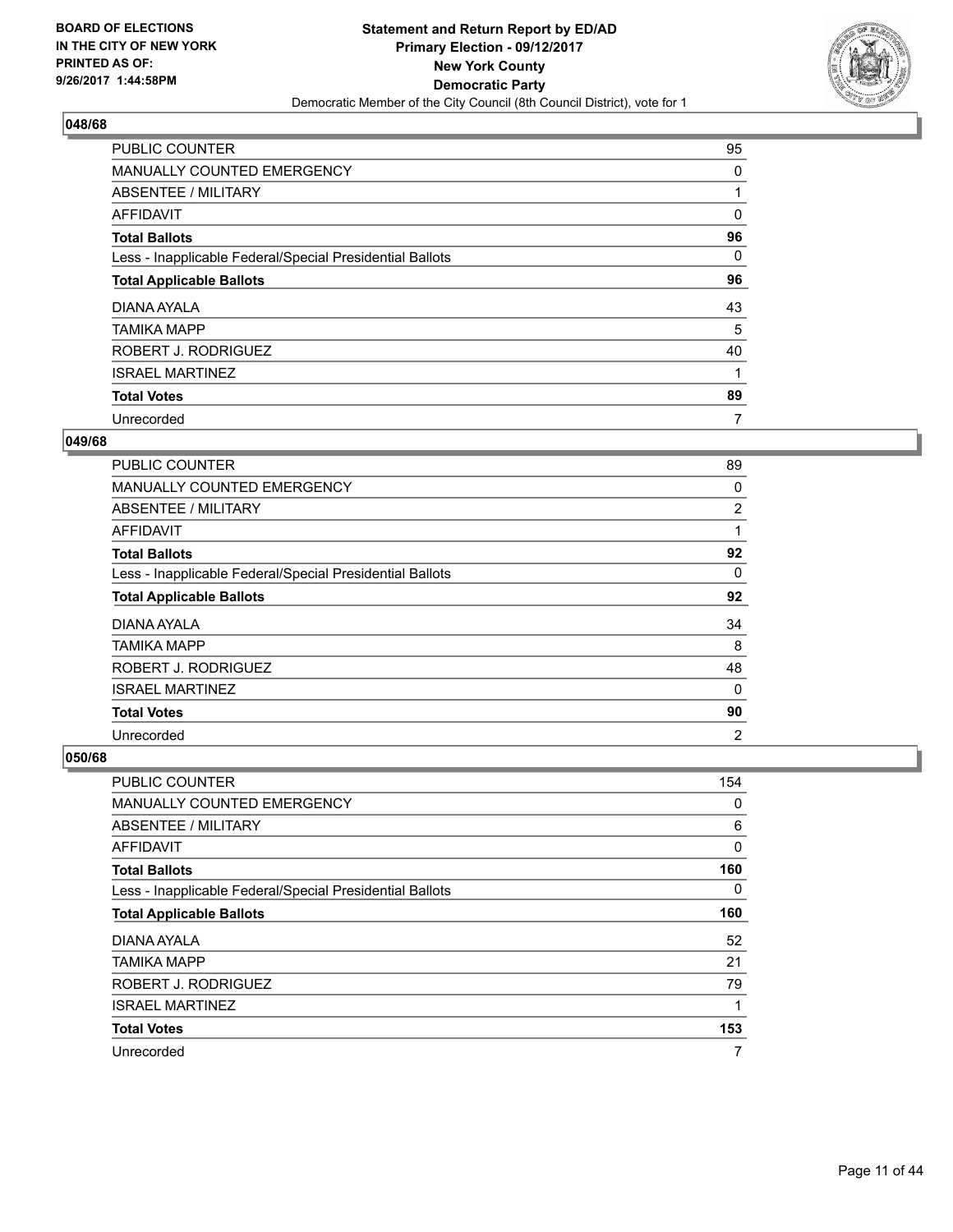

| <b>PUBLIC COUNTER</b>                                    | 126 |
|----------------------------------------------------------|-----|
| MANUALLY COUNTED EMERGENCY                               | 0   |
| ABSENTEE / MILITARY                                      | 4   |
| AFFIDAVIT                                                | 0   |
| <b>Total Ballots</b>                                     | 130 |
| Less - Inapplicable Federal/Special Presidential Ballots | 0   |
| <b>Total Applicable Ballots</b>                          | 130 |
| DIANA AYALA                                              | 44  |
| <b>TAMIKA MAPP</b>                                       | 24  |
| ROBERT J. RODRIGUEZ                                      | 53  |
| <b>ISRAEL MARTINEZ</b>                                   |     |
| <b>Total Votes</b>                                       | 122 |
| Unrecorded                                               | 8   |

# **052/68**

| <b>PUBLIC COUNTER</b>                                    | 156         |
|----------------------------------------------------------|-------------|
| <b>MANUALLY COUNTED EMERGENCY</b>                        | 0           |
| <b>ABSENTEE / MILITARY</b>                               | 4           |
| AFFIDAVIT                                                | $\mathbf 0$ |
| <b>Total Ballots</b>                                     | 160         |
| Less - Inapplicable Federal/Special Presidential Ballots | 0           |
| <b>Total Applicable Ballots</b>                          | 160         |
| DIANA AYALA                                              | 47          |
| TAMIKA MAPP                                              | 40          |
| ROBERT J. RODRIGUEZ                                      | 68          |
| <b>ISRAEL MARTINEZ</b>                                   | 1           |
| UNATTRIBUTABLE WRITE-IN (WRITE-IN)                       | 1           |
| <b>Total Votes</b>                                       | 157         |
| Unrecorded                                               | 3           |

| <b>PUBLIC COUNTER</b>                                    | 109 |
|----------------------------------------------------------|-----|
| <b>MANUALLY COUNTED EMERGENCY</b>                        | 0   |
| ABSENTEE / MILITARY                                      | 5   |
| AFFIDAVIT                                                | 0   |
| <b>Total Ballots</b>                                     | 114 |
| Less - Inapplicable Federal/Special Presidential Ballots | 0   |
| <b>Total Applicable Ballots</b>                          | 114 |
| DIANA AYALA                                              | 34  |
| <b>TAMIKA MAPP</b>                                       | 8   |
| ROBERT J. RODRIGUEZ                                      | 66  |
| <b>ISRAEL MARTINEZ</b>                                   | 2   |
| <b>Total Votes</b>                                       | 110 |
| Unrecorded                                               | 4   |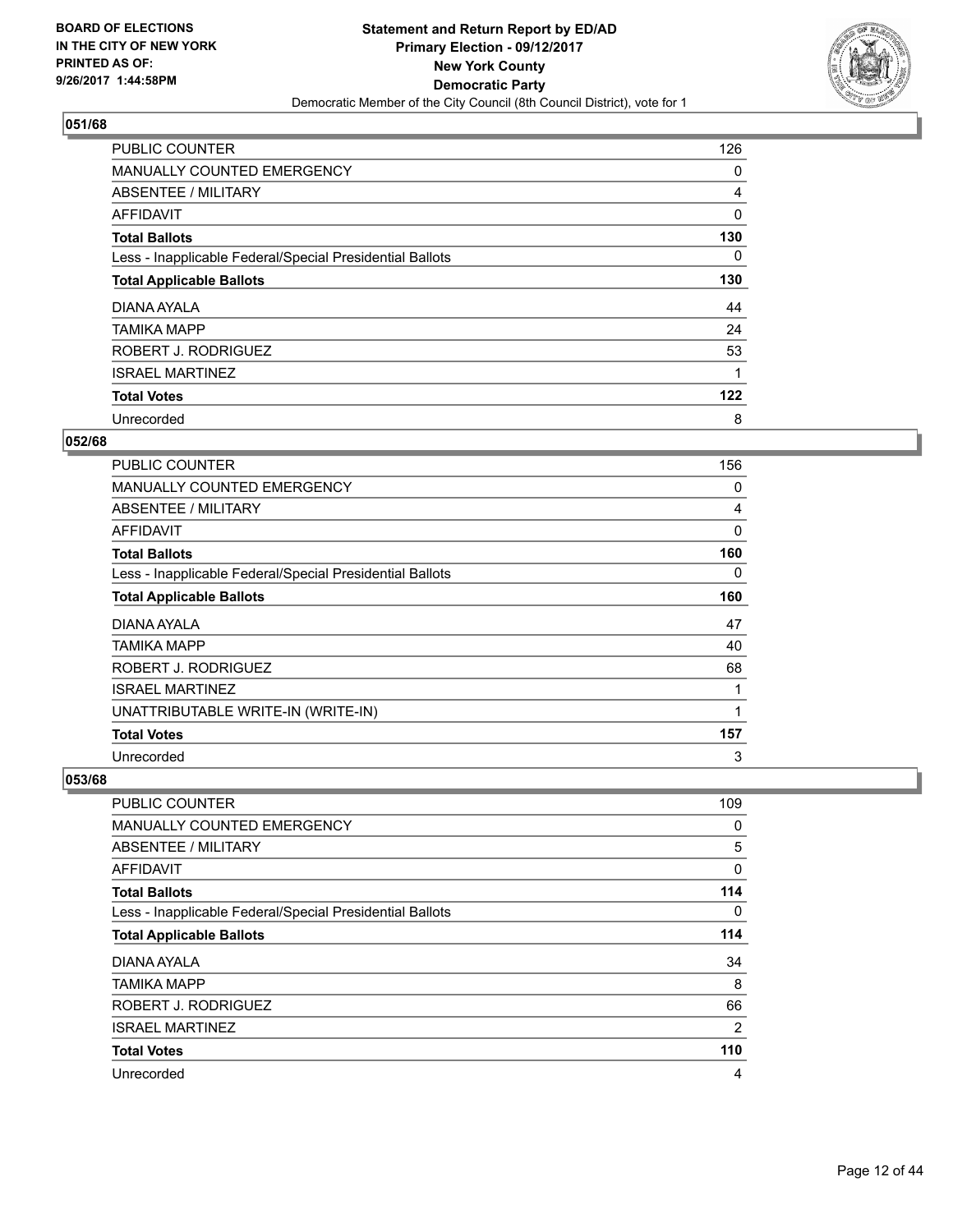

| PUBLIC COUNTER                                           | 100 |
|----------------------------------------------------------|-----|
| MANUALLY COUNTED EMERGENCY                               | 0   |
| ABSENTEE / MILITARY                                      | 3   |
| AFFIDAVIT                                                | 1   |
| <b>Total Ballots</b>                                     | 104 |
| Less - Inapplicable Federal/Special Presidential Ballots | 0   |
| <b>Total Applicable Ballots</b>                          | 104 |
| DIANA AYALA                                              | 40  |
| <b>TAMIKA MAPP</b>                                       | 5   |
| ROBERT J. RODRIGUEZ                                      | 54  |
| <b>ISRAEL MARTINEZ</b>                                   |     |
| <b>Total Votes</b>                                       | 100 |
| Unrecorded                                               | 4   |

# **055/68**

| PUBLIC COUNTER                                           | 130 |
|----------------------------------------------------------|-----|
| <b>MANUALLY COUNTED EMERGENCY</b>                        | 0   |
| <b>ABSENTEE / MILITARY</b>                               | 1   |
| AFFIDAVIT                                                | 1   |
| <b>Total Ballots</b>                                     | 132 |
| Less - Inapplicable Federal/Special Presidential Ballots | 0   |
| <b>Total Applicable Ballots</b>                          | 132 |
| DIANA AYALA                                              | 43  |
| TAMIKA MAPP                                              | 14  |
| ROBERT J. RODRIGUEZ                                      | 64  |
| <b>ISRAEL MARTINEZ</b>                                   | 4   |
| TANISHA PILAR DEJESUS (WRITE-IN)                         | 1   |
| <b>Total Votes</b>                                       | 126 |
| Unrecorded                                               | 6   |

| <b>PUBLIC COUNTER</b>                                    | 94             |
|----------------------------------------------------------|----------------|
| <b>MANUALLY COUNTED EMERGENCY</b>                        | 0              |
| ABSENTEE / MILITARY                                      | $\overline{2}$ |
| AFFIDAVIT                                                | 1              |
| <b>Total Ballots</b>                                     | 97             |
| Less - Inapplicable Federal/Special Presidential Ballots | 0              |
| <b>Total Applicable Ballots</b>                          | 97             |
| DIANA AYALA                                              | 31             |
| TAMIKA MAPP                                              | 3              |
| ROBERT J. RODRIGUEZ                                      | 54             |
| <b>ISRAEL MARTINEZ</b>                                   | 4              |
| OMAR JACKSON (WRITE-IN)                                  | 1              |
| <b>Total Votes</b>                                       | 93             |
| Unrecorded                                               | 4              |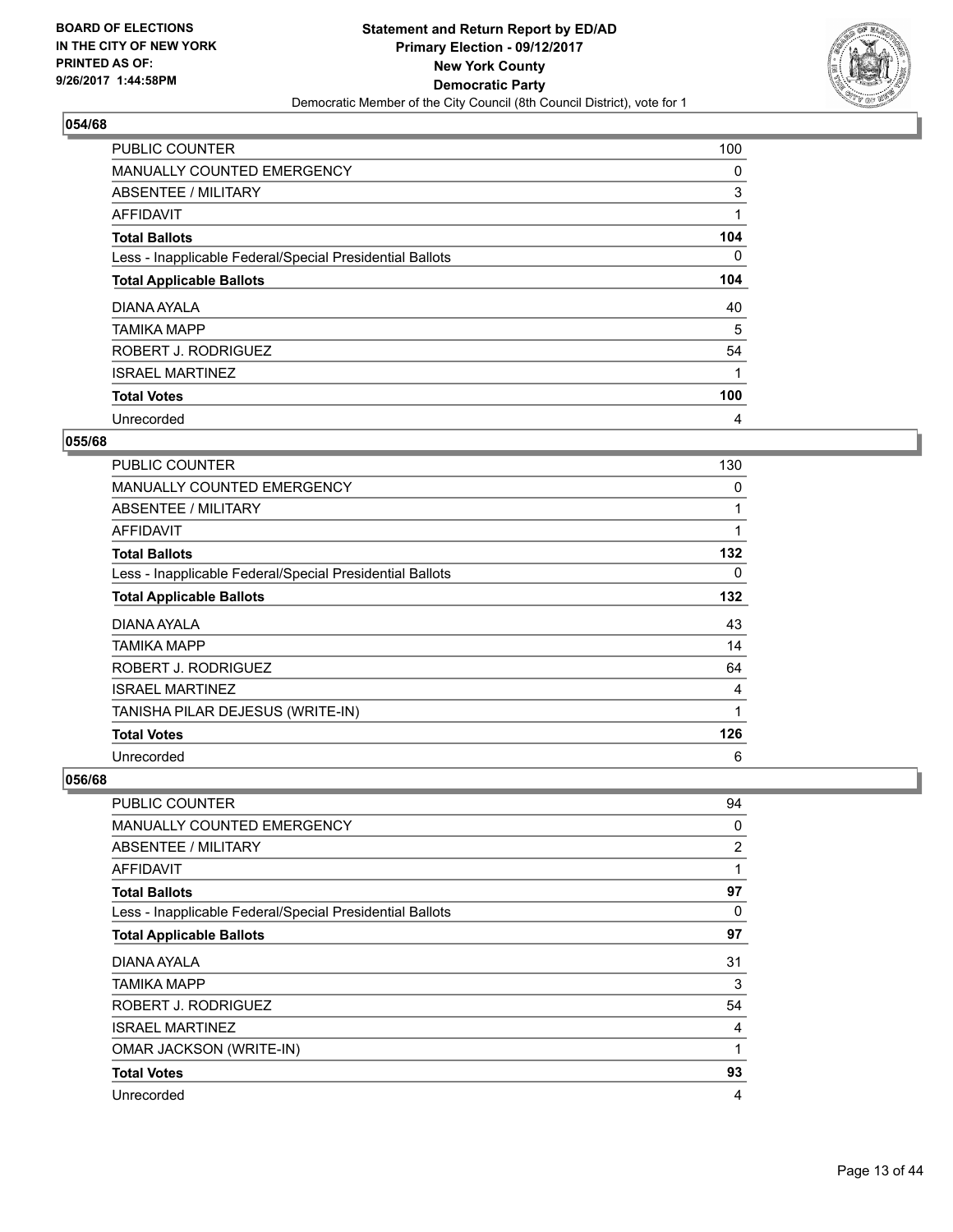

| <b>PUBLIC COUNTER</b>                                    | 60 |
|----------------------------------------------------------|----|
| MANUALLY COUNTED EMERGENCY                               | 0  |
| ABSENTEE / MILITARY                                      | 3  |
| AFFIDAVIT                                                | 0  |
| <b>Total Ballots</b>                                     | 63 |
| Less - Inapplicable Federal/Special Presidential Ballots | 0  |
| <b>Total Applicable Ballots</b>                          | 63 |
| DIANA AYALA                                              | 13 |
| <b>TAMIKA MAPP</b>                                       | 7  |
| ROBERT J. RODRIGUEZ                                      | 37 |
| <b>ISRAEL MARTINEZ</b>                                   | 0  |
| <b>Total Votes</b>                                       | 57 |
| Unrecorded                                               | 6  |

## **064/68**

| <b>PUBLIC COUNTER</b>                                    | 76 |
|----------------------------------------------------------|----|
| <b>MANUALLY COUNTED EMERGENCY</b>                        | 0  |
| ABSENTEE / MILITARY                                      | 2  |
| AFFIDAVIT                                                | 0  |
| <b>Total Ballots</b>                                     | 78 |
| Less - Inapplicable Federal/Special Presidential Ballots | 0  |
| <b>Total Applicable Ballots</b>                          | 78 |
| DIANA AYALA                                              | 22 |
| <b>TAMIKA MAPP</b>                                       | 4  |
| ROBERT J. RODRIGUEZ                                      | 44 |
| <b>ISRAEL MARTINEZ</b>                                   | 2  |
| <b>Total Votes</b>                                       | 72 |
| Unrecorded                                               | 6  |

| <b>PUBLIC COUNTER</b>                                    | 88 |
|----------------------------------------------------------|----|
| MANUALLY COUNTED EMERGENCY                               | 0  |
| ABSENTEE / MILITARY                                      | 2  |
| AFFIDAVIT                                                | 1  |
| <b>Total Ballots</b>                                     | 91 |
| Less - Inapplicable Federal/Special Presidential Ballots | 0  |
| <b>Total Applicable Ballots</b>                          | 91 |
| DIANA AYALA                                              | 26 |
| <b>TAMIKA MAPP</b>                                       | 5  |
| ROBERT J. RODRIGUEZ                                      | 51 |
| <b>ISRAEL MARTINEZ</b>                                   | 2  |
| <b>Total Votes</b>                                       | 84 |
| Unrecorded                                               | 7  |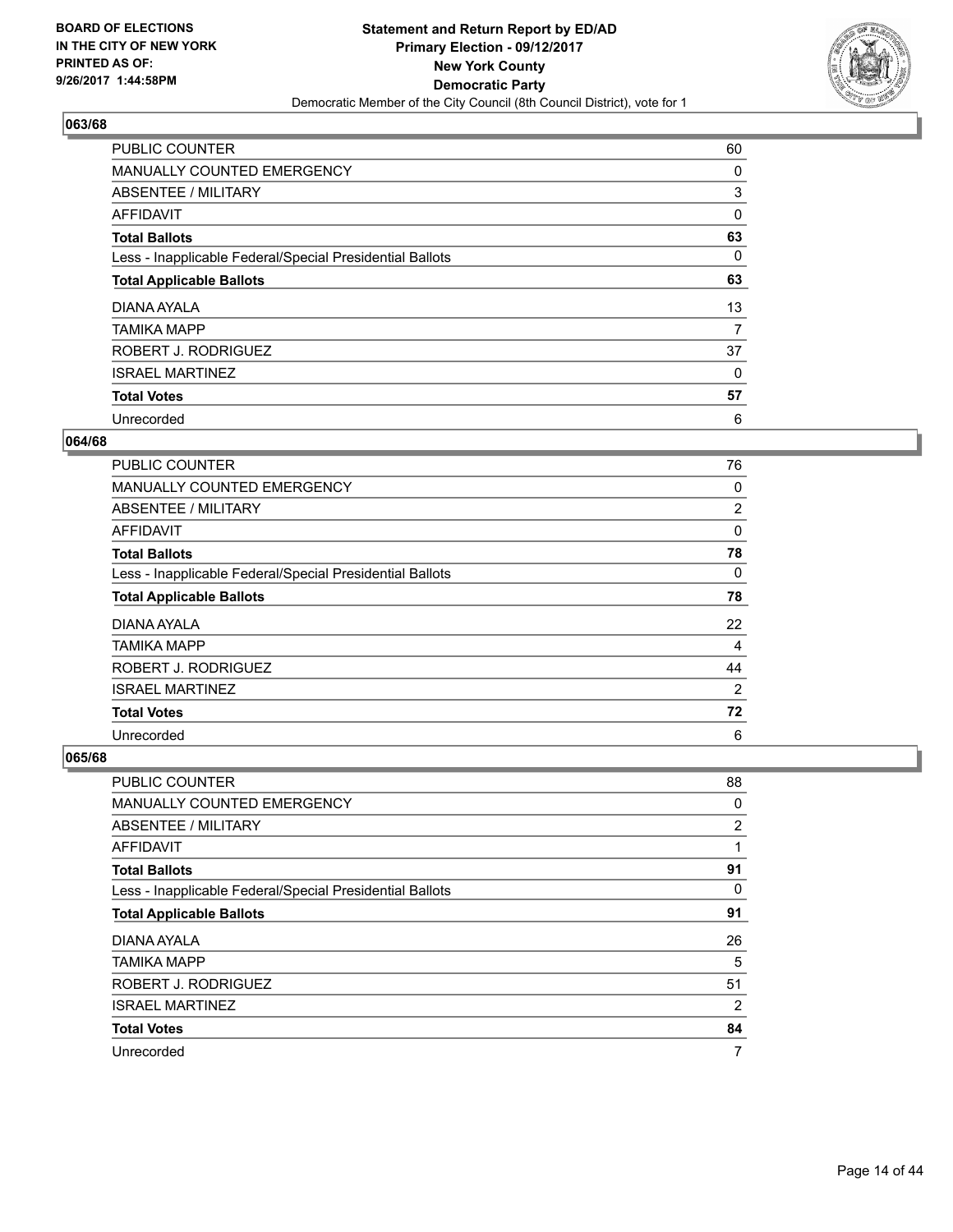

| <b>PUBLIC COUNTER</b>                                    | 176 |
|----------------------------------------------------------|-----|
| <b>MANUALLY COUNTED EMERGENCY</b>                        | 0   |
| ABSENTEE / MILITARY                                      | 5   |
| AFFIDAVIT                                                | 0   |
| <b>Total Ballots</b>                                     | 181 |
| Less - Inapplicable Federal/Special Presidential Ballots | 0   |
| <b>Total Applicable Ballots</b>                          | 181 |
| DIANA AYALA                                              | 49  |
| TAMIKA MAPP                                              | 10  |
| ROBERT J. RODRIGUEZ                                      | 104 |
| <b>ISRAEL MARTINEZ</b>                                   | 2   |
| SIMCA WHOWN (WRITE-IN)                                   |     |
| <b>Total Votes</b>                                       | 166 |
| Unrecorded                                               | 15  |

# **067/68**

| <b>PUBLIC COUNTER</b>                                    | 60             |
|----------------------------------------------------------|----------------|
| <b>MANUALLY COUNTED EMERGENCY</b>                        | 0              |
| ABSENTEE / MILITARY                                      | $\overline{7}$ |
| AFFIDAVIT                                                | 0              |
| <b>Total Ballots</b>                                     | 67             |
| Less - Inapplicable Federal/Special Presidential Ballots | 0              |
| <b>Total Applicable Ballots</b>                          | 67             |
| DIANA AYALA                                              | 22             |
| TAMIKA MAPP                                              | 5              |
| ROBERT J. RODRIGUEZ                                      | 34             |
| <b>ISRAEL MARTINEZ</b>                                   | 0              |
| UNATTRIBUTABLE WRITE-IN (WRITE-IN)                       | 1              |
| <b>Total Votes</b>                                       | 62             |
| Unrecorded                                               | 5              |

| <b>PUBLIC COUNTER</b>                                    | 87 |
|----------------------------------------------------------|----|
| MANUALLY COUNTED EMERGENCY                               | 0  |
| ABSENTEE / MILITARY                                      | 2  |
| <b>AFFIDAVIT</b>                                         | 2  |
| <b>Total Ballots</b>                                     | 91 |
| Less - Inapplicable Federal/Special Presidential Ballots | 0  |
| <b>Total Applicable Ballots</b>                          | 91 |
| DIANA AYALA                                              | 33 |
| TAMIKA MAPP                                              | 7  |
| ROBERT J. RODRIGUEZ                                      | 43 |
| <b>ISRAEL MARTINEZ</b>                                   | 1  |
| <b>Total Votes</b>                                       | 84 |
| Unrecorded                                               | 7  |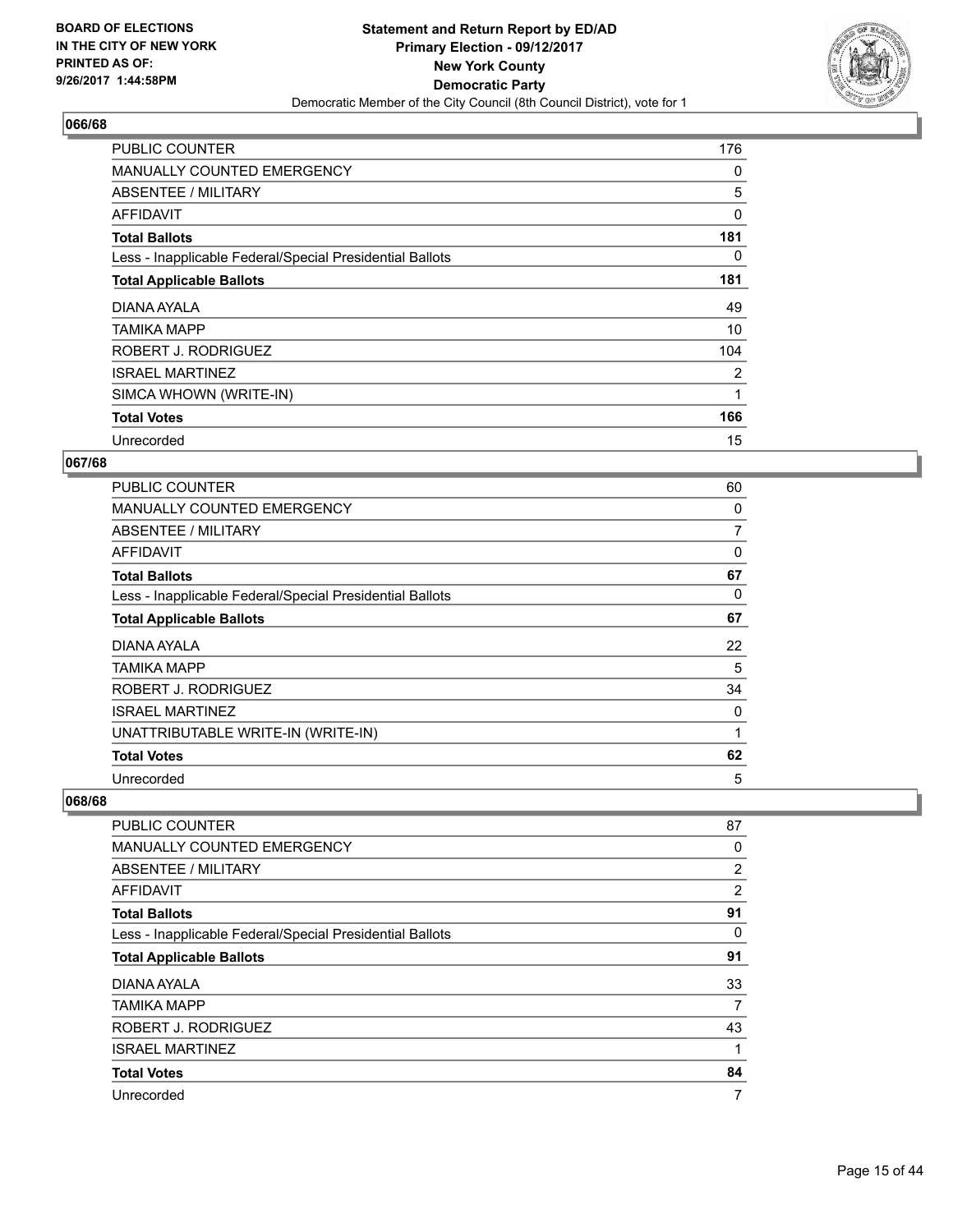

| <b>PUBLIC COUNTER</b>                                    | 121      |
|----------------------------------------------------------|----------|
| MANUALLY COUNTED EMERGENCY                               | 0        |
| ABSENTEE / MILITARY                                      | 3        |
| <b>AFFIDAVIT</b>                                         |          |
| <b>Total Ballots</b>                                     | 125      |
| Less - Inapplicable Federal/Special Presidential Ballots | $\Omega$ |
| <b>Total Applicable Ballots</b>                          | 125      |
| DIANA AYALA                                              | 42       |
| TAMIKA MAPP                                              | 8        |
| ROBERT J. RODRIGUEZ                                      | 68       |
| <b>ISRAEL MARTINEZ</b>                                   | 0        |
| <b>Total Votes</b>                                       | 118      |
| Unrecorded                                               | 7        |

#### **070/68**

| <b>PUBLIC COUNTER</b>                                    | 77 |
|----------------------------------------------------------|----|
| <b>MANUALLY COUNTED EMERGENCY</b>                        | 0  |
| ABSENTEE / MILITARY                                      |    |
| AFFIDAVIT                                                | 0  |
| <b>Total Ballots</b>                                     | 78 |
| Less - Inapplicable Federal/Special Presidential Ballots | 0  |
| <b>Total Applicable Ballots</b>                          | 78 |
| DIANA AYALA                                              | 43 |
| <b>TAMIKA MAPP</b>                                       |    |
| ROBERT J. RODRIGUEZ                                      | 28 |
| <b>ISRAEL MARTINEZ</b>                                   | 0  |
| <b>Total Votes</b>                                       | 72 |
| Unrecorded                                               | 6  |

| PUBLIC COUNTER                                           | 83             |
|----------------------------------------------------------|----------------|
| <b>MANUALLY COUNTED EMERGENCY</b>                        | 0              |
| ABSENTEE / MILITARY                                      | 6              |
| AFFIDAVIT                                                | 0              |
| <b>Total Ballots</b>                                     | 89             |
| Less - Inapplicable Federal/Special Presidential Ballots | 0              |
| <b>Total Applicable Ballots</b>                          | 89             |
| DIANA AYALA                                              | 49             |
| <b>TAMIKA MAPP</b>                                       | 6              |
| ROBERT J. RODRIGUEZ                                      | 32             |
| <b>ISRAEL MARTINEZ</b>                                   | 0              |
| <b>Total Votes</b>                                       | 87             |
| Unrecorded                                               | $\overline{2}$ |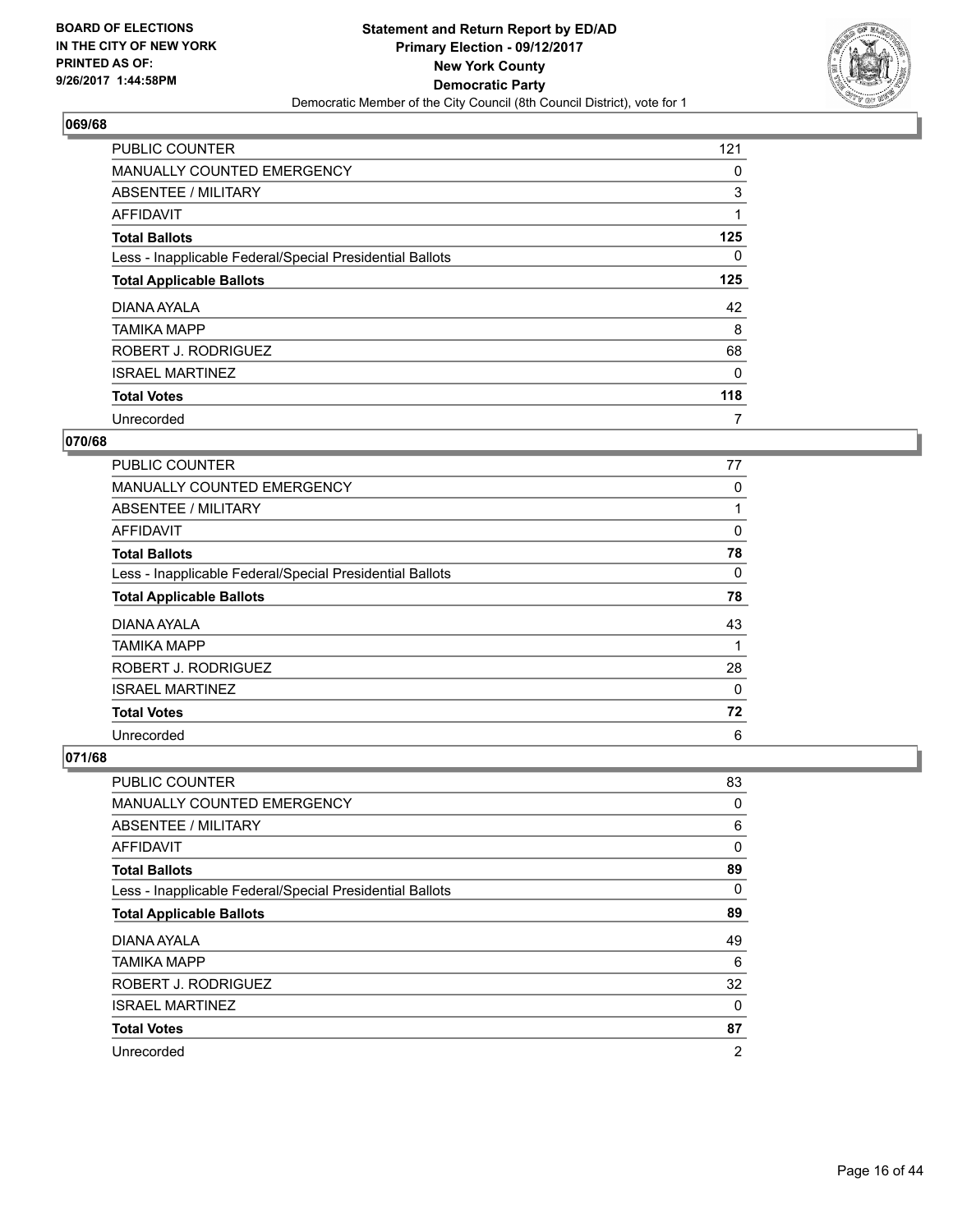

| PUBLIC COUNTER                                           | 93             |
|----------------------------------------------------------|----------------|
| <b>MANUALLY COUNTED EMERGENCY</b>                        | 0              |
| ABSENTEE / MILITARY                                      | $\overline{2}$ |
| <b>AFFIDAVIT</b>                                         | 0              |
| <b>Total Ballots</b>                                     | 95             |
| Less - Inapplicable Federal/Special Presidential Ballots | 0              |
| <b>Total Applicable Ballots</b>                          | 95             |
| DIANA AYALA                                              | 44             |
| <b>TAMIKA MAPP</b>                                       | 10             |
| ROBERT J. RODRIGUEZ                                      | 33             |
| <b>ISRAEL MARTINEZ</b>                                   |                |
| <b>Total Votes</b>                                       | 88             |
| Unrecorded                                               | 7              |

# **073/68**

| <b>PUBLIC COUNTER</b>                                    | 87             |
|----------------------------------------------------------|----------------|
| <b>MANUALLY COUNTED EMERGENCY</b>                        | 0              |
| ABSENTEE / MILITARY                                      | 4              |
| AFFIDAVIT                                                | $\overline{2}$ |
| <b>Total Ballots</b>                                     | 93             |
| Less - Inapplicable Federal/Special Presidential Ballots | 0              |
| <b>Total Applicable Ballots</b>                          | 93             |
| DIANA AYALA                                              | 38             |
| TAMIKA MAPP                                              | 6              |
| ROBERT J. RODRIGUEZ                                      | 42             |
| <b>ISRAEL MARTINEZ</b>                                   | 4              |
| ZACHARY ZAGGER (WRITE-IN)                                | 1              |
| <b>Total Votes</b>                                       | 91             |
| Unrecorded                                               | $\overline{2}$ |

| <b>PUBLIC COUNTER</b>                                    | 79             |
|----------------------------------------------------------|----------------|
| <b>MANUALLY COUNTED EMERGENCY</b>                        | 0              |
| ABSENTEE / MILITARY                                      |                |
| AFFIDAVIT                                                | $\overline{2}$ |
| <b>Total Ballots</b>                                     | 82             |
| Less - Inapplicable Federal/Special Presidential Ballots | 0              |
| <b>Total Applicable Ballots</b>                          | 82             |
| DIANA AYALA                                              | 35             |
| <b>TAMIKA MAPP</b>                                       | 7              |
| ROBERT J. RODRIGUEZ                                      | 38             |
| <b>ISRAEL MARTINEZ</b>                                   | $\overline{2}$ |
| <b>Total Votes</b>                                       | 82             |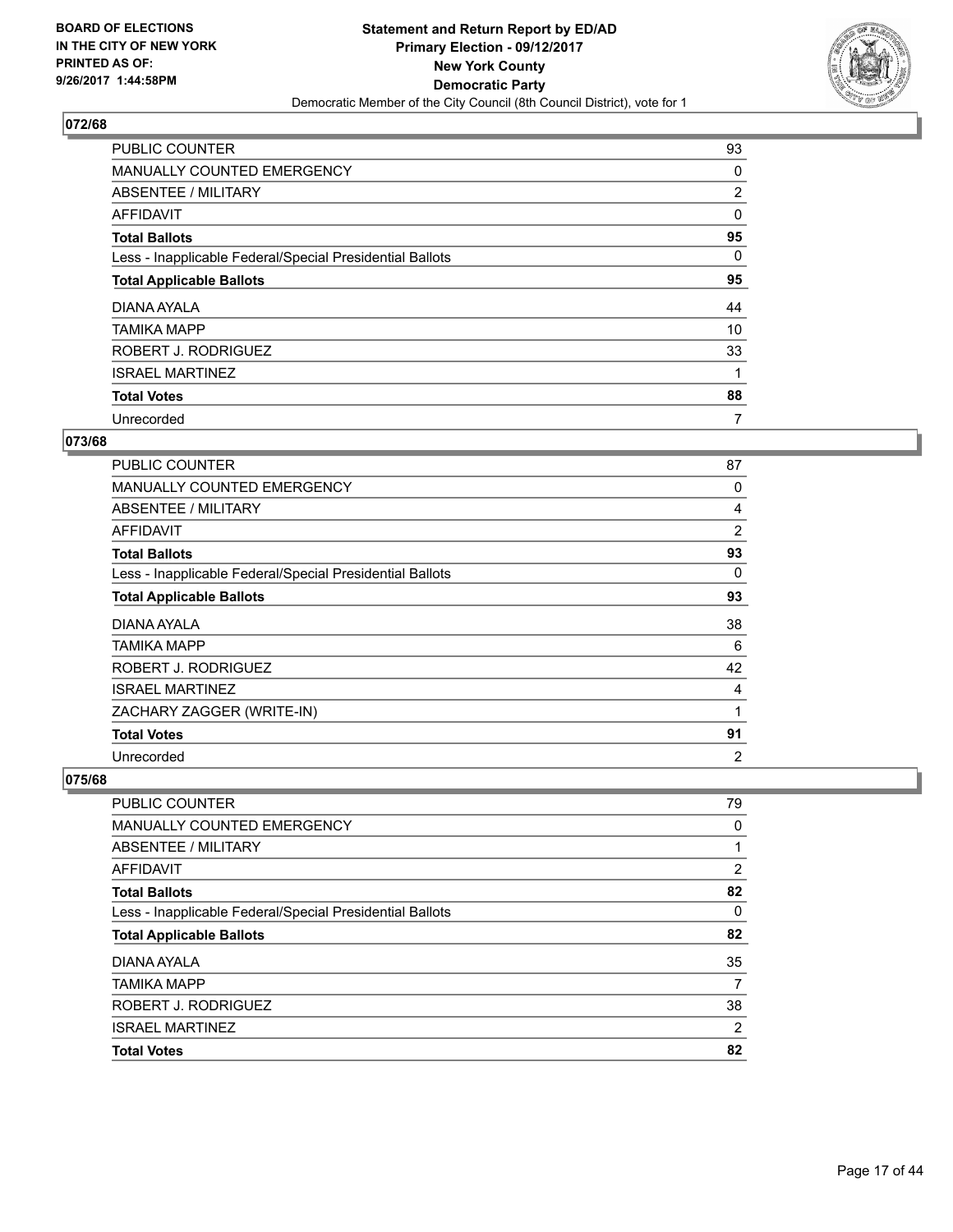

| <b>PUBLIC COUNTER</b>                                    | 110 |
|----------------------------------------------------------|-----|
| MANUALLY COUNTED EMERGENCY                               | 0   |
| ABSENTEE / MILITARY                                      | 8   |
| AFFIDAVIT                                                | 3   |
| <b>Total Ballots</b>                                     | 121 |
| Less - Inapplicable Federal/Special Presidential Ballots | 0   |
| <b>Total Applicable Ballots</b>                          | 121 |
| DIANA AYALA                                              | 65  |
| <b>TAMIKA MAPP</b>                                       | 11  |
| ROBERT J. RODRIGUEZ                                      | 42  |
| <b>ISRAEL MARTINEZ</b>                                   | 2   |
| <b>Total Votes</b>                                       | 120 |
| Unrecorded                                               | 1   |

# **077/68**

| PUBLIC COUNTER                                           | 84             |
|----------------------------------------------------------|----------------|
| <b>MANUALLY COUNTED EMERGENCY</b>                        | 0              |
| <b>ABSENTEE / MILITARY</b>                               | 1              |
| AFFIDAVIT                                                | 1              |
| <b>Total Ballots</b>                                     | 86             |
| Less - Inapplicable Federal/Special Presidential Ballots | 0              |
| <b>Total Applicable Ballots</b>                          | 86             |
| DIANA AYALA                                              | 38             |
| TAMIKA MAPP                                              | 12             |
| ROBERT J. RODRIGUEZ                                      | 33             |
| <b>ISRAEL MARTINEZ</b>                                   | 0              |
| TYSON-LORD GRAY (WRITE-IN)                               | 1              |
| <b>Total Votes</b>                                       | 84             |
| Unrecorded                                               | $\overline{2}$ |

| <b>PUBLIC COUNTER</b>                                    | 94 |
|----------------------------------------------------------|----|
| <b>MANUALLY COUNTED EMERGENCY</b>                        | 0  |
| ABSENTEE / MILITARY                                      | 3  |
| AFFIDAVIT                                                | 0  |
| <b>Total Ballots</b>                                     | 97 |
| Less - Inapplicable Federal/Special Presidential Ballots | 0  |
| <b>Total Applicable Ballots</b>                          | 97 |
| DIANA AYALA                                              | 38 |
| <b>TAMIKA MAPP</b>                                       | 6  |
| ROBERT J. RODRIGUEZ                                      | 50 |
| <b>ISRAEL MARTINEZ</b>                                   | 0  |
| <b>Total Votes</b>                                       | 94 |
| Unrecorded                                               | 3  |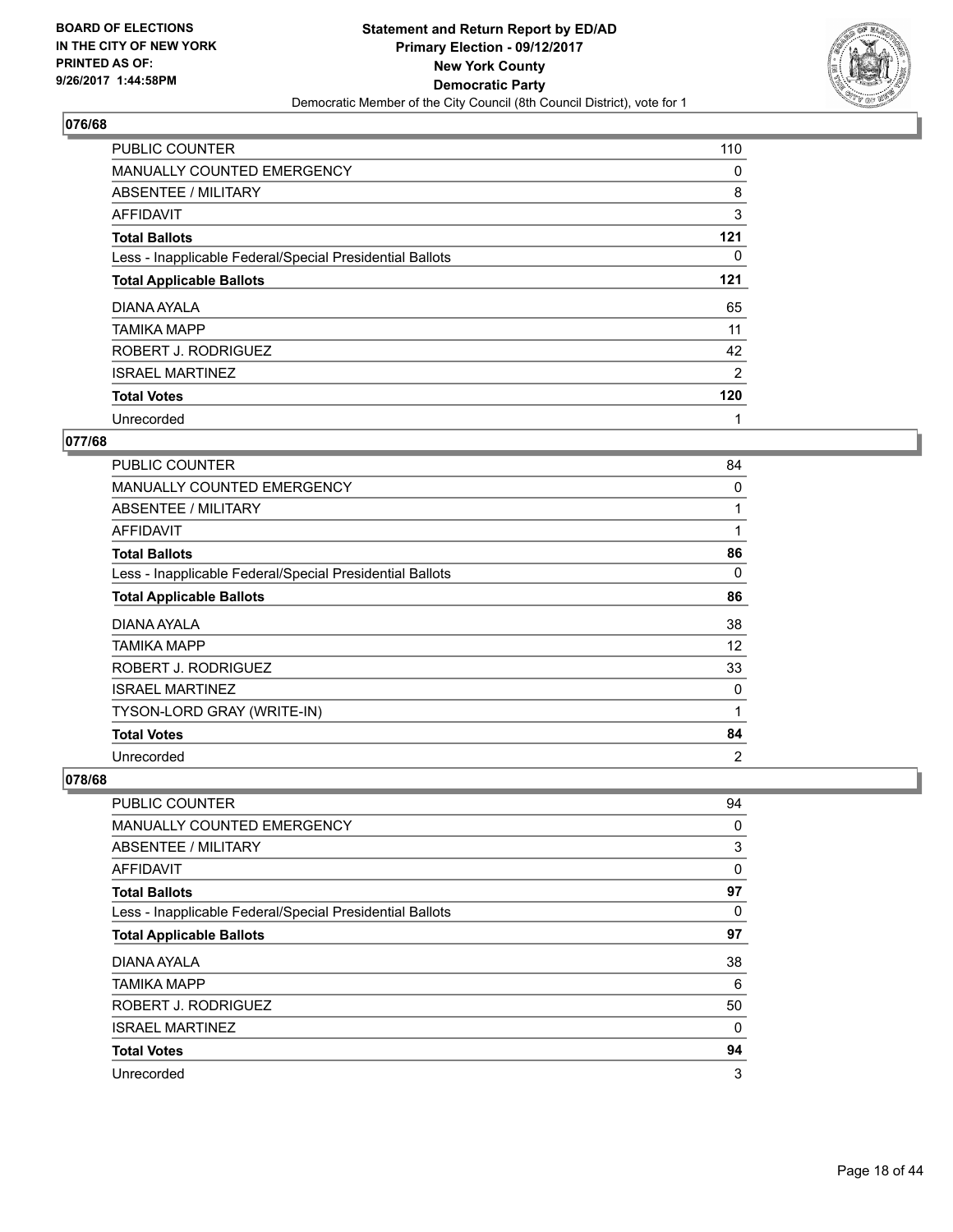

| <b>PUBLIC COUNTER</b>                                    | 109            |
|----------------------------------------------------------|----------------|
| MANUALLY COUNTED EMERGENCY                               | 0              |
| ABSENTEE / MILITARY                                      | 3              |
| AFFIDAVIT                                                | $\overline{2}$ |
| <b>Total Ballots</b>                                     | 114            |
| Less - Inapplicable Federal/Special Presidential Ballots | 0              |
| <b>Total Applicable Ballots</b>                          | 114            |
| DIANA AYALA                                              | 43             |
| <b>TAMIKA MAPP</b>                                       | 19             |
| ROBERT J. RODRIGUEZ                                      | 45             |
| <b>ISRAEL MARTINEZ</b>                                   | 1              |
| <b>Total Votes</b>                                       | 108            |
| Unrecorded                                               | 6              |

## **086/68**

| <b>PUBLIC COUNTER</b>                                    | 69       |
|----------------------------------------------------------|----------|
| <b>MANUALLY COUNTED EMERGENCY</b>                        | $\Omega$ |
| ABSENTEE / MILITARY                                      | 2        |
| AFFIDAVIT                                                |          |
| <b>Total Ballots</b>                                     | 72       |
| Less - Inapplicable Federal/Special Presidential Ballots | 0        |
| <b>Total Applicable Ballots</b>                          | 72       |
| DIANA AYALA                                              | 31       |
| <b>TAMIKA MAPP</b>                                       | 12       |
| ROBERT J. RODRIGUEZ                                      | 23       |
| <b>ISRAEL MARTINEZ</b>                                   |          |
| <b>Total Votes</b>                                       | 67       |
| Unrecorded                                               | 5        |

| <b>PUBLIC COUNTER</b>                                    | 79 |
|----------------------------------------------------------|----|
| <b>MANUALLY COUNTED EMERGENCY</b>                        | 0  |
| ABSENTEE / MILITARY                                      | 3  |
| AFFIDAVIT                                                | 1  |
| <b>Total Ballots</b>                                     | 83 |
| Less - Inapplicable Federal/Special Presidential Ballots | 0  |
| <b>Total Applicable Ballots</b>                          | 83 |
| DIANA AYALA                                              | 23 |
| <b>TAMIKA MAPP</b>                                       | 11 |
| ROBERT J. RODRIGUEZ                                      | 39 |
| <b>ISRAEL MARTINEZ</b>                                   | 0  |
| <b>Total Votes</b>                                       | 73 |
| Unrecorded                                               | 10 |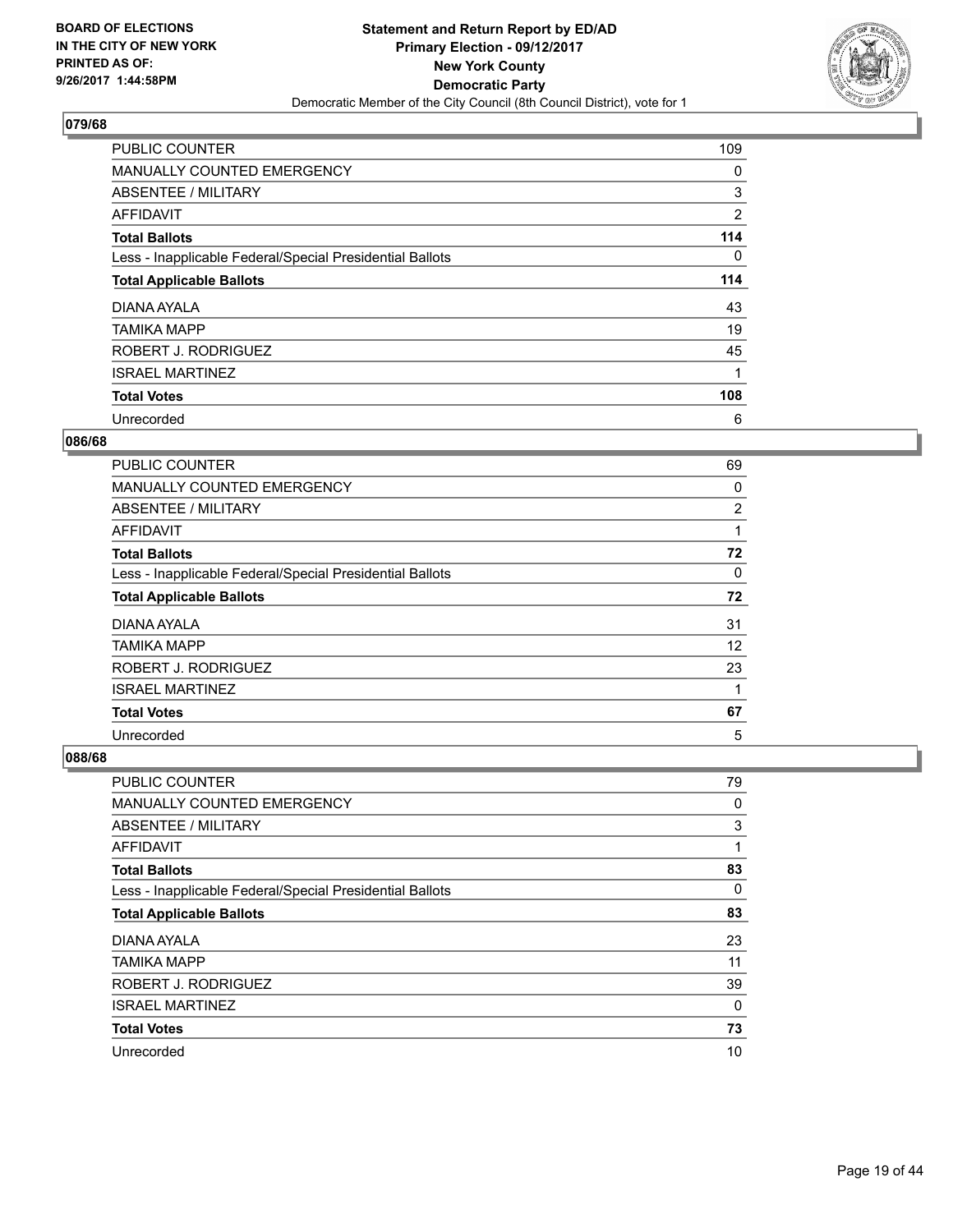

| <b>PUBLIC COUNTER</b>                                    | 110 |
|----------------------------------------------------------|-----|
| <b>MANUALLY COUNTED EMERGENCY</b>                        | 0   |
| ABSENTEE / MILITARY                                      | 0   |
| AFFIDAVIT                                                | 0   |
| <b>Total Ballots</b>                                     | 110 |
| Less - Inapplicable Federal/Special Presidential Ballots | 0   |
| <b>Total Applicable Ballots</b>                          | 110 |
| DIANA AYALA                                              | 36  |
| <b>TAMIKA MAPP</b>                                       | 7   |
| ROBERT J. RODRIGUEZ                                      | 58  |
| <b>ISRAEL MARTINEZ</b>                                   |     |
| <b>Total Votes</b>                                       | 102 |
| Unrecorded                                               | 8   |

#### **090/68**

| <b>PUBLIC COUNTER</b>                                    | 81          |
|----------------------------------------------------------|-------------|
| MANUALLY COUNTED EMERGENCY                               | 0           |
| ABSENTEE / MILITARY                                      | 7           |
| <b>AFFIDAVIT</b>                                         | $\mathbf 0$ |
| <b>Total Ballots</b>                                     | 88          |
| Less - Inapplicable Federal/Special Presidential Ballots | 0           |
| <b>Total Applicable Ballots</b>                          | 88          |
| DIANA AYALA                                              | 35          |
| TAMIKA MAPP                                              | 9           |
| ROBERT J. RODRIGUEZ                                      | 39          |
| <b>ISRAEL MARTINEZ</b>                                   | 0           |
| MELISSA MARK-VIVERITO (WRITE-IN)                         | 1           |
| <b>Total Votes</b>                                       | 84          |
| Unrecorded                                               | 4           |

| <b>PUBLIC COUNTER</b>                                    | 55 |
|----------------------------------------------------------|----|
| <b>MANUALLY COUNTED EMERGENCY</b>                        | 0  |
| ABSENTEE / MILITARY                                      | 3  |
| AFFIDAVIT                                                | 0  |
| <b>Total Ballots</b>                                     | 58 |
| Less - Inapplicable Federal/Special Presidential Ballots | 0  |
| <b>Total Applicable Ballots</b>                          | 58 |
| DIANA AYALA                                              | 21 |
| <b>TAMIKA MAPP</b>                                       | 9  |
| ROBERT J. RODRIGUEZ                                      | 20 |
| <b>ISRAEL MARTINEZ</b>                                   | 0  |
| <b>Total Votes</b>                                       | 50 |
| Unrecorded                                               | 8  |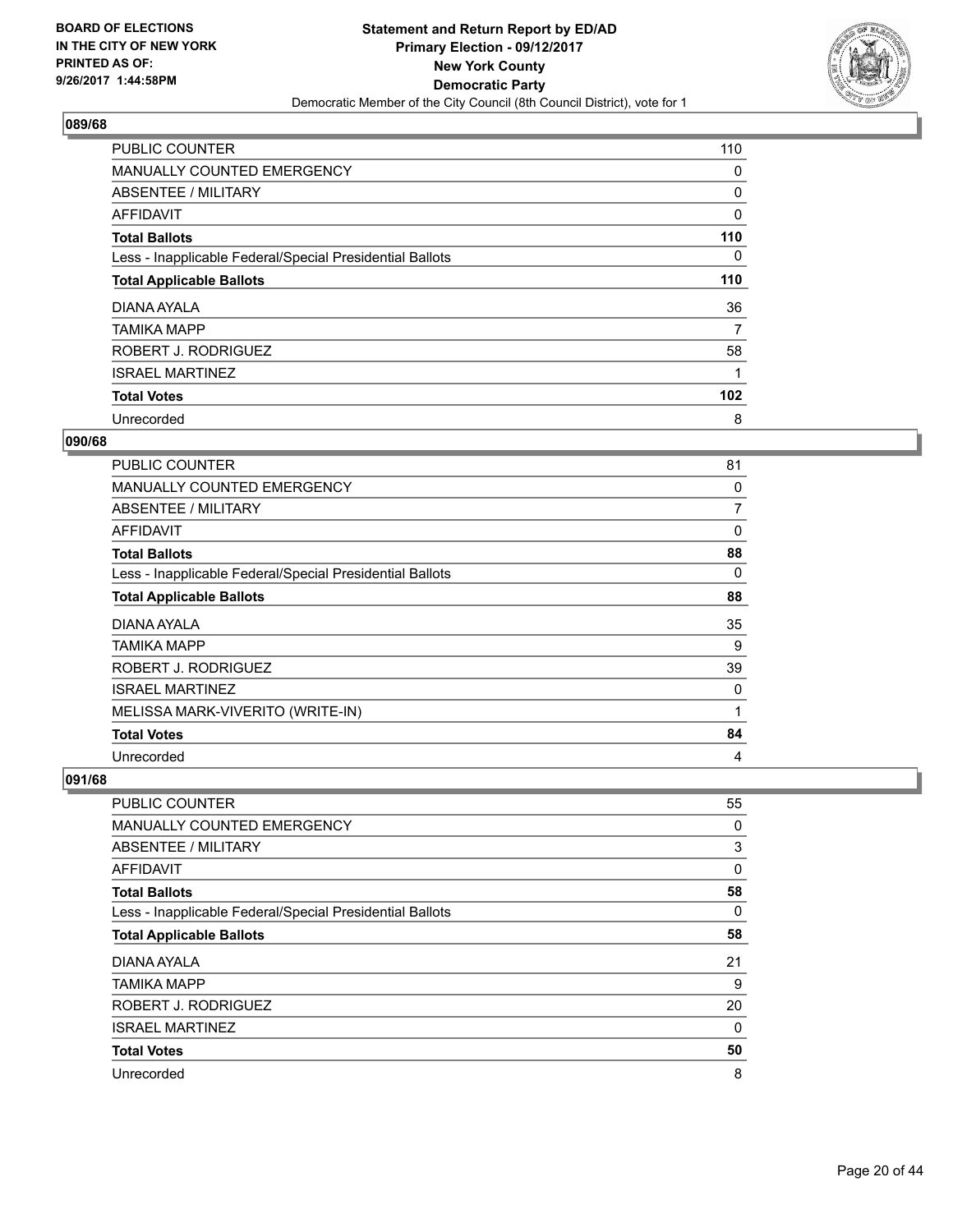

| <b>PUBLIC COUNTER</b>                                    | 63 |
|----------------------------------------------------------|----|
| MANUALLY COUNTED EMERGENCY                               | 0  |
| ABSENTEE / MILITARY                                      | 8  |
| AFFIDAVIT                                                | 2  |
| <b>Total Ballots</b>                                     | 73 |
| Less - Inapplicable Federal/Special Presidential Ballots | 0  |
| <b>Total Applicable Ballots</b>                          | 73 |
| DIANA AYALA                                              | 23 |
| <b>TAMIKA MAPP</b>                                       | 8  |
| ROBERT J. RODRIGUEZ                                      | 38 |
| <b>ISRAEL MARTINEZ</b>                                   |    |
| <b>Total Votes</b>                                       | 70 |
| Unrecorded                                               | 3  |

# **093/68**

| <b>PUBLIC COUNTER</b>                                    | 115   |
|----------------------------------------------------------|-------|
| <b>MANUALLY COUNTED EMERGENCY</b>                        | 0     |
| ABSENTEE / MILITARY                                      | 2     |
| AFFIDAVIT                                                | 0     |
| <b>Total Ballots</b>                                     | 117   |
| Less - Inapplicable Federal/Special Presidential Ballots | 0     |
| <b>Total Applicable Ballots</b>                          | 117   |
| DIANA AYALA                                              | 29    |
| <b>TAMIKA MAPP</b>                                       | 15    |
| ROBERT J. RODRIGUEZ                                      | 68    |
| <b>ISRAEL MARTINEZ</b>                                   | 0     |
| <b>Total Votes</b>                                       | $112$ |
| Unrecorded                                               | 5     |

# **094/68**

| <b>PUBLIC COUNTER</b>                                    | 5            |
|----------------------------------------------------------|--------------|
| <b>MANUALLY COUNTED EMERGENCY</b>                        | 0            |
| ABSENTEE / MILITARY                                      | 0            |
| <b>AFFIDAVIT</b>                                         | 0            |
| <b>Total Ballots</b>                                     | 5            |
| Less - Inapplicable Federal/Special Presidential Ballots | 0            |
| <b>Total Applicable Ballots</b>                          | 5            |
| DIANA AYALA                                              | 2            |
| TAMIKA MAPP                                              |              |
| ROBERT J. RODRIGUEZ                                      |              |
| <b>ISRAEL MARTINEZ</b>                                   | $\mathbf{0}$ |
| <b>Total Votes</b>                                       | 4            |
| Unrecorded                                               |              |
| 095/68 COMBINED into: 114/68                             |              |
| 101/68 COMBINED into: 114/68                             |              |

**103/68 COMBINED into: 114/68**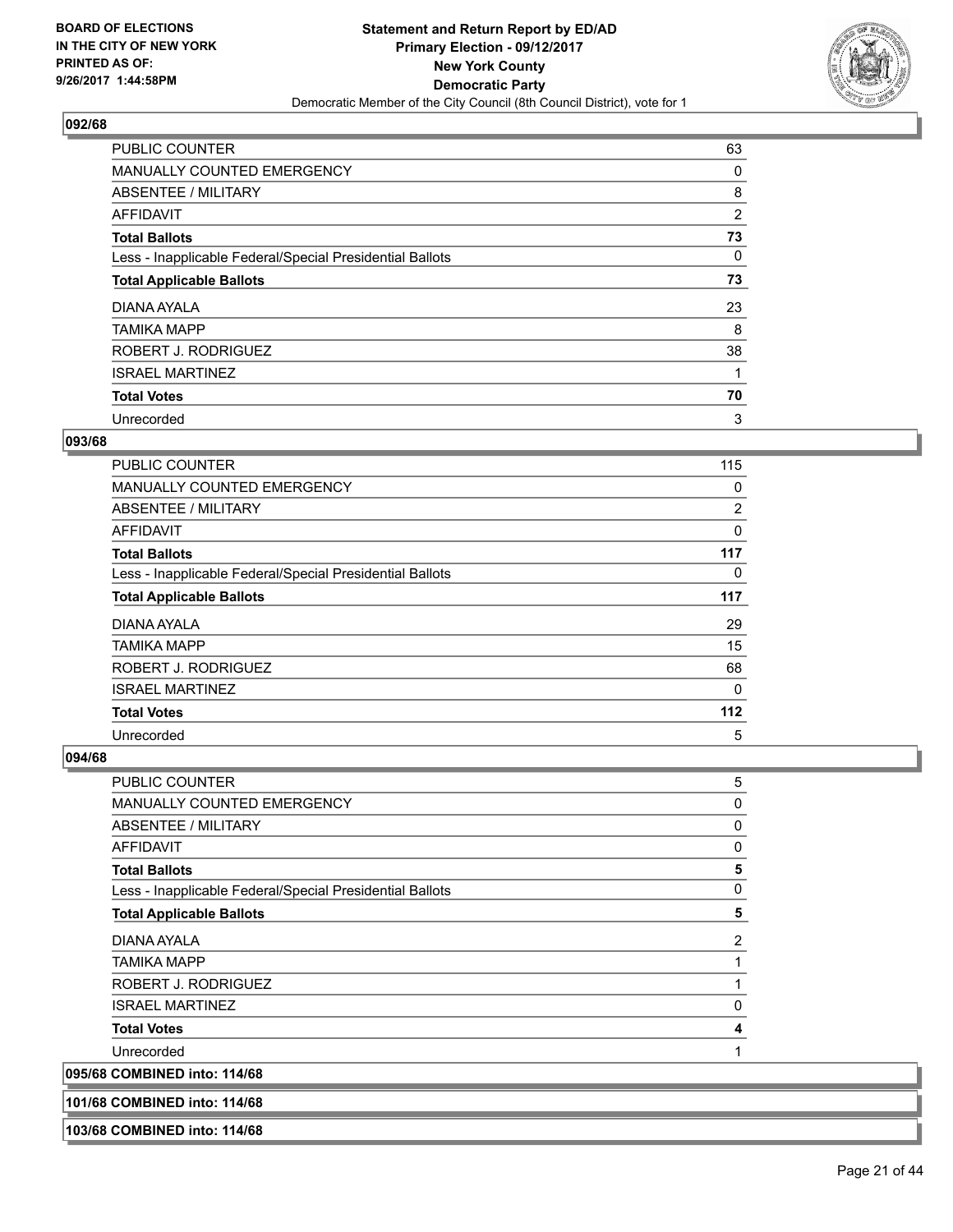

# **104/68 COMBINED into: 114/68**

#### **107/68 COMBINED into: 094/68**

**110/68** 

| PUBLIC COUNTER                                           | 63 |
|----------------------------------------------------------|----|
| MANUALLY COUNTED EMERGENCY                               | 0  |
| ABSENTEE / MILITARY                                      | 1  |
| AFFIDAVIT                                                | 0  |
| Total Ballots                                            | 64 |
| Less - Inapplicable Federal/Special Presidential Ballots | 0  |
| <b>Total Applicable Ballots</b>                          | 64 |
| DIANA AYALA                                              | 20 |
| TAMIKA MAPP                                              | 6  |
| ROBERT J. RODRIGUEZ                                      | 31 |
| <b>ISRAEL MARTINEZ</b>                                   | 2  |
| <b>OMAR JACKSON (WRITE-IN)</b>                           | 1  |
| <b>Total Votes</b>                                       | 60 |
| Unrecorded                                               | 4  |

#### **114/68**

| PUBLIC COUNTER                                           | 65           |
|----------------------------------------------------------|--------------|
| MANUALLY COUNTED EMERGENCY                               | 0            |
| ABSENTEE / MILITARY                                      | 0            |
| AFFIDAVIT                                                | 0            |
| <b>Total Ballots</b>                                     | 65           |
| Less - Inapplicable Federal/Special Presidential Ballots | 0            |
| <b>Total Applicable Ballots</b>                          | 65           |
| DIANA AYALA                                              | 18           |
| TAMIKA MAPP                                              | 4            |
| ROBERT J. RODRIGUEZ                                      | 40           |
| <b>ISRAEL MARTINEZ</b>                                   | $\mathbf{0}$ |
| <b>Total Votes</b>                                       | 62           |
| Unrecorded                                               | 3            |

| <b>PUBLIC COUNTER</b>                                    | 71 |
|----------------------------------------------------------|----|
| <b>MANUALLY COUNTED EMERGENCY</b>                        | 0  |
| ABSENTEE / MILITARY                                      |    |
| AFFIDAVIT                                                | 0  |
| <b>Total Ballots</b>                                     | 72 |
| Less - Inapplicable Federal/Special Presidential Ballots | 0  |
| <b>Total Applicable Ballots</b>                          | 72 |
| DIANA AYALA                                              | 25 |
| TAMIKA MAPP                                              | 5  |
| ROBERT J. RODRIGUEZ                                      | 38 |
| <b>ISRAEL MARTINEZ</b>                                   | 0  |
| <b>Total Votes</b>                                       | 68 |
| Unrecorded                                               | 4  |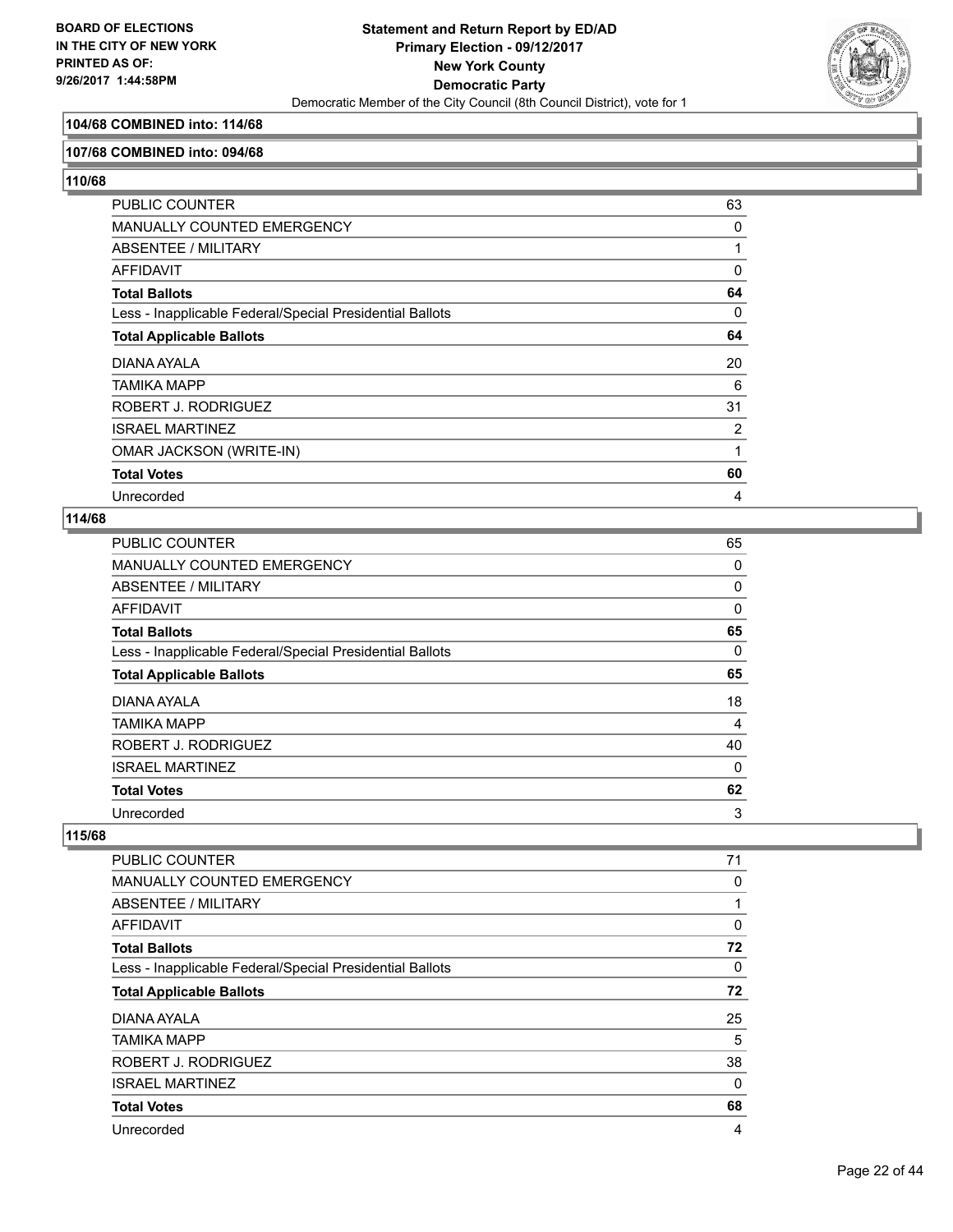

| <b>PUBLIC COUNTER</b>                                    | 22 |
|----------------------------------------------------------|----|
| MANUALLY COUNTED EMERGENCY                               | 0  |
| ABSENTEE / MILITARY                                      | 0  |
| AFFIDAVIT                                                | 0  |
| <b>Total Ballots</b>                                     | 22 |
| Less - Inapplicable Federal/Special Presidential Ballots | 0  |
| <b>Total Applicable Ballots</b>                          | 22 |
| DIANA AYALA                                              | 13 |
| <b>TAMIKA MAPP</b>                                       | 4  |
| ROBERT J. RODRIGUEZ                                      | 4  |
| <b>ISRAEL MARTINEZ</b>                                   | 0  |
| <b>Total Votes</b>                                       | 21 |
| Unrecorded                                               | 1  |

# **049/77**

| <b>PUBLIC COUNTER</b>                                    | 40          |
|----------------------------------------------------------|-------------|
| <b>MANUALLY COUNTED EMERGENCY</b>                        | $\mathbf 0$ |
| ABSENTEE / MILITARY                                      |             |
| <b>AFFIDAVIT</b>                                         | 0           |
| <b>Total Ballots</b>                                     | 41          |
| Less - Inapplicable Federal/Special Presidential Ballots | 0           |
| <b>Total Applicable Ballots</b>                          | 41          |
| DIANA AYALA                                              | 7           |
| <b>TAMIKA MAPP</b>                                       | 5           |
| ROBERT J. RODRIGUEZ                                      | 20          |
| <b>ISRAEL MARTINEZ</b>                                   | 3           |
| <b>Total Votes</b>                                       | 35          |
| Unrecorded                                               | 6           |

| PUBLIC COUNTER                                           | 42 |
|----------------------------------------------------------|----|
| <b>MANUALLY COUNTED EMERGENCY</b>                        | 0  |
| ABSENTEE / MILITARY                                      | 2  |
| AFFIDAVIT                                                | 1  |
| <b>Total Ballots</b>                                     | 45 |
| Less - Inapplicable Federal/Special Presidential Ballots | 0  |
| <b>Total Applicable Ballots</b>                          | 45 |
| DIANA AYALA                                              | 22 |
| <b>TAMIKA MAPP</b>                                       | 4  |
| ROBERT J. RODRIGUEZ                                      | 15 |
| <b>ISRAEL MARTINEZ</b>                                   | 0  |
| <b>Total Votes</b>                                       | 41 |
| Unrecorded                                               | 4  |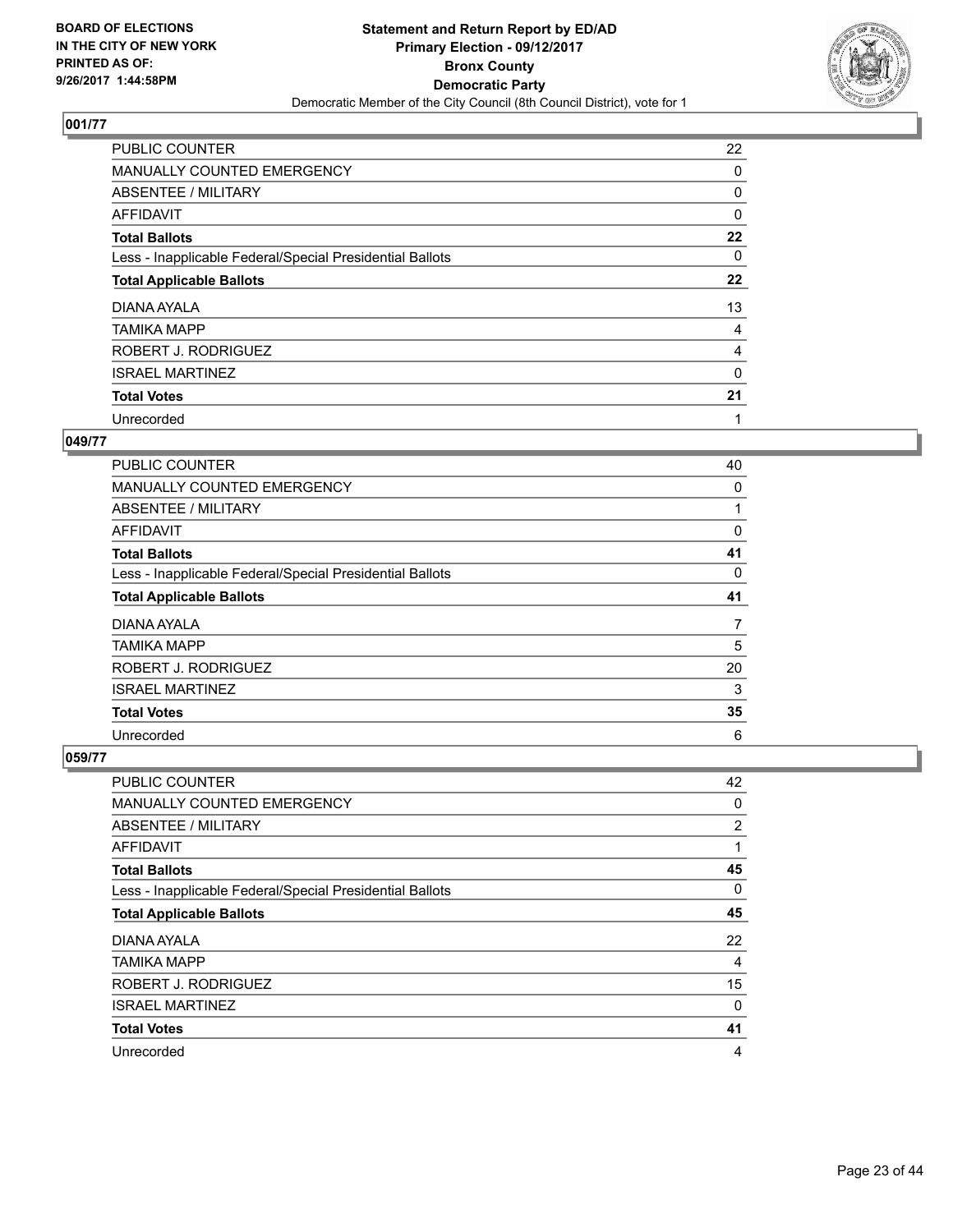

| <b>PUBLIC COUNTER</b>                                    | 59       |
|----------------------------------------------------------|----------|
| <b>MANUALLY COUNTED EMERGENCY</b>                        | 0        |
| <b>ABSENTEE / MILITARY</b>                               | 6        |
| AFFIDAVIT                                                | $\Omega$ |
| <b>Total Ballots</b>                                     | 65       |
| Less - Inapplicable Federal/Special Presidential Ballots | 0        |
| <b>Total Applicable Ballots</b>                          | 65       |
| DIANA AYALA                                              | 24       |
| TAMIKA MAPP                                              | 8        |
| ROBERT J. RODRIGUEZ                                      | 24       |
| <b>ISRAEL MARTINEZ</b>                                   | 2        |
| ALAYAH WILLIAMS (WRITE-IN)                               | 1        |
| <b>Total Votes</b>                                       | 59       |
| Unrecorded                                               | 6        |

**066/77 COMBINED into: 084/84**

| <b>PUBLIC COUNTER</b>                                    | 77             |
|----------------------------------------------------------|----------------|
| MANUALLY COUNTED EMERGENCY                               | 0              |
| ABSENTEE / MILITARY                                      | $\overline{2}$ |
| AFFIDAVIT                                                | 1              |
| <b>Total Ballots</b>                                     | 80             |
| Less - Inapplicable Federal/Special Presidential Ballots | 0              |
| <b>Total Applicable Ballots</b>                          | 80             |
| DIANA AYALA                                              | 46             |
| TAMIKA MAPP                                              | 9              |
| ROBERT J. RODRIGUEZ                                      | 20             |
| <b>ISRAEL MARTINEZ</b>                                   | 1              |
| <b>Total Votes</b>                                       | 76             |
| Unrecorded                                               | 4              |
| 069/77 COMBINED into: 049/77                             |                |
| 073/77 COMBINED into: 049/77                             |                |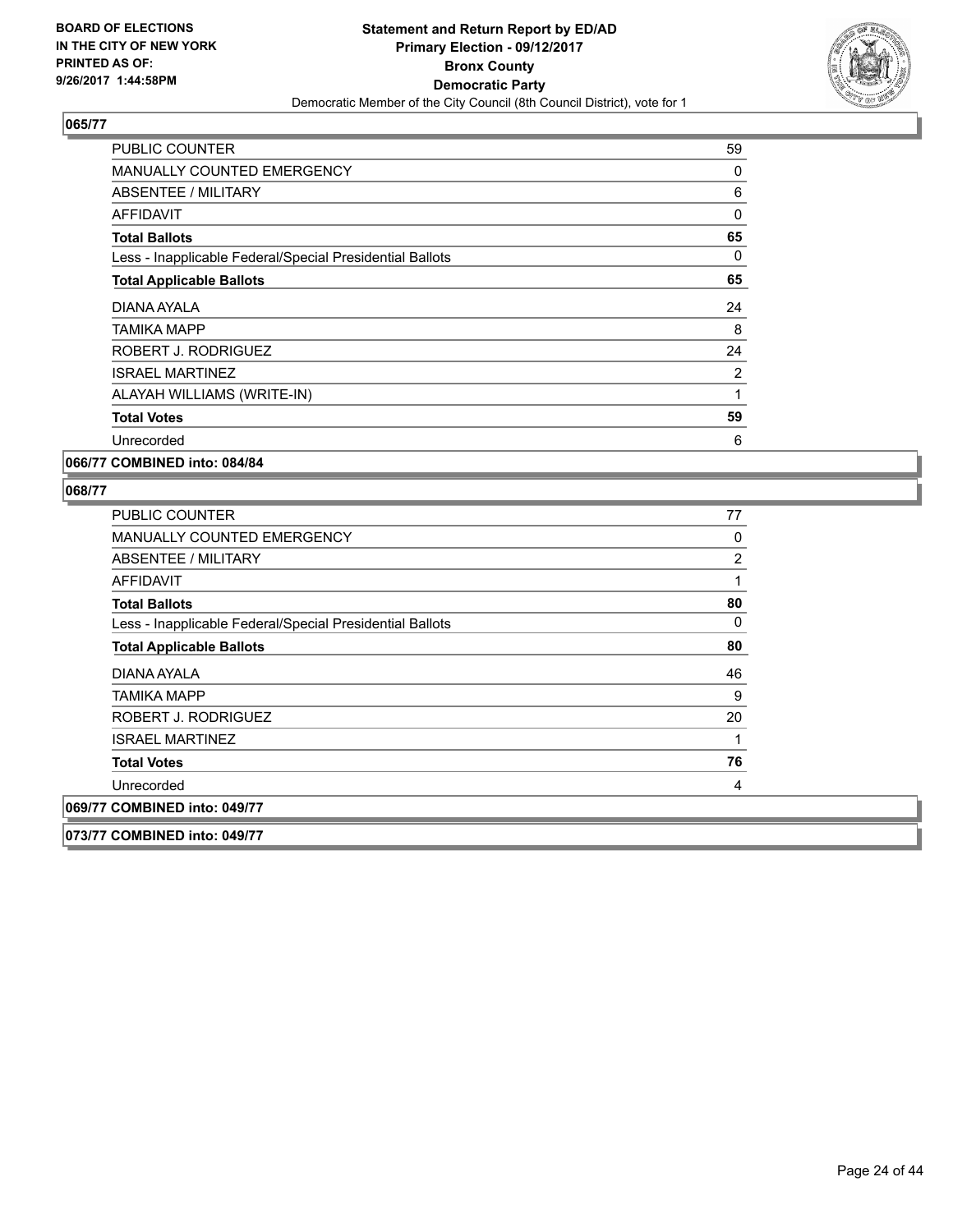

| <b>PUBLIC COUNTER</b>                                    | 77 |
|----------------------------------------------------------|----|
| MANUALLY COUNTED EMERGENCY                               | 0  |
| ABSENTEE / MILITARY                                      | 0  |
| AFFIDAVIT                                                |    |
| <b>Total Ballots</b>                                     | 78 |
| Less - Inapplicable Federal/Special Presidential Ballots | 0  |
| <b>Total Applicable Ballots</b>                          | 78 |
| DIANA AYALA                                              | 36 |
| <b>TAMIKA MAPP</b>                                       | 5  |
| ROBERT J. RODRIGUEZ                                      | 28 |
| <b>ISRAEL MARTINEZ</b>                                   | 4  |
| <b>Total Votes</b>                                       | 73 |
| Unrecorded                                               | 5  |

# **010/84**

| <b>PUBLIC COUNTER</b>                                    | 93             |
|----------------------------------------------------------|----------------|
| MANUALLY COUNTED EMERGENCY                               | 0              |
| ABSENTEE / MILITARY                                      | $\overline{4}$ |
| AFFIDAVIT                                                | 1              |
| <b>Total Ballots</b>                                     | 98             |
| Less - Inapplicable Federal/Special Presidential Ballots | 0              |
| <b>Total Applicable Ballots</b>                          | 98             |
| DIANA AYALA                                              | 43             |
| TAMIKA MAPP                                              | 5              |
| ROBERT J. RODRIGUEZ                                      | 35             |
| <b>ISRAEL MARTINEZ</b>                                   | 10             |
| <b>Total Votes</b>                                       | 93             |
| Unrecorded                                               | 5              |

| PUBLIC COUNTER                                           | 96       |
|----------------------------------------------------------|----------|
| <b>MANUALLY COUNTED EMERGENCY</b>                        | $\Omega$ |
| ABSENTEE / MILITARY                                      | 30       |
| AFFIDAVIT                                                | 1        |
| <b>Total Ballots</b>                                     | 127      |
| Less - Inapplicable Federal/Special Presidential Ballots | 0        |
| <b>Total Applicable Ballots</b>                          | 127      |
| DIANA AYALA                                              | 54       |
| <b>TAMIKA MAPP</b>                                       | 10       |
| ROBERT J. RODRIGUEZ                                      | 37       |
| <b>ISRAEL MARTINEZ</b>                                   | 6        |
| <b>Total Votes</b>                                       | 107      |
| Unrecorded                                               | 20       |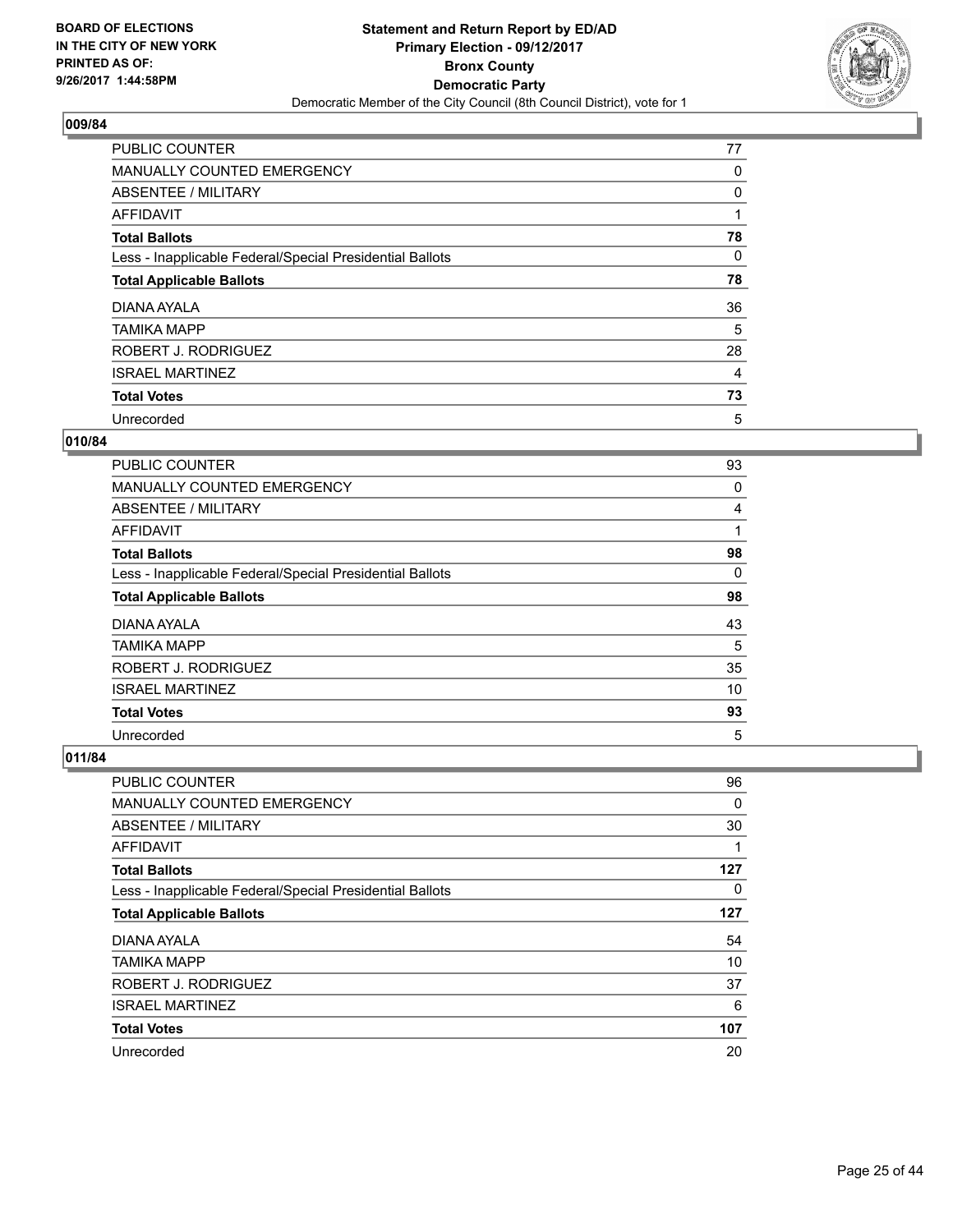

| <b>PUBLIC COUNTER</b>                                    | 60 |
|----------------------------------------------------------|----|
| MANUALLY COUNTED EMERGENCY                               | 0  |
| ABSENTEE / MILITARY                                      | 0  |
| AFFIDAVIT                                                |    |
| <b>Total Ballots</b>                                     | 61 |
| Less - Inapplicable Federal/Special Presidential Ballots | 0  |
| <b>Total Applicable Ballots</b>                          | 61 |
| DIANA AYALA                                              | 30 |
| <b>TAMIKA MAPP</b>                                       | 9  |
| ROBERT J. RODRIGUEZ                                      | 9  |
| <b>ISRAEL MARTINEZ</b>                                   | 3  |
| <b>Total Votes</b>                                       | 51 |
| Unrecorded                                               | 10 |

# **013/84**

| <b>PUBLIC COUNTER</b>                                    | 67 |
|----------------------------------------------------------|----|
| <b>MANUALLY COUNTED EMERGENCY</b>                        | 0  |
| ABSENTEE / MILITARY                                      | 0  |
| AFFIDAVIT                                                | 2  |
| <b>Total Ballots</b>                                     | 69 |
| Less - Inapplicable Federal/Special Presidential Ballots | 0  |
| <b>Total Applicable Ballots</b>                          | 69 |
| DIANA AYALA                                              | 35 |
| <b>TAMIKA MAPP</b>                                       | 8  |
| ROBERT J. RODRIGUEZ                                      | 17 |
| <b>ISRAEL MARTINEZ</b>                                   | 6  |
| <b>Total Votes</b>                                       | 66 |
| Unrecorded                                               | 3  |

| PUBLIC COUNTER                                           | 69 |
|----------------------------------------------------------|----|
| <b>MANUALLY COUNTED EMERGENCY</b>                        | 0  |
| ABSENTEE / MILITARY                                      | 0  |
| AFFIDAVIT                                                | 1  |
| <b>Total Ballots</b>                                     | 70 |
| Less - Inapplicable Federal/Special Presidential Ballots | 0  |
| <b>Total Applicable Ballots</b>                          | 70 |
| DIANA AYALA                                              | 36 |
| <b>TAMIKA MAPP</b>                                       | 11 |
| ROBERT J. RODRIGUEZ                                      | 12 |
| <b>ISRAEL MARTINEZ</b>                                   | 3  |
| <b>Total Votes</b>                                       | 62 |
| Unrecorded                                               | 8  |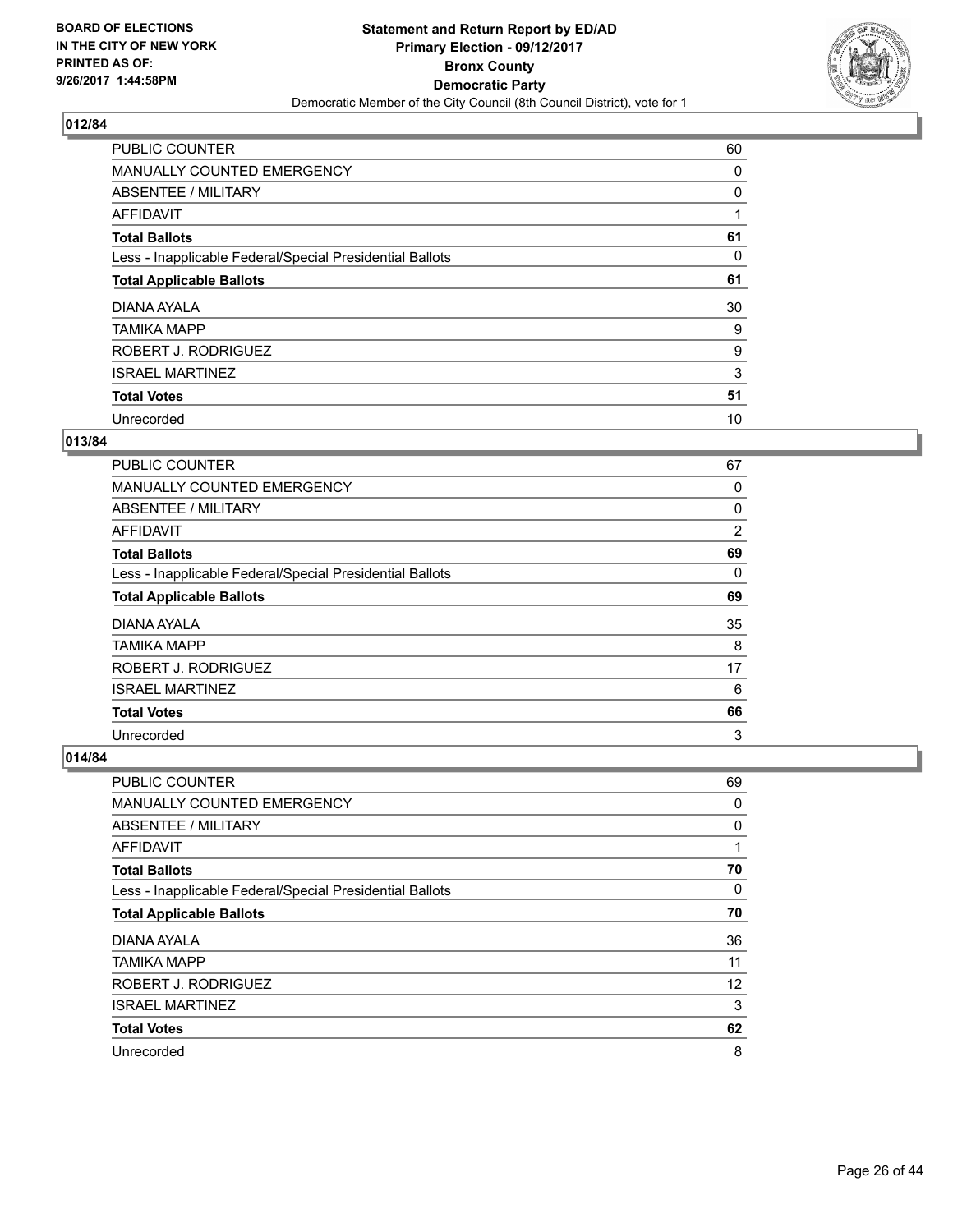

| <b>PUBLIC COUNTER</b>                                    | 56             |
|----------------------------------------------------------|----------------|
| MANUALLY COUNTED EMERGENCY                               | 0              |
| ABSENTEE / MILITARY                                      | $\overline{2}$ |
| AFFIDAVIT                                                | 0              |
| <b>Total Ballots</b>                                     | 58             |
| Less - Inapplicable Federal/Special Presidential Ballots | 0              |
| <b>Total Applicable Ballots</b>                          | 58             |
| DIANA AYALA                                              | 24             |
| <b>TAMIKA MAPP</b>                                       | 3              |
| ROBERT J. RODRIGUEZ                                      | 14             |
| <b>ISRAEL MARTINEZ</b>                                   | 7              |
| <b>Total Votes</b>                                       | 48             |
| Unrecorded                                               | 10             |

## **016/84**

| <b>PUBLIC COUNTER</b>                                    | 78       |
|----------------------------------------------------------|----------|
| <b>MANUALLY COUNTED EMERGENCY</b>                        | 0        |
| ABSENTEE / MILITARY                                      | 0        |
| AFFIDAVIT                                                | $\Omega$ |
| <b>Total Ballots</b>                                     | 78       |
| Less - Inapplicable Federal/Special Presidential Ballots | 0        |
| <b>Total Applicable Ballots</b>                          | 78       |
| DIANA AYALA                                              | 41       |
| <b>TAMIKA MAPP</b>                                       | 7        |
| ROBERT J. RODRIGUEZ                                      | 16       |
| <b>ISRAEL MARTINEZ</b>                                   | 5        |
| <b>Total Votes</b>                                       | 69       |
| Unrecorded                                               | 9        |

| PUBLIC COUNTER                                           | $12 \overline{ }$ |
|----------------------------------------------------------|-------------------|
| <b>MANUALLY COUNTED EMERGENCY</b>                        | 0                 |
| ABSENTEE / MILITARY                                      | 1                 |
| AFFIDAVIT                                                | 0                 |
| <b>Total Ballots</b>                                     | 13                |
| Less - Inapplicable Federal/Special Presidential Ballots | 0                 |
| <b>Total Applicable Ballots</b>                          | 13                |
| DIANA AYALA                                              | 7                 |
| <b>TAMIKA MAPP</b>                                       | 3                 |
| ROBERT J. RODRIGUEZ                                      | 1                 |
| <b>ISRAEL MARTINEZ</b>                                   | 1                 |
| <b>Total Votes</b>                                       | 12                |
| Unrecorded                                               | 1                 |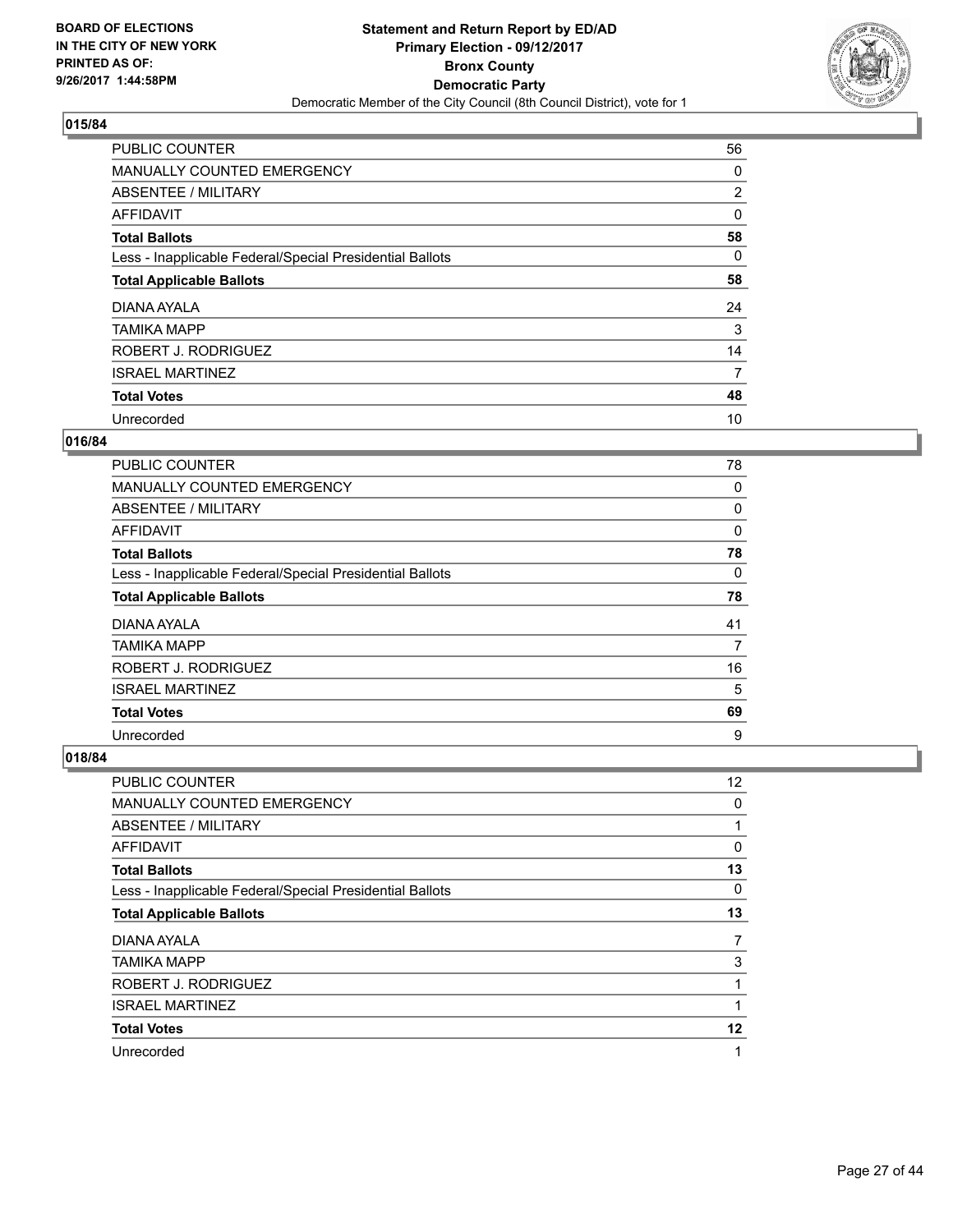

| <b>PUBLIC COUNTER</b>                                    | 134 |
|----------------------------------------------------------|-----|
| MANUALLY COUNTED EMERGENCY                               | 0   |
| ABSENTEE / MILITARY                                      | 3   |
| AFFIDAVIT                                                | 1   |
| <b>Total Ballots</b>                                     | 138 |
| Less - Inapplicable Federal/Special Presidential Ballots | 0   |
| <b>Total Applicable Ballots</b>                          | 138 |
| DIANA AYALA                                              | 84  |
| <b>TAMIKA MAPP</b>                                       | 2   |
| ROBERT J. RODRIGUEZ                                      | 29  |
| <b>ISRAEL MARTINEZ</b>                                   | 9   |
| <b>Total Votes</b>                                       | 124 |
| Unrecorded                                               | 14  |

#### **020/84**

| <b>PUBLIC COUNTER</b>                                    | 67             |
|----------------------------------------------------------|----------------|
| <b>MANUALLY COUNTED EMERGENCY</b>                        | 0              |
| ABSENTEE / MILITARY                                      | 0              |
| AFFIDAVIT                                                | 3              |
| <b>Total Ballots</b>                                     | 70             |
| Less - Inapplicable Federal/Special Presidential Ballots | 0              |
| <b>Total Applicable Ballots</b>                          | 70             |
| DIANA AYALA                                              | 33             |
| TAMIKA MAPP                                              | 8              |
| ROBERT J. RODRIGUEZ                                      | 24             |
| <b>ISRAEL MARTINEZ</b>                                   | 3              |
| <b>Total Votes</b>                                       | 68             |
| Unrecorded                                               | $\overline{2}$ |

| <b>PUBLIC COUNTER</b>                                    | 14             |
|----------------------------------------------------------|----------------|
| <b>MANUALLY COUNTED EMERGENCY</b>                        | 0              |
| ABSENTEE / MILITARY                                      | 0              |
| AFFIDAVIT                                                | 0              |
| <b>Total Ballots</b>                                     | 14             |
| Less - Inapplicable Federal/Special Presidential Ballots | 0              |
| <b>Total Applicable Ballots</b>                          | 14             |
| DIANA AYALA                                              | 10             |
| <b>TAMIKA MAPP</b>                                       |                |
| ROBERT J. RODRIGUEZ                                      | $\overline{2}$ |
| <b>ISRAEL MARTINEZ</b>                                   |                |
| <b>Total Votes</b>                                       | 14             |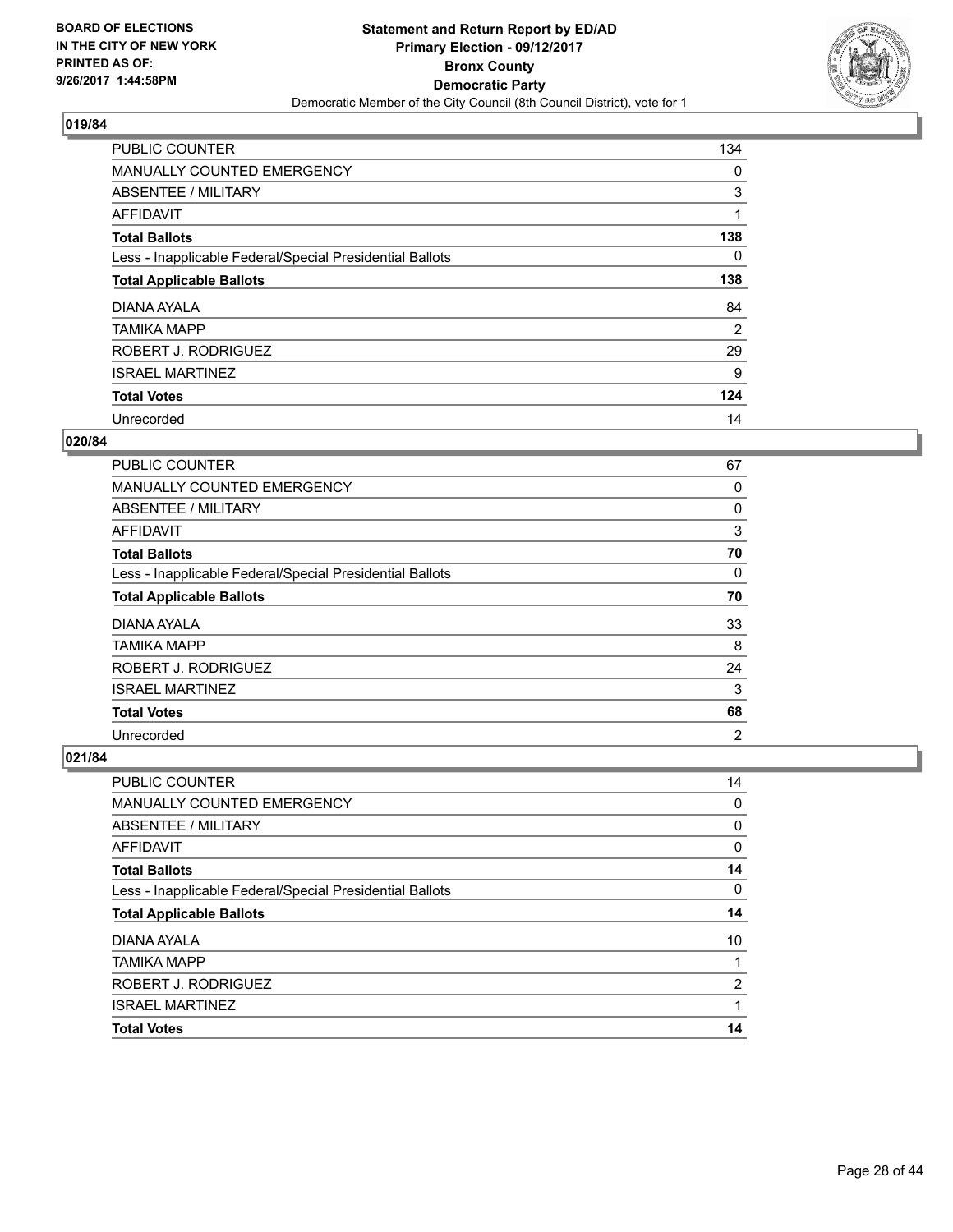

| <b>PUBLIC COUNTER</b>                                    | 116            |
|----------------------------------------------------------|----------------|
| MANUALLY COUNTED EMERGENCY                               | 0              |
| ABSENTEE / MILITARY                                      | $\overline{2}$ |
| AFFIDAVIT                                                | 0              |
| <b>Total Ballots</b>                                     | 118            |
| Less - Inapplicable Federal/Special Presidential Ballots | 0              |
| <b>Total Applicable Ballots</b>                          | 118            |
| DIANA AYALA                                              | 48             |
| <b>TAMIKA MAPP</b>                                       | 11             |
| ROBERT J. RODRIGUEZ                                      | 37             |
| <b>ISRAEL MARTINEZ</b>                                   | 7              |
| <b>Total Votes</b>                                       | 103            |
| Unrecorded                                               | 15             |

#### **024/84**

| <b>PUBLIC COUNTER</b>                                    | 84 |
|----------------------------------------------------------|----|
| <b>MANUALLY COUNTED EMERGENCY</b>                        | 0  |
| ABSENTEE / MILITARY                                      | 0  |
| AFFIDAVIT                                                | 0  |
| <b>Total Ballots</b>                                     | 84 |
| Less - Inapplicable Federal/Special Presidential Ballots | 0  |
| <b>Total Applicable Ballots</b>                          | 84 |
| DIANA AYALA                                              | 30 |
| <b>TAMIKA MAPP</b>                                       | 15 |
| ROBERT J. RODRIGUEZ                                      | 25 |
| <b>ISRAEL MARTINEZ</b>                                   | 2  |
| <b>Total Votes</b>                                       | 72 |
| Unrecorded                                               | 12 |

| <b>PUBLIC COUNTER</b>                                    | 77 |
|----------------------------------------------------------|----|
| <b>MANUALLY COUNTED EMERGENCY</b>                        | 0  |
| ABSENTEE / MILITARY                                      | 2  |
| AFFIDAVIT                                                | 2  |
| <b>Total Ballots</b>                                     | 81 |
| Less - Inapplicable Federal/Special Presidential Ballots | 0  |
| <b>Total Applicable Ballots</b>                          | 81 |
| DIANA AYALA                                              | 33 |
| <b>TAMIKA MAPP</b>                                       | 10 |
| ROBERT J. RODRIGUEZ                                      | 25 |
| <b>ISRAEL MARTINEZ</b>                                   | 4  |
| <b>Total Votes</b>                                       | 72 |
| Unrecorded                                               | 9  |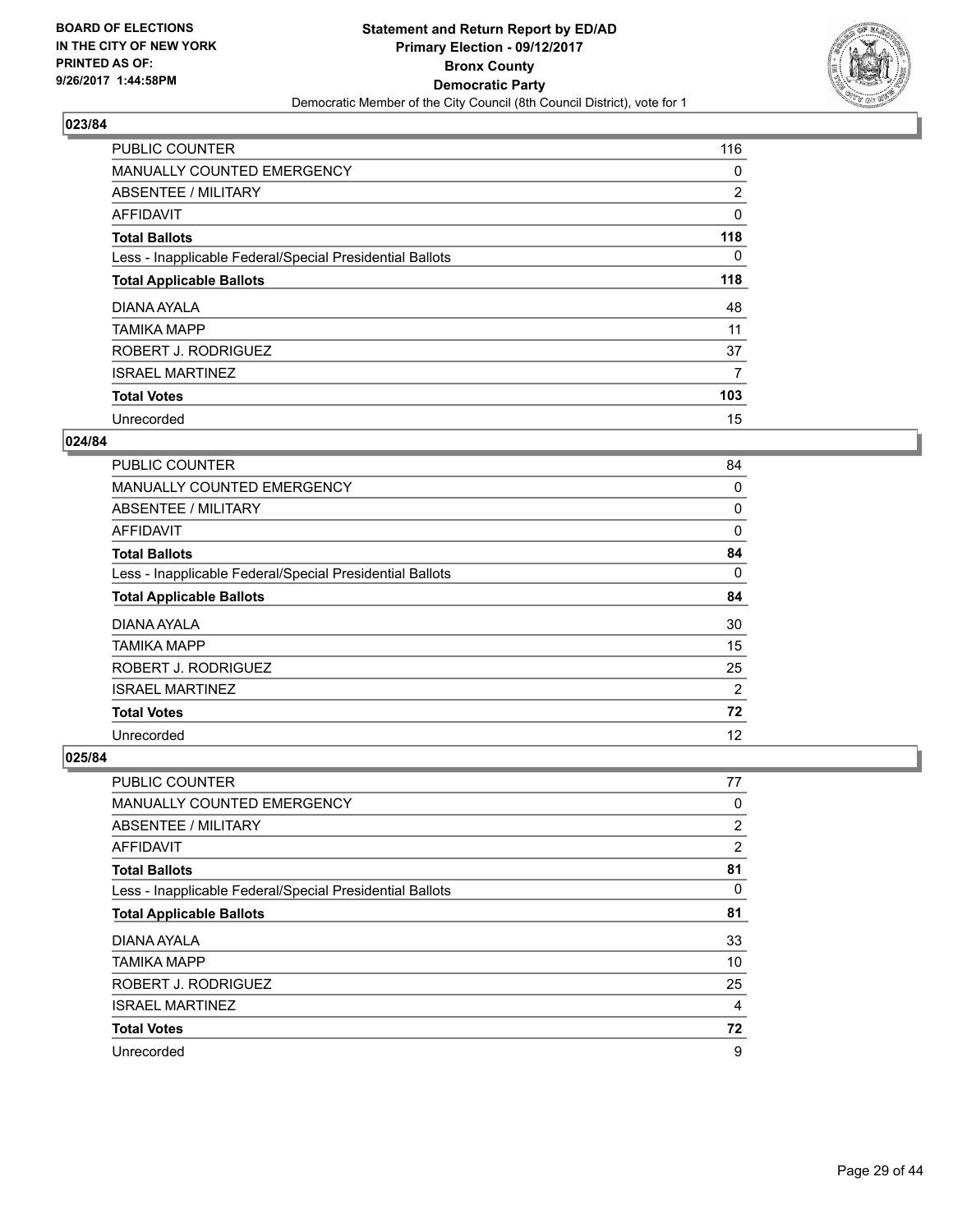

| <b>PUBLIC COUNTER</b>                                    | 49 |
|----------------------------------------------------------|----|
| MANUALLY COUNTED EMERGENCY                               | 0  |
| ABSENTEE / MILITARY                                      | 3  |
| AFFIDAVIT                                                | 0  |
| <b>Total Ballots</b>                                     | 52 |
| Less - Inapplicable Federal/Special Presidential Ballots | 0  |
| <b>Total Applicable Ballots</b>                          | 52 |
| DIANA AYALA                                              | 27 |
| <b>TAMIKA MAPP</b>                                       | 7  |
| ROBERT J. RODRIGUEZ                                      | 11 |
| <b>ISRAEL MARTINEZ</b>                                   | 2  |
| <b>Total Votes</b>                                       | 47 |
| Unrecorded                                               | 5  |

# **027/84**

| <b>PUBLIC COUNTER</b>                                    | 62 |
|----------------------------------------------------------|----|
| <b>MANUALLY COUNTED EMERGENCY</b>                        | 0  |
| ABSENTEE / MILITARY                                      | 0  |
| AFFIDAVIT                                                |    |
| <b>Total Ballots</b>                                     | 63 |
| Less - Inapplicable Federal/Special Presidential Ballots | 0  |
| <b>Total Applicable Ballots</b>                          | 63 |
| DIANA AYALA                                              | 32 |
| <b>TAMIKA MAPP</b>                                       | 8  |
| ROBERT J. RODRIGUEZ                                      | 10 |
| <b>ISRAEL MARTINEZ</b>                                   | 6  |
| <b>Total Votes</b>                                       | 56 |
| Unrecorded                                               | 7  |

| PUBLIC COUNTER                                           | 101 |
|----------------------------------------------------------|-----|
| <b>MANUALLY COUNTED EMERGENCY</b>                        | 0   |
| ABSENTEE / MILITARY                                      | 1   |
| AFFIDAVIT                                                | 0   |
| <b>Total Ballots</b>                                     | 102 |
| Less - Inapplicable Federal/Special Presidential Ballots | 0   |
| <b>Total Applicable Ballots</b>                          | 102 |
| DIANA AYALA                                              | 45  |
| <b>TAMIKA MAPP</b>                                       | 11  |
| ROBERT J. RODRIGUEZ                                      | 23  |
| <b>ISRAEL MARTINEZ</b>                                   | 5   |
| <b>Total Votes</b>                                       | 84  |
| Unrecorded                                               | 18  |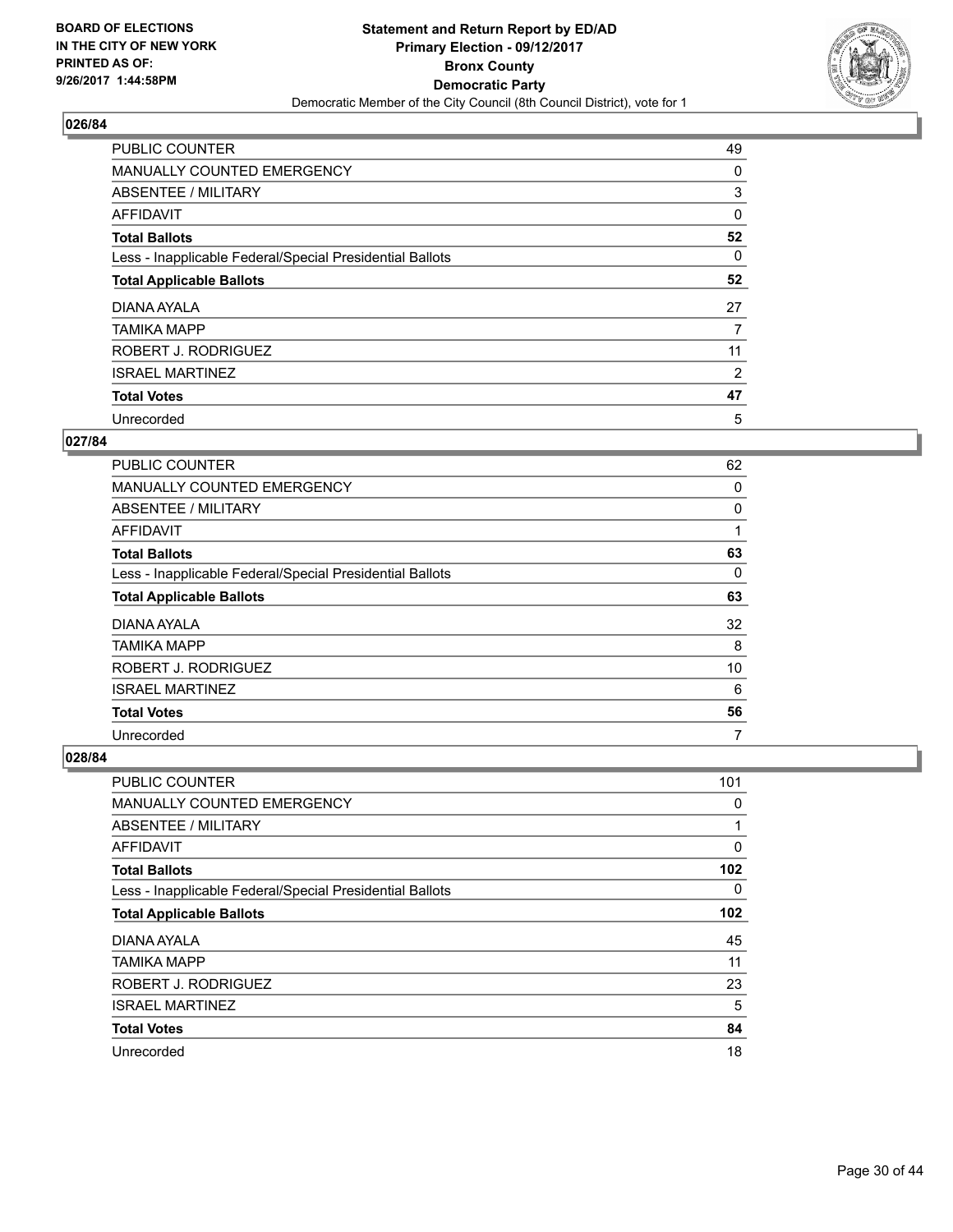

| <b>PUBLIC COUNTER</b>                                    | 70 |
|----------------------------------------------------------|----|
| MANUALLY COUNTED EMERGENCY                               | 0  |
| ABSENTEE / MILITARY                                      | 0  |
| AFFIDAVIT                                                | 2  |
| <b>Total Ballots</b>                                     | 72 |
| Less - Inapplicable Federal/Special Presidential Ballots | 0  |
| <b>Total Applicable Ballots</b>                          | 72 |
| DIANA AYALA                                              | 27 |
| <b>TAMIKA MAPP</b>                                       | 12 |
| ROBERT J. RODRIGUEZ                                      | 19 |
| <b>ISRAEL MARTINEZ</b>                                   | 5  |
| <b>Total Votes</b>                                       | 63 |
| Unrecorded                                               | 9  |

#### **030/84**

| <b>PUBLIC COUNTER</b>                                    | 56 |
|----------------------------------------------------------|----|
| <b>MANUALLY COUNTED EMERGENCY</b>                        | 0  |
| ABSENTEE / MILITARY                                      |    |
| AFFIDAVIT                                                | 0  |
| <b>Total Ballots</b>                                     | 57 |
| Less - Inapplicable Federal/Special Presidential Ballots | 0  |
| <b>Total Applicable Ballots</b>                          | 57 |
| DIANA AYALA                                              | 24 |
| <b>TAMIKA MAPP</b>                                       | 8  |
| ROBERT J. RODRIGUEZ                                      | 13 |
| <b>ISRAEL MARTINEZ</b>                                   | 3  |
| <b>Total Votes</b>                                       | 48 |
| Unrecorded                                               | 9  |

| <b>PUBLIC COUNTER</b>                                    | 41 |
|----------------------------------------------------------|----|
| MANUALLY COUNTED EMERGENCY                               | 0  |
| ABSENTEE / MILITARY                                      | 0  |
| AFFIDAVIT                                                | 0  |
| <b>Total Ballots</b>                                     | 41 |
| Less - Inapplicable Federal/Special Presidential Ballots | 0  |
| <b>Total Applicable Ballots</b>                          | 41 |
| DIANA AYALA                                              | 19 |
| <b>TAMIKA MAPP</b>                                       | 7  |
| ROBERT J. RODRIGUEZ                                      | 8  |
| <b>ISRAEL MARTINEZ</b>                                   | 2  |
| <b>Total Votes</b>                                       | 36 |
| Unrecorded                                               | 5  |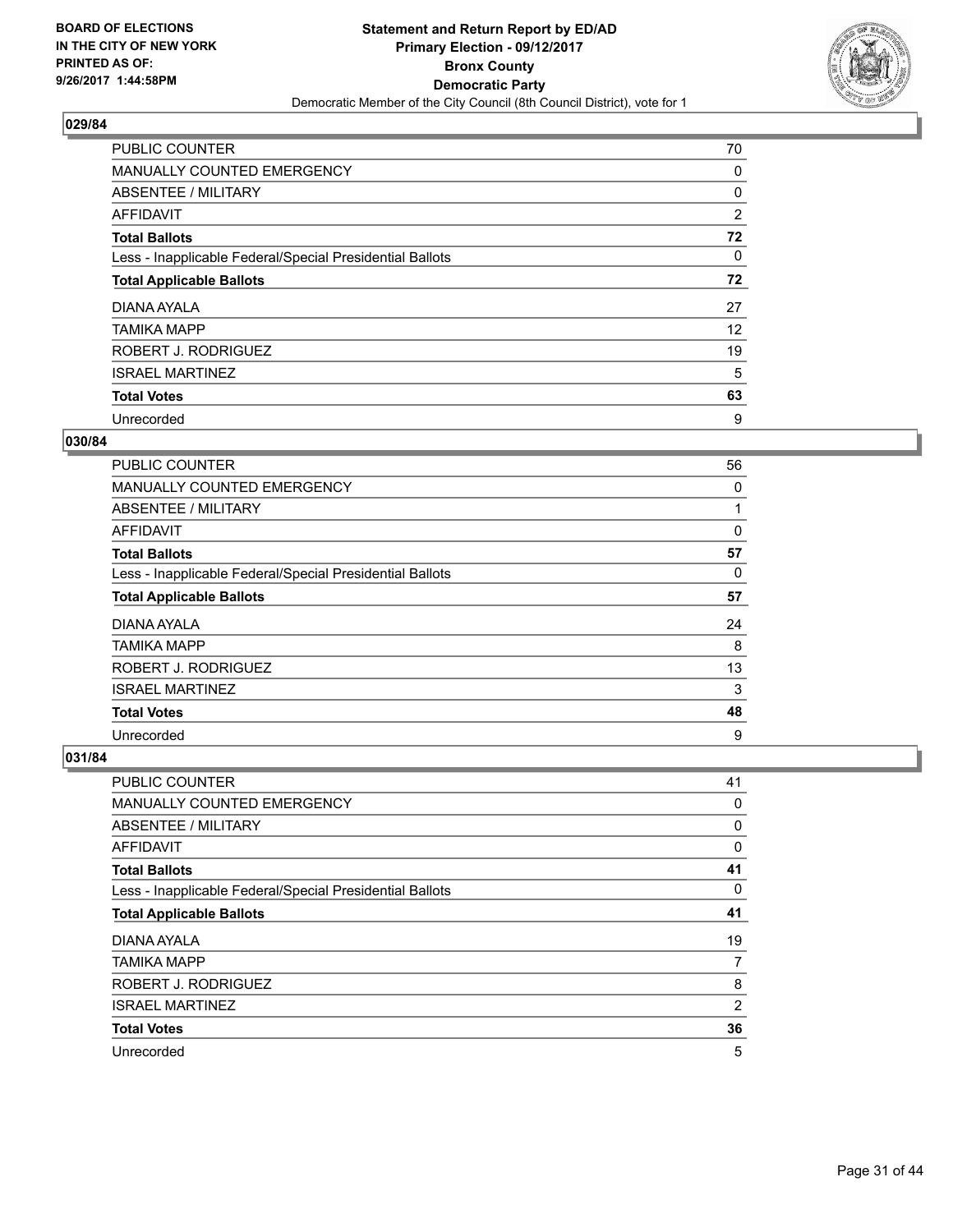

| <b>PUBLIC COUNTER</b>                                    | 30 |
|----------------------------------------------------------|----|
| MANUALLY COUNTED EMERGENCY                               | 0  |
| ABSENTEE / MILITARY                                      |    |
| AFFIDAVIT                                                | 0  |
| <b>Total Ballots</b>                                     | 31 |
| Less - Inapplicable Federal/Special Presidential Ballots | 0  |
| <b>Total Applicable Ballots</b>                          | 31 |
| DIANA AYALA                                              | 8  |
| <b>TAMIKA MAPP</b>                                       | 6  |
| ROBERT J. RODRIGUEZ                                      | 9  |
| <b>ISRAEL MARTINEZ</b>                                   | 4  |
| <b>Total Votes</b>                                       | 27 |
| Unrecorded                                               | 4  |

## **033/84**

| <b>PUBLIC COUNTER</b>                                    | 50 |
|----------------------------------------------------------|----|
| <b>MANUALLY COUNTED EMERGENCY</b>                        | 0  |
| ABSENTEE / MILITARY                                      |    |
| AFFIDAVIT                                                | 0  |
| <b>Total Ballots</b>                                     | 51 |
| Less - Inapplicable Federal/Special Presidential Ballots | 0  |
| <b>Total Applicable Ballots</b>                          | 51 |
| DIANA AYALA                                              | 29 |
| <b>TAMIKA MAPP</b>                                       | 5  |
| ROBERT J. RODRIGUEZ                                      | 6  |
| <b>ISRAEL MARTINEZ</b>                                   | 4  |
| <b>Total Votes</b>                                       | 44 |
| Unrecorded                                               | 7  |

| <b>PUBLIC COUNTER</b>                                    | 71 |
|----------------------------------------------------------|----|
| MANUALLY COUNTED EMERGENCY                               | 0  |
| ABSENTEE / MILITARY                                      | 2  |
| AFFIDAVIT                                                | 0  |
| <b>Total Ballots</b>                                     | 73 |
| Less - Inapplicable Federal/Special Presidential Ballots | 0  |
| <b>Total Applicable Ballots</b>                          | 73 |
| DIANA AYALA                                              | 42 |
| <b>TAMIKA MAPP</b>                                       | 11 |
| ROBERT J. RODRIGUEZ                                      | 7  |
| <b>ISRAEL MARTINEZ</b>                                   | 7  |
| <b>Total Votes</b>                                       | 67 |
| Unrecorded                                               | 6  |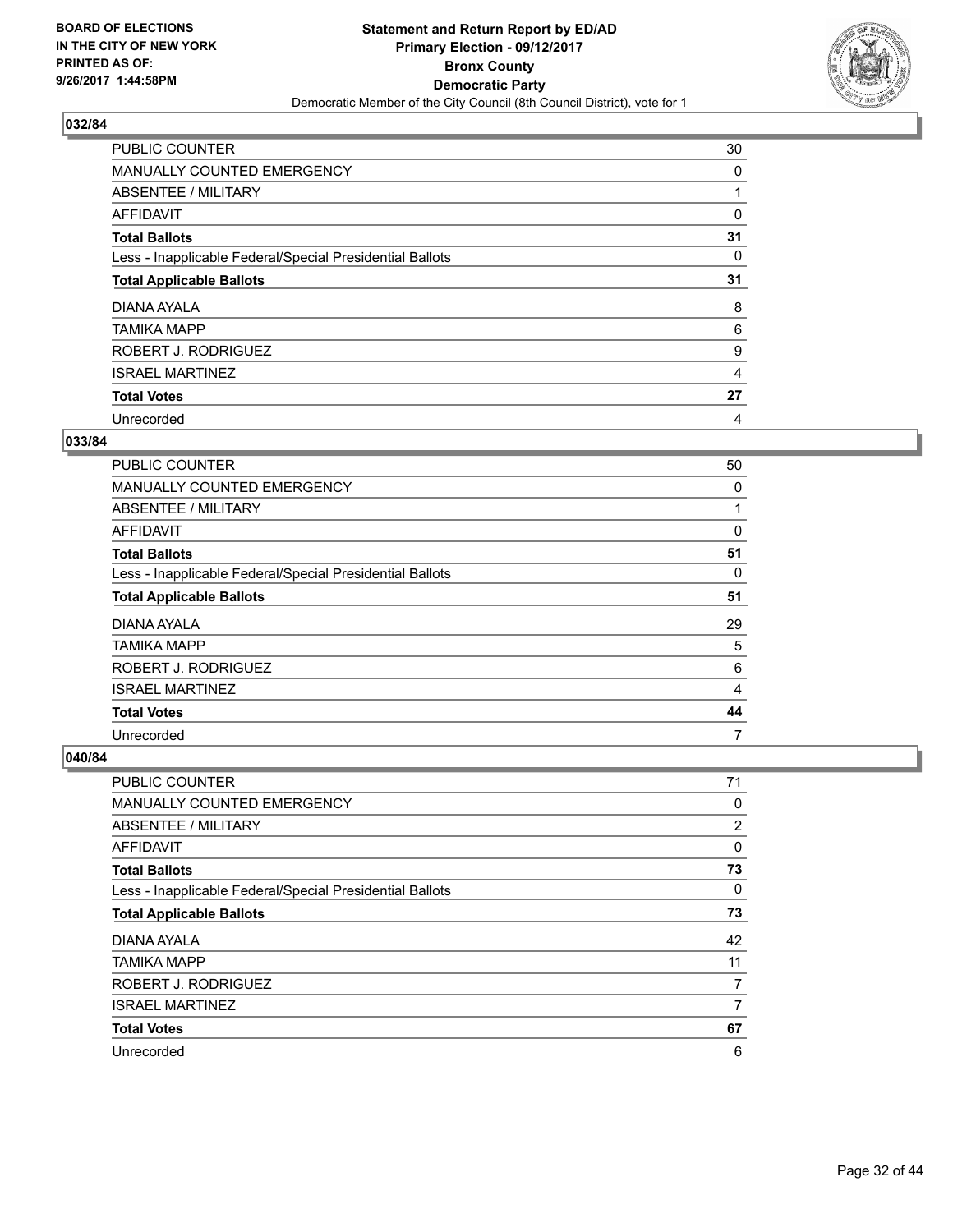

| <b>PUBLIC COUNTER</b>                                    | 89 |
|----------------------------------------------------------|----|
| MANUALLY COUNTED EMERGENCY                               | 0  |
| ABSENTEE / MILITARY                                      |    |
| <b>AFFIDAVIT</b>                                         | 0  |
| <b>Total Ballots</b>                                     | 90 |
| Less - Inapplicable Federal/Special Presidential Ballots | 0  |
| <b>Total Applicable Ballots</b>                          | 90 |
| DIANA AYALA                                              | 41 |
| <b>TAMIKA MAPP</b>                                       | 5  |
| ROBERT J. RODRIGUEZ                                      | 17 |
| <b>ISRAEL MARTINEZ</b>                                   | 5  |
| <b>Total Votes</b>                                       | 68 |
| Unrecorded                                               | 22 |

## **043/84**

| <b>PUBLIC COUNTER</b>                                    | 80 |
|----------------------------------------------------------|----|
| <b>MANUALLY COUNTED EMERGENCY</b>                        | 0  |
| ABSENTEE / MILITARY                                      |    |
| <b>AFFIDAVIT</b>                                         | 0  |
| <b>Total Ballots</b>                                     | 81 |
| Less - Inapplicable Federal/Special Presidential Ballots | 0  |
| <b>Total Applicable Ballots</b>                          | 81 |
| DIANA AYALA                                              | 31 |
| TAMIKA MAPP                                              | 6  |
| ROBERT J. RODRIGUEZ                                      | 19 |
| <b>ISRAEL MARTINEZ</b>                                   | 14 |
| <b>Total Votes</b>                                       | 70 |
| Unrecorded                                               | 11 |

| <b>PUBLIC COUNTER</b>                                    | 77       |
|----------------------------------------------------------|----------|
| <b>MANUALLY COUNTED EMERGENCY</b>                        | 0        |
| ABSENTEE / MILITARY                                      |          |
| AFFIDAVIT                                                | 0        |
| <b>Total Ballots</b>                                     | 78       |
| Less - Inapplicable Federal/Special Presidential Ballots | $\Omega$ |
| <b>Total Applicable Ballots</b>                          | 78       |
| DIANA AYALA                                              | 29       |
| <b>TAMIKA MAPP</b>                                       | 7        |
| ROBERT J. RODRIGUEZ                                      | 21       |
| <b>ISRAEL MARTINEZ</b>                                   | 11       |
| <b>Total Votes</b>                                       | 68       |
| Unrecorded                                               | 10       |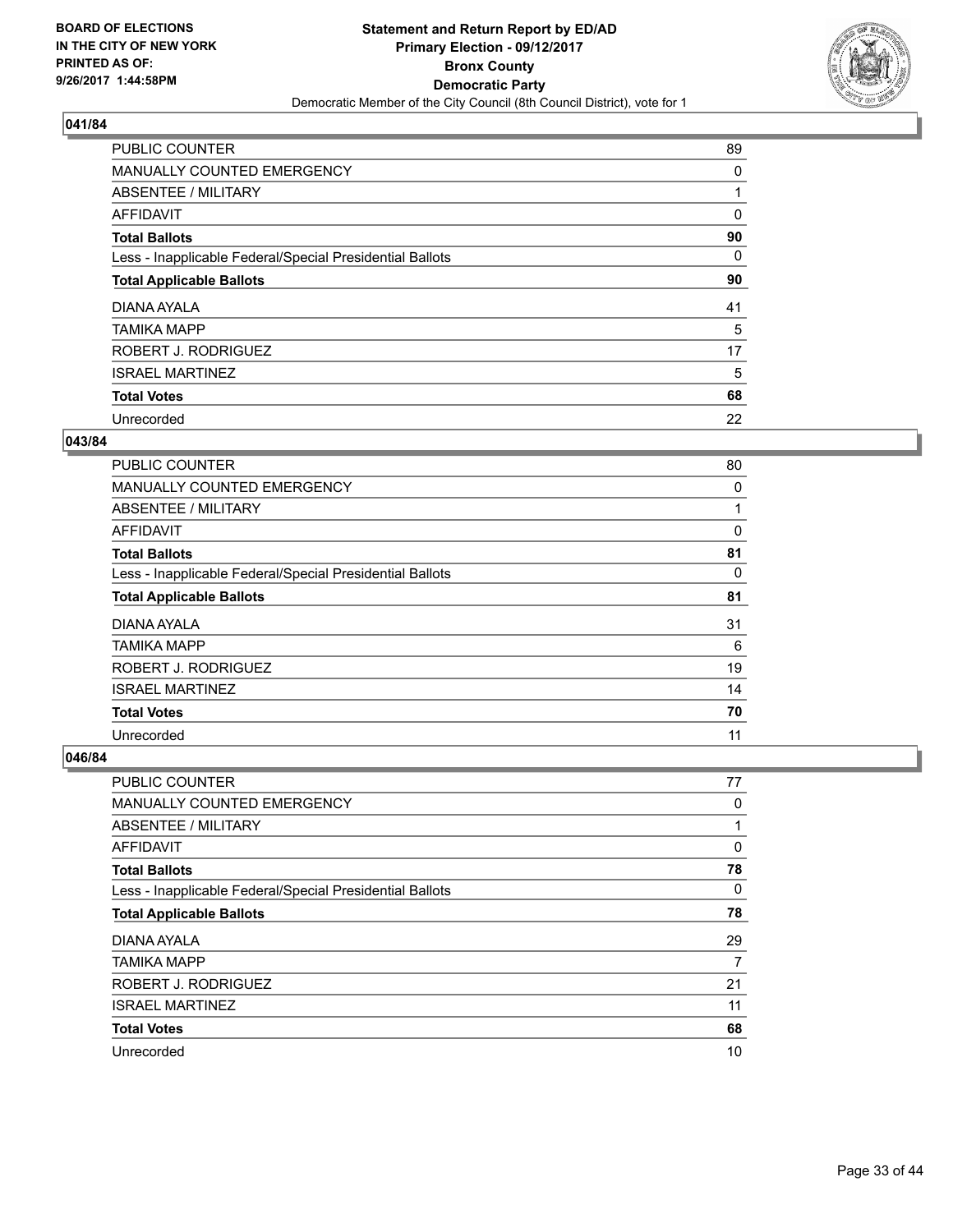

| PUBLIC COUNTER                                           | 32             |
|----------------------------------------------------------|----------------|
| MANUALLY COUNTED EMERGENCY                               | 0              |
| ABSENTEE / MILITARY                                      |                |
| AFFIDAVIT                                                | 0              |
| <b>Total Ballots</b>                                     | 33             |
| Less - Inapplicable Federal/Special Presidential Ballots | 0              |
| <b>Total Applicable Ballots</b>                          | 33             |
| DIANA AYALA                                              | 9              |
| <b>TAMIKA MAPP</b>                                       | 6              |
| ROBERT J. RODRIGUEZ                                      | 12             |
| <b>ISRAEL MARTINEZ</b>                                   | 4              |
| <b>Total Votes</b>                                       | 31             |
| Unrecorded                                               | $\overline{2}$ |

# **052/84**

| PUBLIC COUNTER                                           | 51             |
|----------------------------------------------------------|----------------|
| <b>MANUALLY COUNTED EMERGENCY</b>                        | 0              |
| ABSENTEE / MILITARY                                      | 0              |
| AFFIDAVIT                                                | 0              |
| <b>Total Ballots</b>                                     | 51             |
| Less - Inapplicable Federal/Special Presidential Ballots | 0              |
| <b>Total Applicable Ballots</b>                          | 51             |
| DIANA AYALA                                              | 18             |
| <b>TAMIKA MAPP</b>                                       | 3              |
| ROBERT J. RODRIGUEZ                                      | 9              |
| <b>ISRAEL MARTINEZ</b>                                   | 6              |
| RAFAEL SALAMANCA JR (WRITE-IN)                           | $\overline{2}$ |
| <b>Total Votes</b>                                       | 38             |
| Unrecorded                                               | 13             |

| PUBLIC COUNTER                                           | 94 |
|----------------------------------------------------------|----|
| MANUALLY COUNTED EMERGENCY                               | 0  |
| ABSENTEE / MILITARY                                      | 0  |
| AFFIDAVIT                                                | 0  |
| <b>Total Ballots</b>                                     | 94 |
| Less - Inapplicable Federal/Special Presidential Ballots | 0  |
| <b>Total Applicable Ballots</b>                          | 94 |
| DIANA AYALA                                              | 51 |
| <b>TAMIKA MAPP</b>                                       | 3  |
| ROBERT J. RODRIGUEZ                                      | 16 |
| <b>ISRAEL MARTINEZ</b>                                   | 13 |
| <b>Total Votes</b>                                       | 83 |
| Unrecorded                                               | 11 |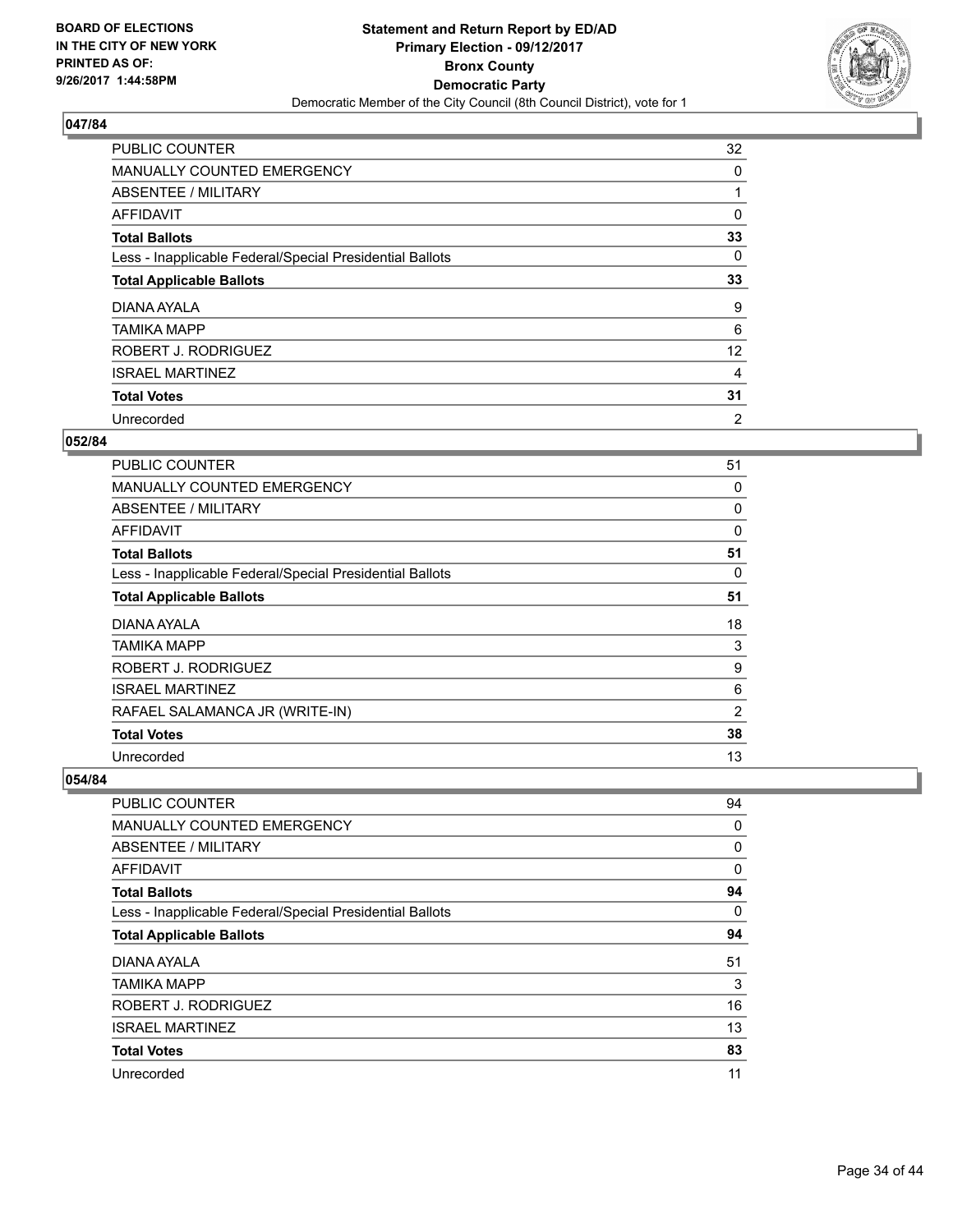

| <b>PUBLIC COUNTER</b>                                    | 77 |
|----------------------------------------------------------|----|
| MANUALLY COUNTED EMERGENCY                               | 0  |
| ABSENTEE / MILITARY                                      | 0  |
| <b>AFFIDAVIT</b>                                         | 0  |
| <b>Total Ballots</b>                                     | 77 |
| Less - Inapplicable Federal/Special Presidential Ballots | 0  |
| <b>Total Applicable Ballots</b>                          | 77 |
| DIANA AYALA                                              | 34 |
| <b>TAMIKA MAPP</b>                                       | 4  |
| ROBERT J. RODRIGUEZ                                      | 19 |
| <b>ISRAEL MARTINEZ</b>                                   | 5  |
| <b>Total Votes</b>                                       | 62 |
| Unrecorded                                               | 15 |

## **056/84**

| <b>PUBLIC COUNTER</b>                                    | 73 |
|----------------------------------------------------------|----|
| MANUALLY COUNTED EMERGENCY                               | 0  |
| ABSENTEE / MILITARY                                      | 0  |
| <b>AFFIDAVIT</b>                                         | 0  |
| <b>Total Ballots</b>                                     | 73 |
| Less - Inapplicable Federal/Special Presidential Ballots | 0  |
| <b>Total Applicable Ballots</b>                          | 73 |
| DIANA AYALA                                              | 43 |
| <b>TAMIKA MAPP</b>                                       | 2  |
| ROBERT J. RODRIGUEZ                                      | 17 |
| <b>ISRAEL MARTINEZ</b>                                   | 3  |
| <b>Total Votes</b>                                       | 65 |
| Unrecorded                                               | 8  |

| PUBLIC COUNTER                                           | 65             |
|----------------------------------------------------------|----------------|
| <b>MANUALLY COUNTED EMERGENCY</b>                        | 0              |
| ABSENTEE / MILITARY                                      | 0              |
| AFFIDAVIT                                                | 1              |
| <b>Total Ballots</b>                                     | 66             |
| Less - Inapplicable Federal/Special Presidential Ballots | 0              |
| <b>Total Applicable Ballots</b>                          | 66             |
| DIANA AYALA                                              | 25             |
| <b>TAMIKA MAPP</b>                                       | $\overline{2}$ |
| ROBERT J. RODRIGUEZ                                      | 17             |
| <b>ISRAEL MARTINEZ</b>                                   | 5              |
| <b>Total Votes</b>                                       | 49             |
| Unrecorded                                               | 17             |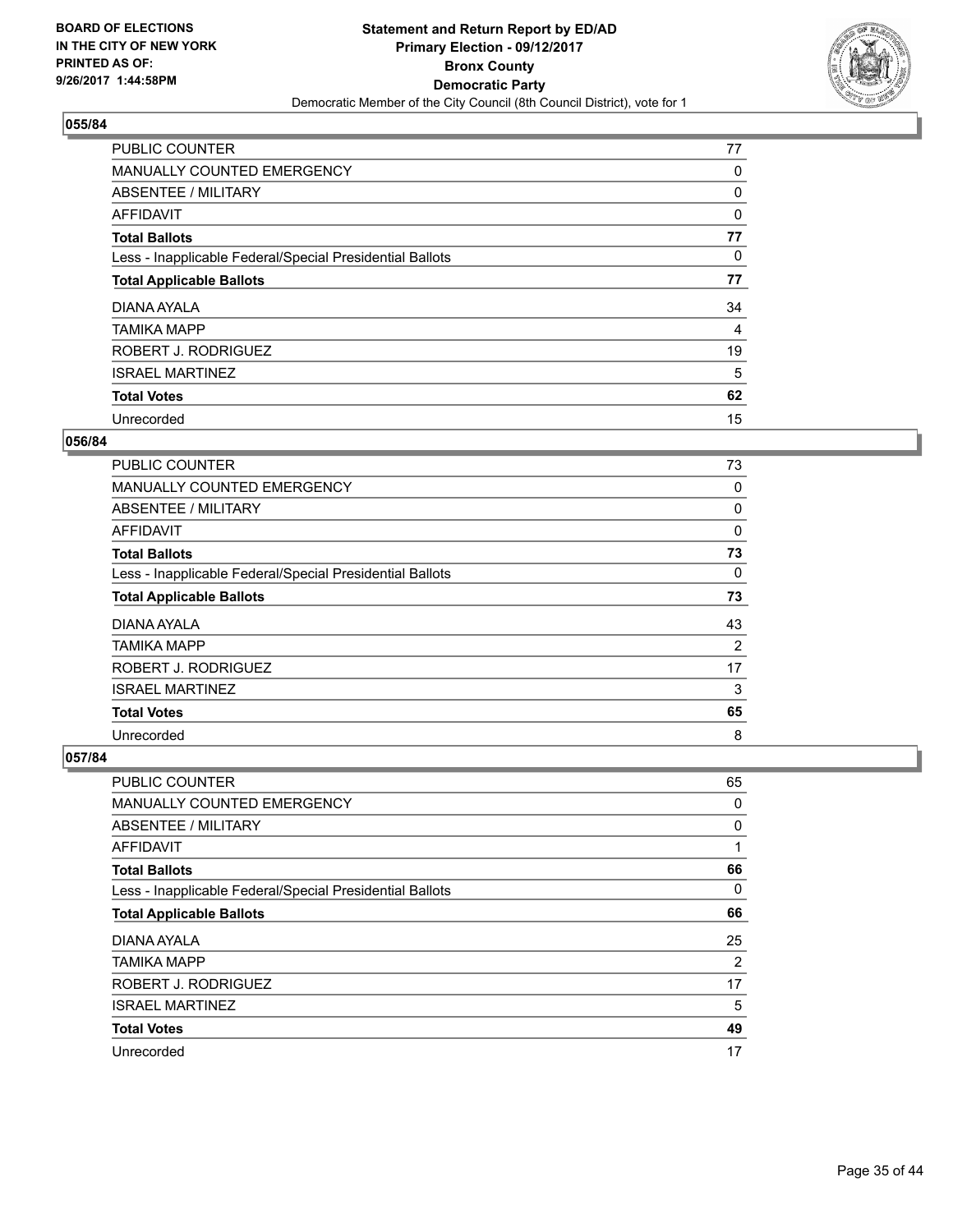

| <b>PUBLIC COUNTER</b>                                    | 77 |
|----------------------------------------------------------|----|
| MANUALLY COUNTED EMERGENCY                               | 0  |
| ABSENTEE / MILITARY                                      | 0  |
| AFFIDAVIT                                                | 0  |
| <b>Total Ballots</b>                                     | 77 |
| Less - Inapplicable Federal/Special Presidential Ballots | 0  |
| <b>Total Applicable Ballots</b>                          | 77 |
| DIANA AYALA                                              | 31 |
| <b>TAMIKA MAPP</b>                                       | 3  |
| ROBERT J. RODRIGUEZ                                      | 25 |
| <b>ISRAEL MARTINEZ</b>                                   | 5  |
| <b>Total Votes</b>                                       | 64 |
| Unrecorded                                               | 13 |

## **059/84**

| <b>PUBLIC COUNTER</b>                                    | 63 |
|----------------------------------------------------------|----|
| <b>MANUALLY COUNTED EMERGENCY</b>                        | 0  |
| ABSENTEE / MILITARY                                      | 0  |
| <b>AFFIDAVIT</b>                                         |    |
| <b>Total Ballots</b>                                     | 64 |
| Less - Inapplicable Federal/Special Presidential Ballots | 0  |
| <b>Total Applicable Ballots</b>                          | 64 |
| DIANA AYALA                                              | 31 |
| TAMIKA MAPP                                              | 4  |
| ROBERT J. RODRIGUEZ                                      | 9  |
| <b>ISRAEL MARTINEZ</b>                                   | 3  |
| <b>Total Votes</b>                                       | 47 |
| Unrecorded                                               | 17 |

| PUBLIC COUNTER                                           | 51 |
|----------------------------------------------------------|----|
| <b>MANUALLY COUNTED EMERGENCY</b>                        | 0  |
| ABSENTEE / MILITARY                                      | 2  |
| AFFIDAVIT                                                | 0  |
| <b>Total Ballots</b>                                     | 53 |
| Less - Inapplicable Federal/Special Presidential Ballots | 0  |
| <b>Total Applicable Ballots</b>                          | 53 |
| DIANA AYALA                                              | 18 |
| <b>TAMIKA MAPP</b>                                       | 9  |
| ROBERT J. RODRIGUEZ                                      | 12 |
| <b>ISRAEL MARTINEZ</b>                                   | 3  |
| <b>Total Votes</b>                                       | 42 |
| Unrecorded                                               | 11 |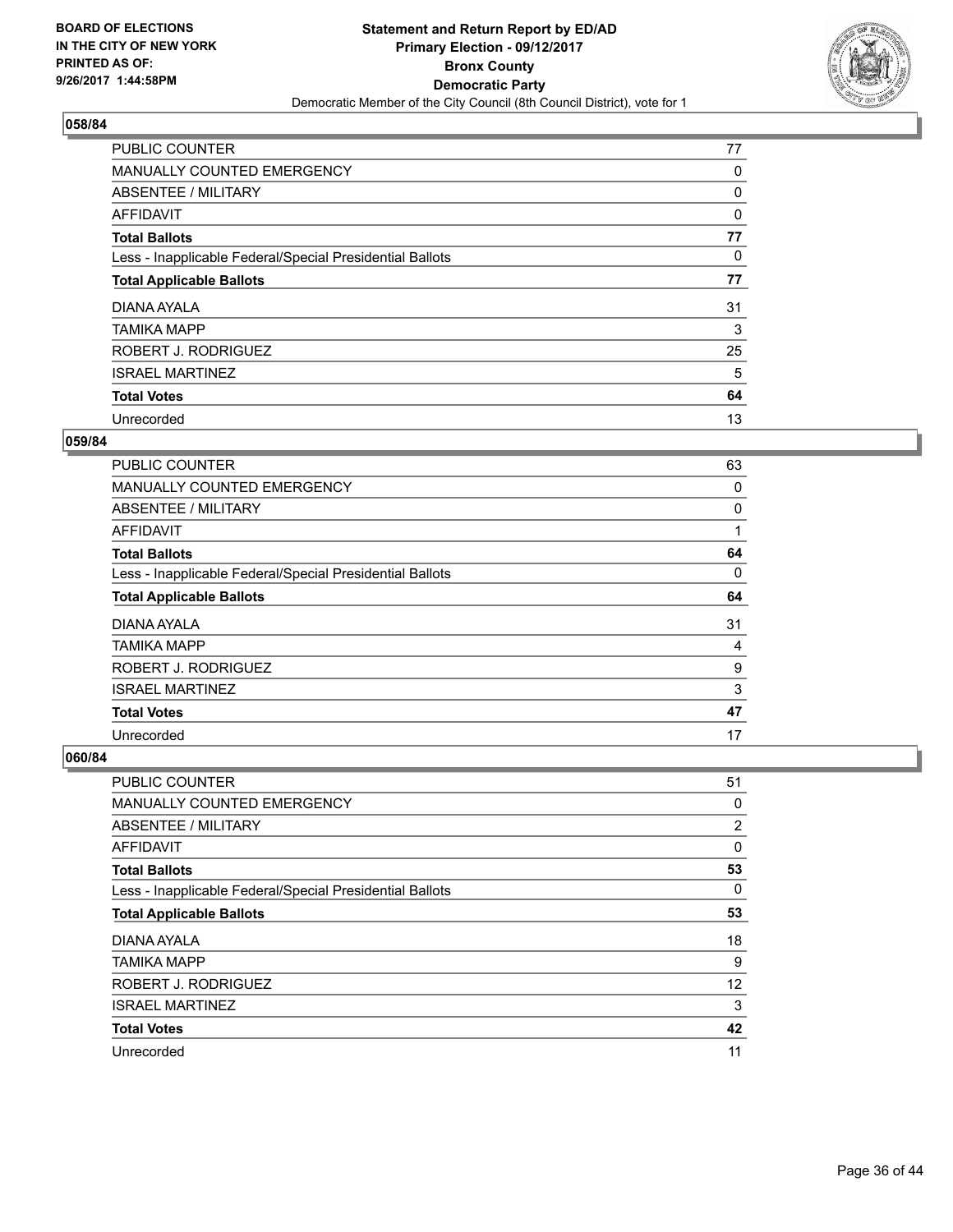

| <b>PUBLIC COUNTER</b>                                    | 114 |
|----------------------------------------------------------|-----|
| MANUALLY COUNTED EMERGENCY                               | 0   |
| ABSENTEE / MILITARY                                      | 0   |
| AFFIDAVIT                                                | 0   |
| <b>Total Ballots</b>                                     | 114 |
| Less - Inapplicable Federal/Special Presidential Ballots | 0   |
| <b>Total Applicable Ballots</b>                          | 114 |
| DIANA AYALA                                              | 51  |
| <b>TAMIKA MAPP</b>                                       | 14  |
| ROBERT J. RODRIGUEZ                                      | 34  |
| <b>ISRAEL MARTINEZ</b>                                   | 5   |
| <b>Total Votes</b>                                       | 104 |
| Unrecorded                                               | 10  |

# **062/84**

| <b>PUBLIC COUNTER</b>                                    | 107      |
|----------------------------------------------------------|----------|
| <b>MANUALLY COUNTED EMERGENCY</b>                        | 0        |
| ABSENTEE / MILITARY                                      | 1        |
| AFFIDAVIT                                                | 0        |
| <b>Total Ballots</b>                                     | 108      |
| Less - Inapplicable Federal/Special Presidential Ballots | $\Omega$ |
| <b>Total Applicable Ballots</b>                          | 108      |
| DIANA AYALA                                              | 58       |
| <b>TAMIKA MAPP</b>                                       | 5        |
| ROBERT J. RODRIGUEZ                                      | 30       |
| <b>ISRAEL MARTINEZ</b>                                   | 5        |
| <b>Total Votes</b>                                       | 98       |
| Unrecorded                                               | 10       |

| <b>PUBLIC COUNTER</b>                                    | 76 |
|----------------------------------------------------------|----|
| <b>MANUALLY COUNTED EMERGENCY</b>                        | 0  |
| ABSENTEE / MILITARY                                      | 1  |
| AFFIDAVIT                                                | 0  |
| <b>Total Ballots</b>                                     | 77 |
| Less - Inapplicable Federal/Special Presidential Ballots | 0  |
| <b>Total Applicable Ballots</b>                          | 77 |
| DIANA AYALA                                              | 44 |
| <b>TAMIKA MAPP</b>                                       | 5  |
| ROBERT J. RODRIGUEZ                                      | 14 |
| <b>ISRAEL MARTINEZ</b>                                   | 6  |
| <b>Total Votes</b>                                       | 69 |
| Unrecorded                                               | 8  |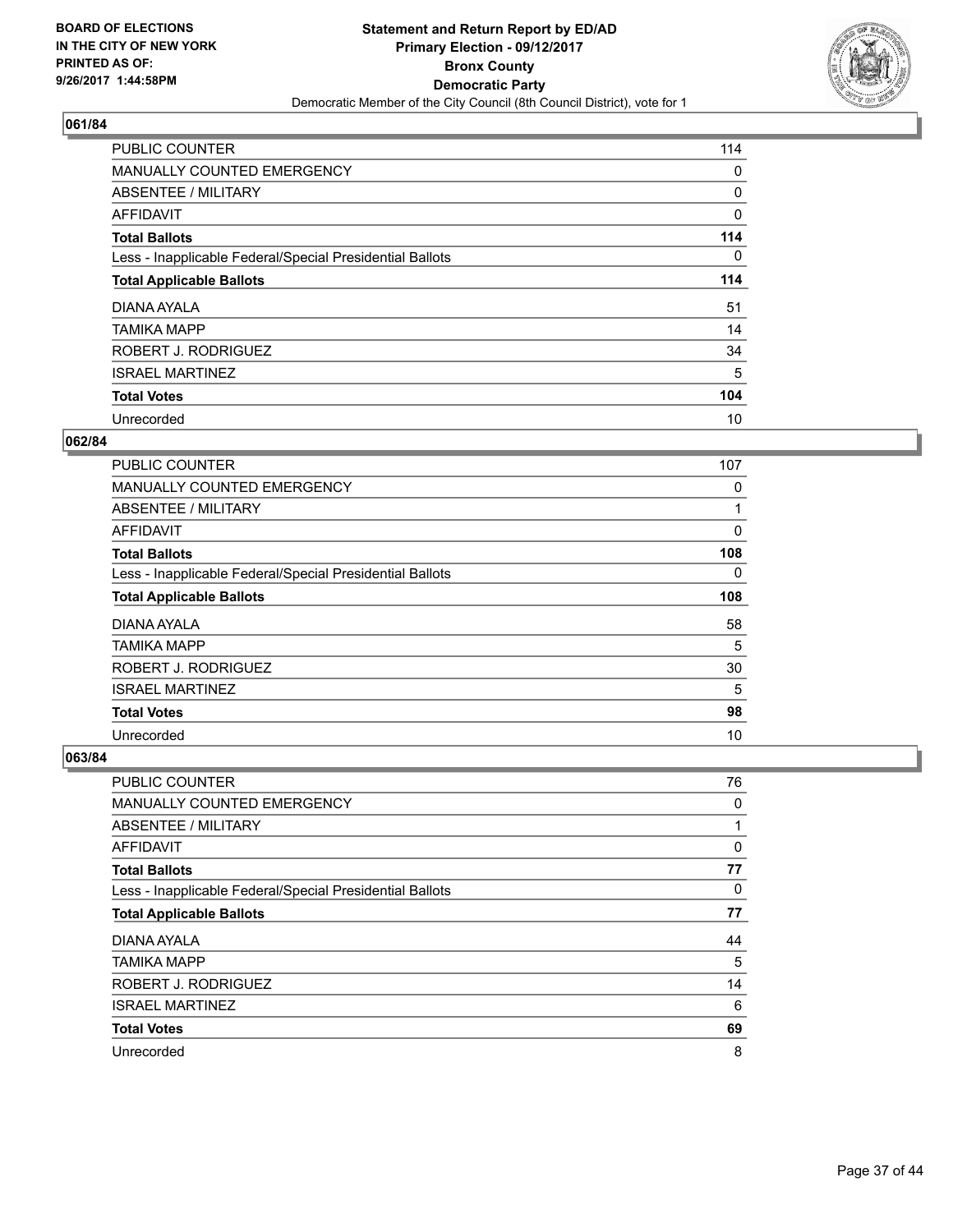

| PUBLIC COUNTER                                           | 70 |
|----------------------------------------------------------|----|
| MANUALLY COUNTED EMERGENCY                               | 0  |
| ABSENTEE / MILITARY                                      | 0  |
| AFFIDAVIT                                                |    |
| <b>Total Ballots</b>                                     | 71 |
| Less - Inapplicable Federal/Special Presidential Ballots | 0  |
| <b>Total Applicable Ballots</b>                          | 71 |
| DIANA AYALA                                              | 47 |
| <b>TAMIKA MAPP</b>                                       | 5  |
| ROBERT J. RODRIGUEZ                                      | 9  |
| <b>ISRAEL MARTINEZ</b>                                   | 0  |
| <b>Total Votes</b>                                       | 61 |
| Unrecorded                                               | 10 |

#### **065/84**

| <b>PUBLIC COUNTER</b>                                    | 58 |
|----------------------------------------------------------|----|
| MANUALLY COUNTED EMERGENCY                               | 0  |
| ABSENTEE / MILITARY                                      | 3  |
| <b>AFFIDAVIT</b>                                         | 0  |
| <b>Total Ballots</b>                                     | 61 |
| Less - Inapplicable Federal/Special Presidential Ballots | 0  |
| <b>Total Applicable Ballots</b>                          | 61 |
| DIANA AYALA                                              | 28 |
| TAMIKA MAPP                                              | 8  |
| ROBERT J. RODRIGUEZ                                      | 6  |
| <b>ISRAEL MARTINEZ</b>                                   | 4  |
| <b>Total Votes</b>                                       | 46 |
| Unrecorded                                               | 15 |

| <b>PUBLIC COUNTER</b>                                    | 70 |
|----------------------------------------------------------|----|
| MANUALLY COUNTED EMERGENCY                               | 0  |
| ABSENTEE / MILITARY                                      | 2  |
| AFFIDAVIT                                                | 1  |
| <b>Total Ballots</b>                                     | 73 |
| Less - Inapplicable Federal/Special Presidential Ballots | 0  |
| <b>Total Applicable Ballots</b>                          | 73 |
| DIANA AYALA                                              | 37 |
| <b>TAMIKA MAPP</b>                                       | 6  |
| ROBERT J. RODRIGUEZ                                      | 18 |
| <b>ISRAEL MARTINEZ</b>                                   | 5  |
| <b>Total Votes</b>                                       | 66 |
| Unrecorded                                               | 7  |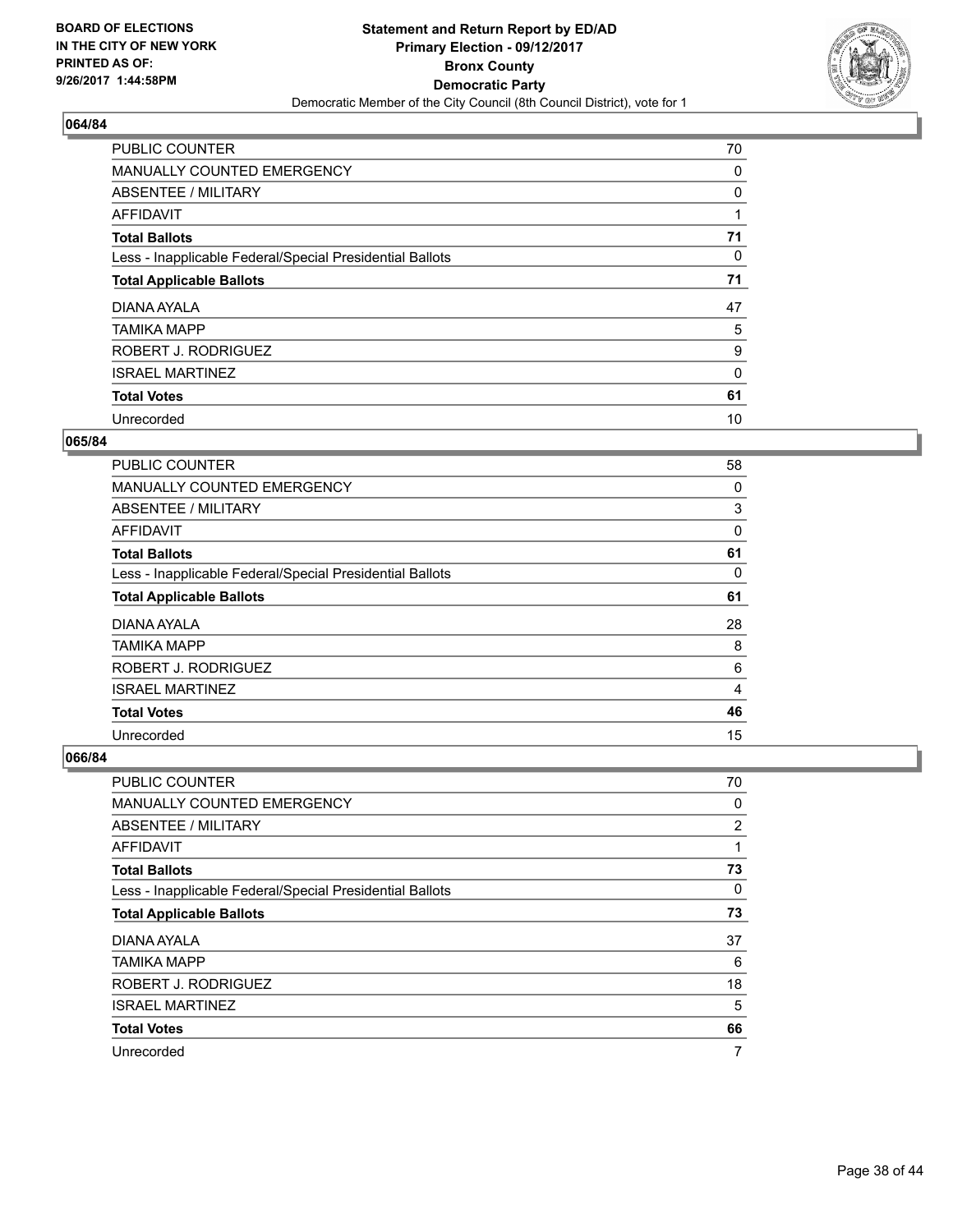

| <b>PUBLIC COUNTER</b>                                    | 86             |
|----------------------------------------------------------|----------------|
| MANUALLY COUNTED EMERGENCY                               | 0              |
| ABSENTEE / MILITARY                                      | $\overline{2}$ |
| AFFIDAVIT                                                |                |
| <b>Total Ballots</b>                                     | 89             |
| Less - Inapplicable Federal/Special Presidential Ballots | 0              |
| <b>Total Applicable Ballots</b>                          | 89             |
| DIANA AYALA                                              | 44             |
| <b>TAMIKA MAPP</b>                                       | 3              |
| ROBERT J. RODRIGUEZ                                      | 14             |
| <b>ISRAEL MARTINEZ</b>                                   | 7              |
| <b>Total Votes</b>                                       | 68             |
| Unrecorded                                               | 21             |

## **068/84**

| <b>PUBLIC COUNTER</b>                                    | 60 |
|----------------------------------------------------------|----|
| <b>MANUALLY COUNTED EMERGENCY</b>                        | 0  |
| ABSENTEE / MILITARY                                      |    |
| AFFIDAVIT                                                | 0  |
| <b>Total Ballots</b>                                     | 61 |
| Less - Inapplicable Federal/Special Presidential Ballots | 0  |
| <b>Total Applicable Ballots</b>                          | 61 |
| DIANA AYALA                                              | 31 |
| <b>TAMIKA MAPP</b>                                       | 5  |
| ROBERT J. RODRIGUEZ                                      | 11 |
| <b>ISRAEL MARTINEZ</b>                                   | 5  |
| <b>Total Votes</b>                                       | 52 |
| Unrecorded                                               | 9  |

| PUBLIC COUNTER                                           | 16 |
|----------------------------------------------------------|----|
| MANUALLY COUNTED EMERGENCY                               | 0  |
| ABSENTEE / MILITARY                                      | 0  |
| AFFIDAVIT                                                | 0  |
| <b>Total Ballots</b>                                     | 16 |
| Less - Inapplicable Federal/Special Presidential Ballots | 0  |
| <b>Total Applicable Ballots</b>                          | 16 |
| DIANA AYALA                                              | 7  |
| <b>TAMIKA MAPP</b>                                       |    |
| ROBERT J. RODRIGUEZ                                      | 2  |
| <b>ISRAEL MARTINEZ</b>                                   | 3  |
| <b>Total Votes</b>                                       | 13 |
| Unrecorded                                               | 3  |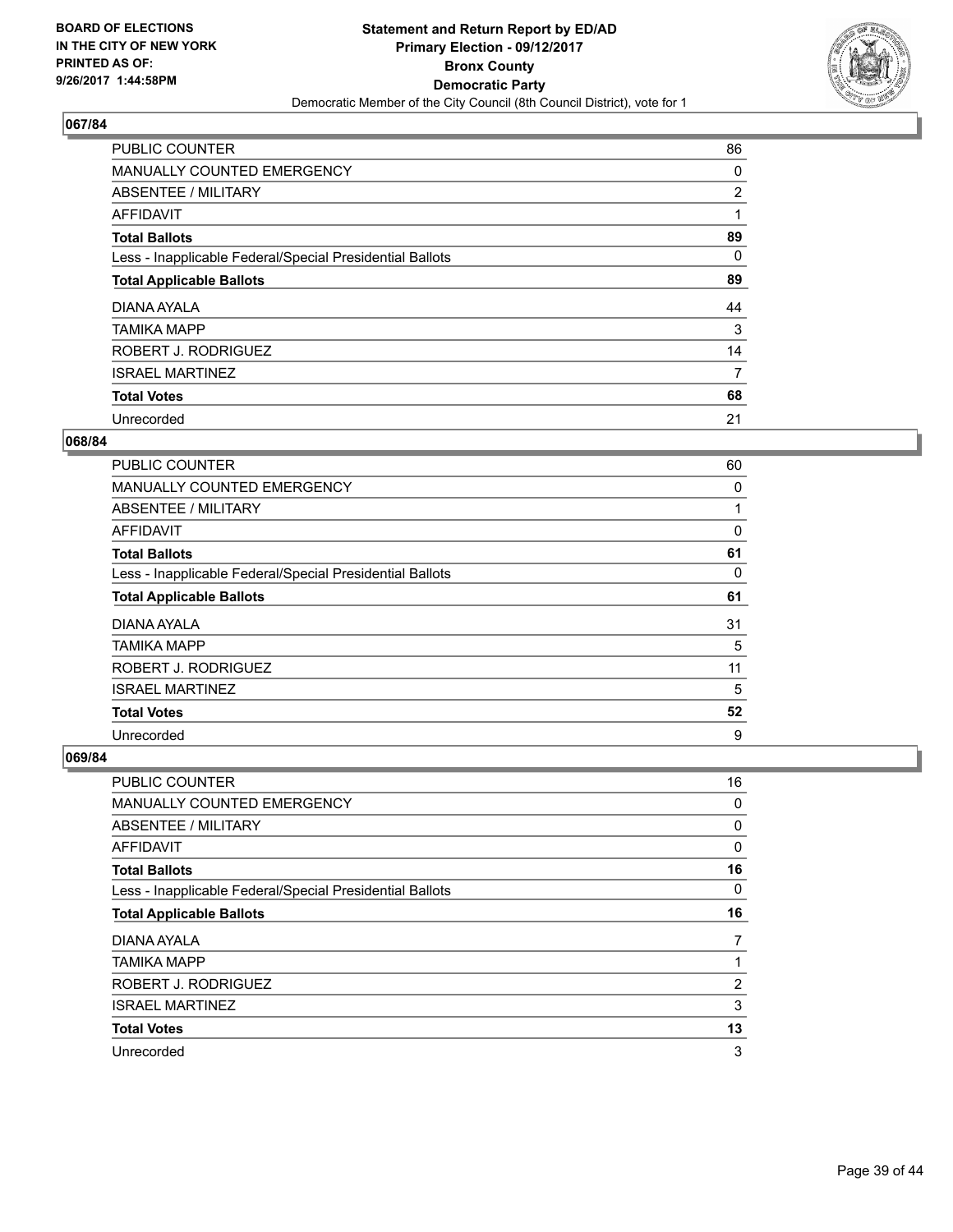

| PUBLIC COUNTER                                           | 37 |
|----------------------------------------------------------|----|
| <b>MANUALLY COUNTED EMERGENCY</b>                        | 0  |
| ABSENTEE / MILITARY                                      | 0  |
| AFFIDAVIT                                                | 0  |
| <b>Total Ballots</b>                                     | 37 |
| Less - Inapplicable Federal/Special Presidential Ballots | 0  |
| <b>Total Applicable Ballots</b>                          | 37 |
| DIANA AYALA                                              | 15 |
| <b>TAMIKA MAPP</b>                                       | 6  |
| ROBERT J. RODRIGUEZ                                      | 4  |
| <b>ISRAEL MARTINEZ</b>                                   | 7  |
| <b>Total Votes</b>                                       | 32 |
| Unrecorded                                               | 5  |

# **071/84**

| <b>PUBLIC COUNTER</b>                                    | 69 |
|----------------------------------------------------------|----|
| <b>MANUALLY COUNTED EMERGENCY</b>                        | 0  |
| ABSENTEE / MILITARY                                      | 0  |
| AFFIDAVIT                                                | 0  |
| <b>Total Ballots</b>                                     | 69 |
| Less - Inapplicable Federal/Special Presidential Ballots | 0  |
| <b>Total Applicable Ballots</b>                          | 69 |
| DIANA AYALA                                              | 19 |
| <b>TAMIKA MAPP</b>                                       | 4  |
| ROBERT J. RODRIGUEZ                                      | 16 |
| <b>ISRAEL MARTINEZ</b>                                   | 7  |
| <b>Total Votes</b>                                       | 46 |
| Unrecorded                                               | 23 |

| PUBLIC COUNTER                                           | 96 |
|----------------------------------------------------------|----|
| <b>MANUALLY COUNTED EMERGENCY</b>                        | 0  |
| ABSENTEE / MILITARY                                      | 1  |
| AFFIDAVIT                                                | 0  |
| <b>Total Ballots</b>                                     | 97 |
| Less - Inapplicable Federal/Special Presidential Ballots | 0  |
| <b>Total Applicable Ballots</b>                          | 97 |
| DIANA AYALA                                              | 39 |
| <b>TAMIKA MAPP</b>                                       | 10 |
| ROBERT J. RODRIGUEZ                                      | 21 |
| <b>ISRAEL MARTINEZ</b>                                   | 14 |
| <b>Total Votes</b>                                       | 84 |
| Unrecorded                                               | 13 |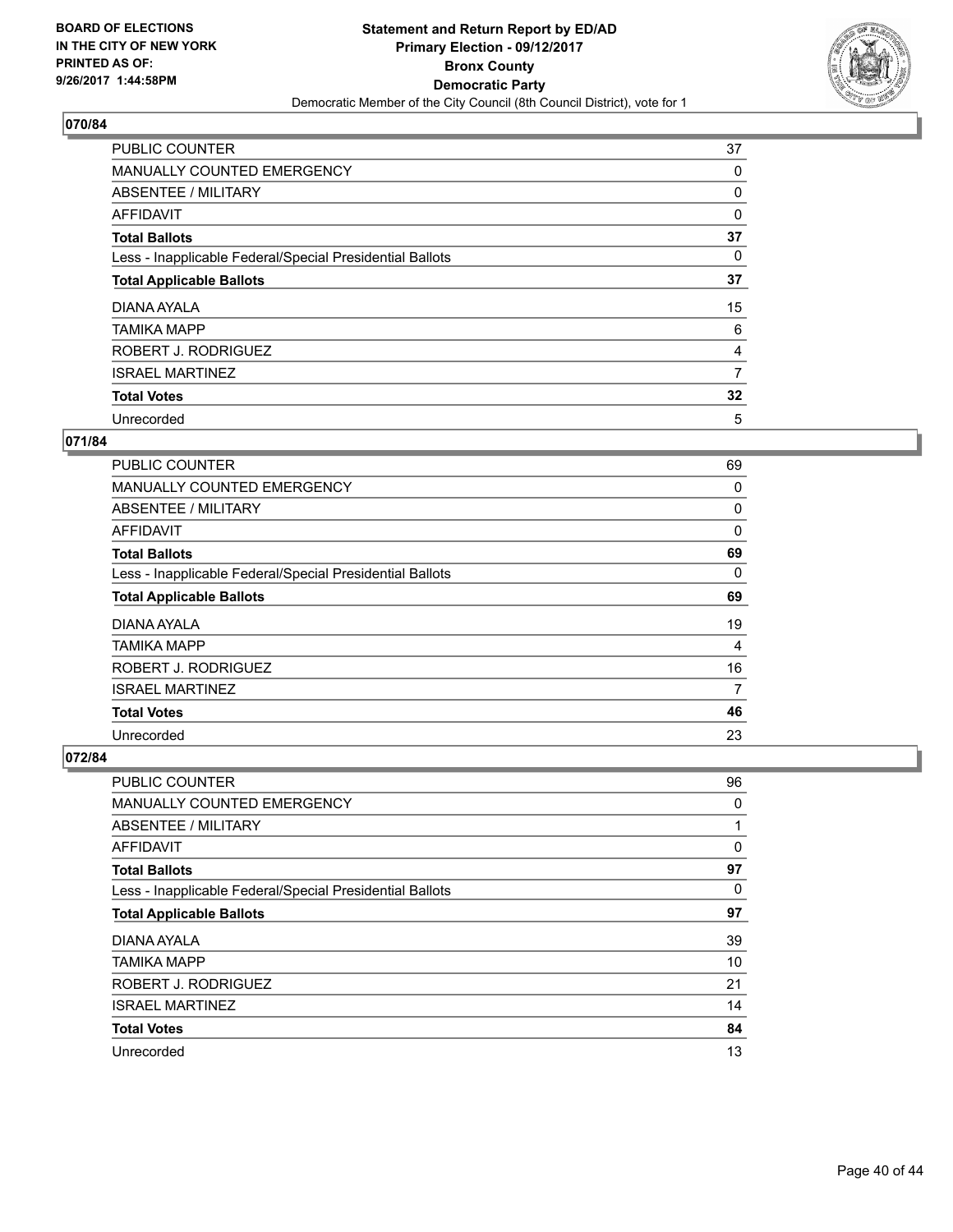

| <b>PUBLIC COUNTER</b>                                    | 15             |
|----------------------------------------------------------|----------------|
| MANUALLY COUNTED EMERGENCY                               | 0              |
| ABSENTEE / MILITARY                                      |                |
| AFFIDAVIT                                                | $\overline{2}$ |
| <b>Total Ballots</b>                                     | 18             |
| Less - Inapplicable Federal/Special Presidential Ballots | 0              |
| <b>Total Applicable Ballots</b>                          | 18             |
| DIANA AYALA                                              | 7              |
| <b>TAMIKA MAPP</b>                                       |                |
| ROBERT J. RODRIGUEZ                                      | 3              |
| <b>ISRAEL MARTINEZ</b>                                   | 4              |
| <b>Total Votes</b>                                       | 15             |
| Unrecorded                                               | 3              |

# **079/84**

| <b>PUBLIC COUNTER</b>                                    | $\mathbf{2}^{\prime}$ |
|----------------------------------------------------------|-----------------------|
| MANUALLY COUNTED EMERGENCY                               | 0                     |
| ABSENTEE / MILITARY                                      | 0                     |
| AFFIDAVIT                                                | 0                     |
| <b>Total Ballots</b>                                     | 2                     |
| Less - Inapplicable Federal/Special Presidential Ballots | 0                     |
| <b>Total Applicable Ballots</b>                          | 2                     |
| DIANA AYALA                                              | $\mathbf{2}^{\prime}$ |
| <b>TAMIKA MAPP</b>                                       | 0                     |
| ROBERT J. RODRIGUEZ                                      | 0                     |
| <b>ISRAEL MARTINEZ</b>                                   | 0                     |
| <b>Total Votes</b>                                       | $\mathbf{2}$          |

| <b>PUBLIC COUNTER</b>                                    | 37 |
|----------------------------------------------------------|----|
| MANUALLY COUNTED EMERGENCY                               | 0  |
| ABSENTEE / MILITARY                                      | 0  |
| AFFIDAVIT                                                | 0  |
| <b>Total Ballots</b>                                     | 37 |
| Less - Inapplicable Federal/Special Presidential Ballots | 0  |
| <b>Total Applicable Ballots</b>                          | 37 |
| DIANA AYALA                                              | 12 |
| <b>TAMIKA MAPP</b>                                       | 9  |
| ROBERT J. RODRIGUEZ                                      | 10 |
| <b>ISRAEL MARTINEZ</b>                                   | 2  |
| UNATTRIBUTABLE WRITE-IN (WRITE-IN)                       | 1  |
| <b>Total Votes</b>                                       | 34 |
| Unrecorded                                               | 3  |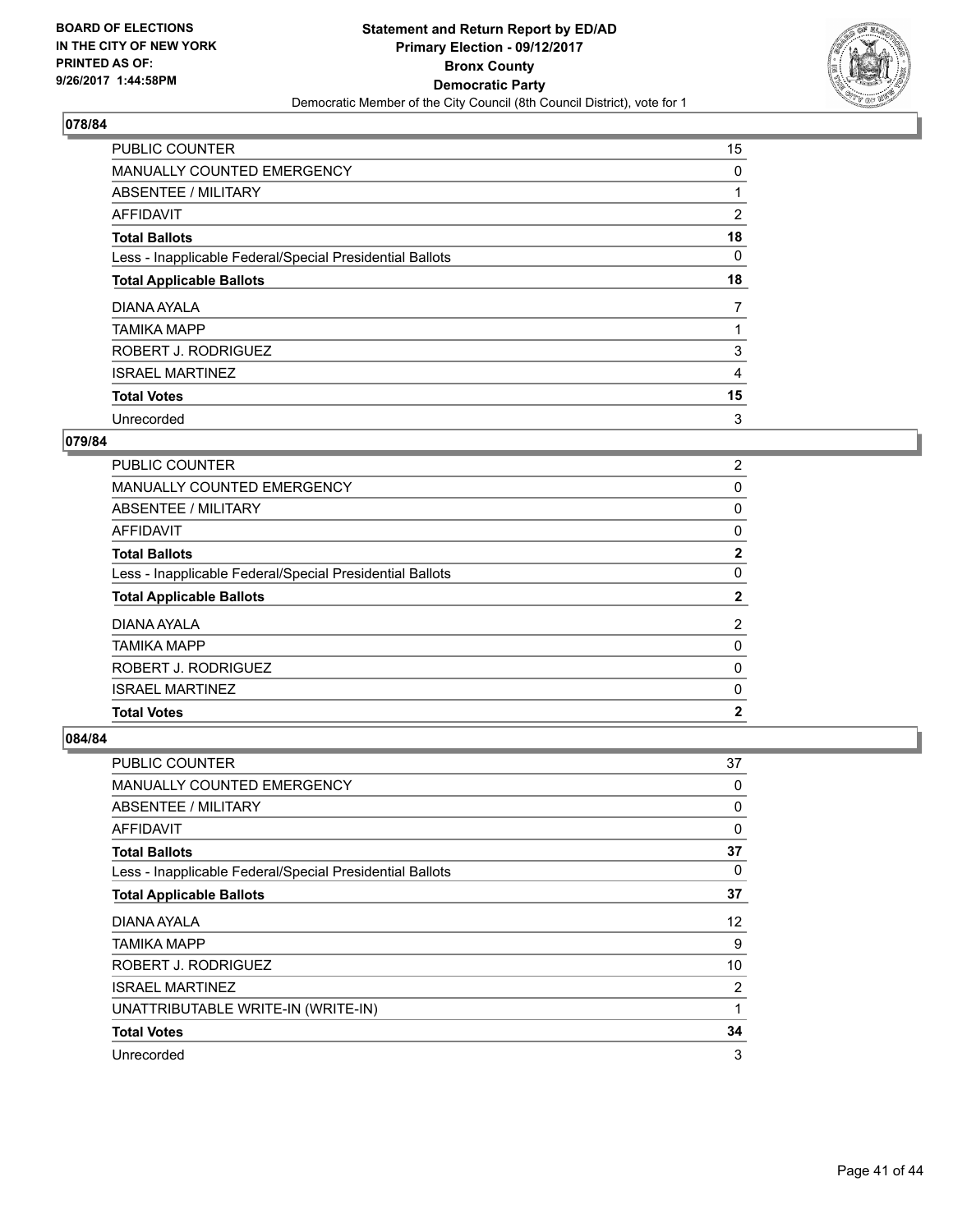

| <b>PUBLIC COUNTER</b>                                    | 45 |
|----------------------------------------------------------|----|
| <b>MANUALLY COUNTED EMERGENCY</b>                        | 0  |
| ABSENTEE / MILITARY                                      | 0  |
| AFFIDAVIT                                                | 1  |
| <b>Total Ballots</b>                                     | 46 |
| Less - Inapplicable Federal/Special Presidential Ballots | 0  |
| <b>Total Applicable Ballots</b>                          | 46 |
| DIANA AYALA                                              | 13 |
| TAMIKA MAPP                                              | 4  |
| ROBERT J. RODRIGUEZ                                      | 8  |
| <b>ISRAEL MARTINEZ</b>                                   | 7  |
| RAFAEL SALAMANCA JR (WRITE-IN)                           | 2  |
| <b>Total Votes</b>                                       | 34 |
| Unrecorded                                               | 12 |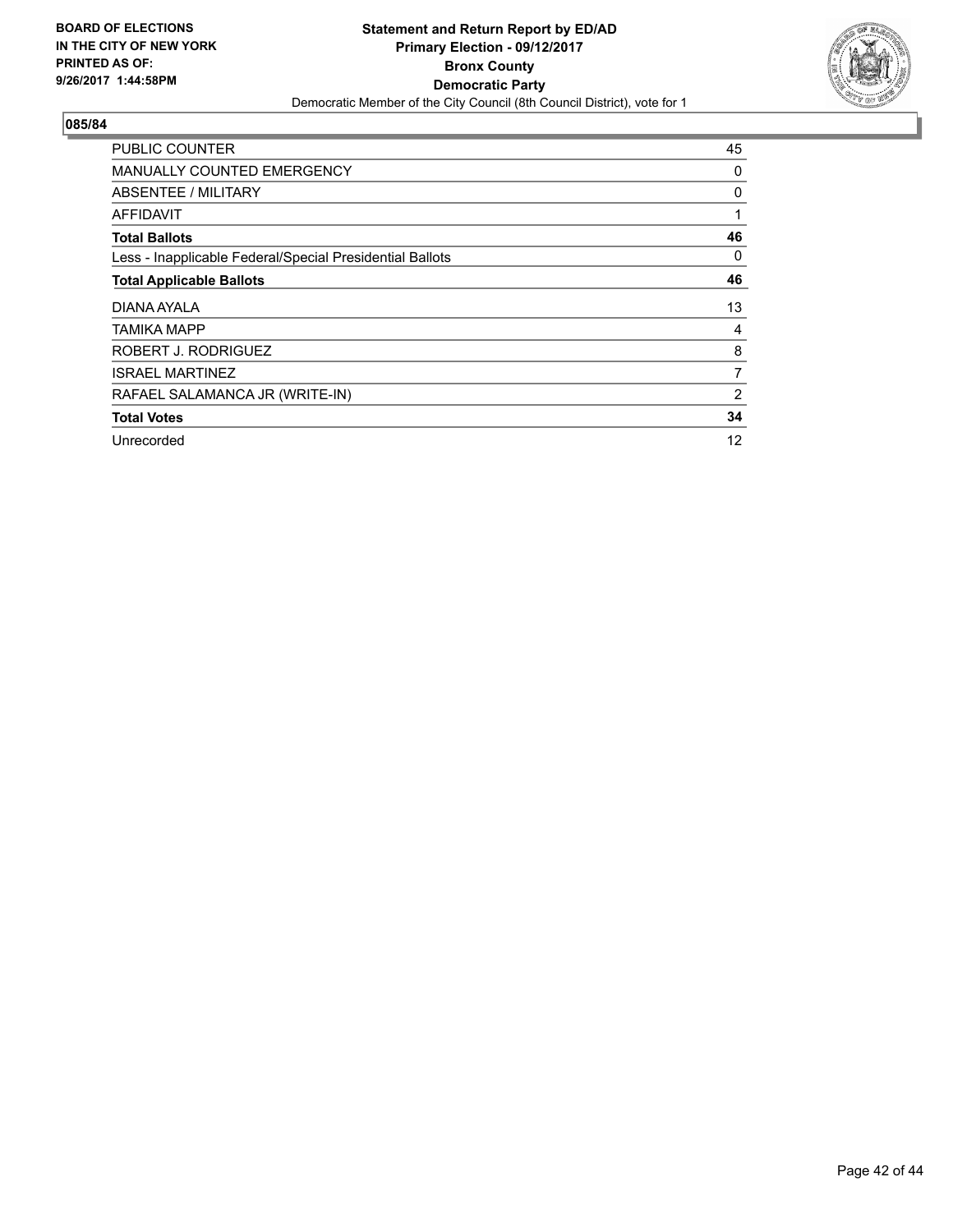

| <b>PUBLIC COUNTER</b>                                    | 66 |
|----------------------------------------------------------|----|
| <b>MANUALLY COUNTED EMERGENCY</b>                        | 0  |
| ABSENTEE / MILITARY                                      | 0  |
| <b>AFFIDAVIT</b>                                         | 2  |
| <b>Total Ballots</b>                                     | 68 |
| Less - Inapplicable Federal/Special Presidential Ballots | 0  |
| <b>Total Applicable Ballots</b>                          | 68 |
| DIANA AYALA                                              | 23 |
| <b>TAMIKA MAPP</b>                                       | 2  |
| ROBERT J. RODRIGUEZ                                      | 26 |
| <b>ISRAEL MARTINEZ</b>                                   | 12 |
| <b>Total Votes</b>                                       | 63 |
| Unrecorded                                               | 5  |

## **042/85**

| <b>PUBLIC COUNTER</b>                                    | 75 |
|----------------------------------------------------------|----|
| <b>MANUALLY COUNTED EMERGENCY</b>                        | 0  |
| ABSENTEE / MILITARY                                      | 4  |
| AFFIDAVIT                                                | 1  |
| <b>Total Ballots</b>                                     | 80 |
| Less - Inapplicable Federal/Special Presidential Ballots | 0  |
| <b>Total Applicable Ballots</b>                          | 80 |
| DIANA AYALA                                              | 33 |
| <b>TAMIKA MAPP</b>                                       | 6  |
| ROBERT J. RODRIGUEZ                                      | 30 |
| <b>ISRAEL MARTINEZ</b>                                   | 6  |
| <b>Total Votes</b>                                       | 75 |
| Unrecorded                                               | 5  |

| PUBLIC COUNTER                                           | 46             |
|----------------------------------------------------------|----------------|
| MANUALLY COUNTED EMERGENCY                               | 0              |
| ABSENTEE / MILITARY                                      | 0              |
| AFFIDAVIT                                                | 0              |
| <b>Total Ballots</b>                                     | 46             |
| Less - Inapplicable Federal/Special Presidential Ballots | 0              |
| <b>Total Applicable Ballots</b>                          | 46             |
| DIANA AYALA                                              | 17             |
| <b>TAMIKA MAPP</b>                                       | 2              |
| ROBERT J. RODRIGUEZ                                      | 15             |
| <b>ISRAEL MARTINEZ</b>                                   | 10             |
| <b>Total Votes</b>                                       | 44             |
| Unrecorded                                               | $\overline{2}$ |